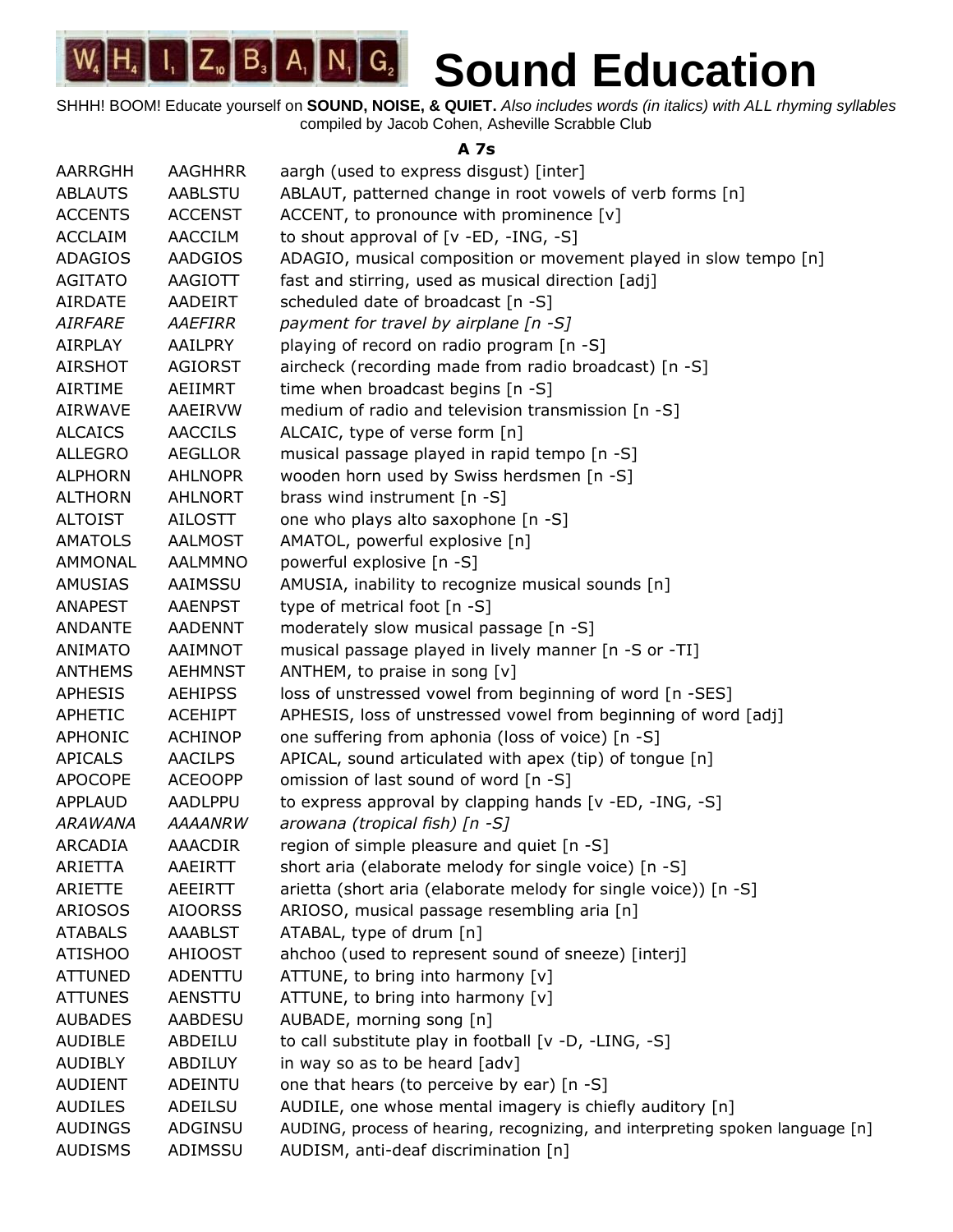| <b>AUDISTS</b> | ADISSTU        | AUDIST, one that engages in audism (anti-deaf discrimination) [n] |
|----------------|----------------|-------------------------------------------------------------------|
| <b>AURALLY</b> | AALLRUY        | AURAL, pertaining to sense of hearing [adv]                       |
| <b>AURATED</b> | <b>AADERTU</b> | aurate (having ears) [adj]                                        |
|                |                | <b>B</b> 7s                                                       |
| <b>BABBLED</b> | ABBBDEL        | BABBLE, to talk idly or excessively [v]                           |
| <b>BABBLER</b> | ABBBLER        | one that babbles [n -S]                                           |
| <b>BABBLES</b> | ABBBELS        | BABBLE, to talk idly or excessively [v]                           |
| <b>BAGPIPE</b> | ABEGIPP        | to play bagpipe (wind instrument) [v -D, -PING, -S]               |
| <b>BALAFON</b> | AABFLNO        | musical instrument of Africa [n -S]                               |
| <b>BALATAS</b> | <b>AAABLST</b> | BALATA, tropical tree [n]                                         |
| <b>BALLADE</b> | <b>AABDELL</b> | type of poem (composition in verse) [n -S]                        |
| <b>BALLADS</b> | <b>AABDLLS</b> | BALLAD, narrative poem or song [n]                                |
| <b>BALLIES</b> | ABEILLS        | BALLY, noisy uproar [n]                                           |
| BAMMING        | ABGIMMN        | BAM, to strike with dull resounding noise [v]                     |
| <b>BANANAS</b> | <b>AAABNNS</b> | BANANA, edible fruit [n]                                          |
| <b>BANDORA</b> | <b>AABDNOR</b> | bandore (ancient lute) [n -S]                                     |
| <b>BANDORE</b> | <b>ABDENOR</b> | ancient lute [n -S]                                               |
| <b>BANDURA</b> | AABDNRU        | Ukrainian stringed instrument [n -S]                              |
| <b>BANJOES</b> | <b>ABEJNOS</b> | BANJO, musical instrument [n]                                     |
| <b>BANZAIS</b> | AABINSZ        | BANZAI, Japanese battle cry [n]                                   |
| <b>BARKERS</b> | <b>ABEKRRS</b> | BARKER, one that barks (to cry like dog) [n]                      |
| <b>BARKING</b> | ABGIKNR        | BARK, to cry like dog [v]                                         |
| <b>BARNEYS</b> | <b>ABENRSY</b> | BARNEY, noisy argument [n]                                        |
| <b>BARRACK</b> | <b>AABCKRR</b> | to shout boisterously [v -ED, -ING, -S]                           |
| <b>BARRING</b> | ABGINRR        | BARRE, to play type of guitar chord $[v]$                         |
| <b>BARYTON</b> | <b>ABNORTY</b> | stringed instrument [n -S]                                        |
| <b>BASENJI</b> | ABEIJNS        | barkless dog [n -S]                                               |
| <b>BASSEST</b> | <b>ABESSST</b> | BASS, deep-sounding [adj]                                         |
| <b>BASSIST</b> | ABISSST        | person who plays double bass [n -S]                               |
| <b>BASSOON</b> | <b>ABNOOSS</b> | low-pitched instrument [n -S]                                     |
| <b>BATATAS</b> | AAABSTT        | BATATA, sweet potato [n]                                          |
| <b>BAWLERS</b> | <b>ABELRSW</b> | BAWLER, one that bawls (to cry loudly) [n]                        |
| <b>BAWLING</b> | <b>ABGILNW</b> | BAWL, to cry loudly [v]                                           |
| <b>BEATBOX</b> | <b>ABBEOTX</b> | to sing to rhythm of rap music [v -ED, -ING, -ES]                 |
| <b>BEDUMBS</b> | <b>BBDEMSU</b> | BEDUMB, to render speechless [v]                                  |
| <b>BEEBEES</b> | <i>BBEEEES</i> | BEEBEE, pellet [n]                                                |
| <b>BEEPERS</b> | <b>BEEEPRS</b> | BEEPER, signaling device [n]                                      |
| <b>BEEPING</b> | <b>BEEGINP</b> | BEEP, to honk horn [v]                                            |
| <b>BEGROAN</b> | <b>ABEGNOR</b> | to groan at                                                       |
| <b>BEHOWLS</b> | <b>BEHLOSW</b> | BEHOWL, to howl at [v]                                            |
| <b>BELCHED</b> | <b>BCDEEHL</b> | BELCH, to expel gas through mouth [v]                             |
| <b>BELCHER</b> | <b>BCEEHLR</b> | one that belches (to expel gas through mouth) [n -S]              |
| <b>BELCHES</b> | <b>BCEEHLS</b> | BELCH, to expel gas through mouth [v]                             |
| <b>BELLING</b> | <b>BEGILLN</b> | BELL, to provide with bell (ringing device) [v]                   |
| <b>BELLMAN</b> | ABELLMN        | town crier [n -MEN]                                               |
| <b>BELLOWS</b> | <b>BELLOSW</b> | BELLOW, to shout in deep voice [v]                                |
| <b>BERHYME</b> | <b>BEEHMRY</b> | to compose in rhyme [v -D, -MING, -S]                             |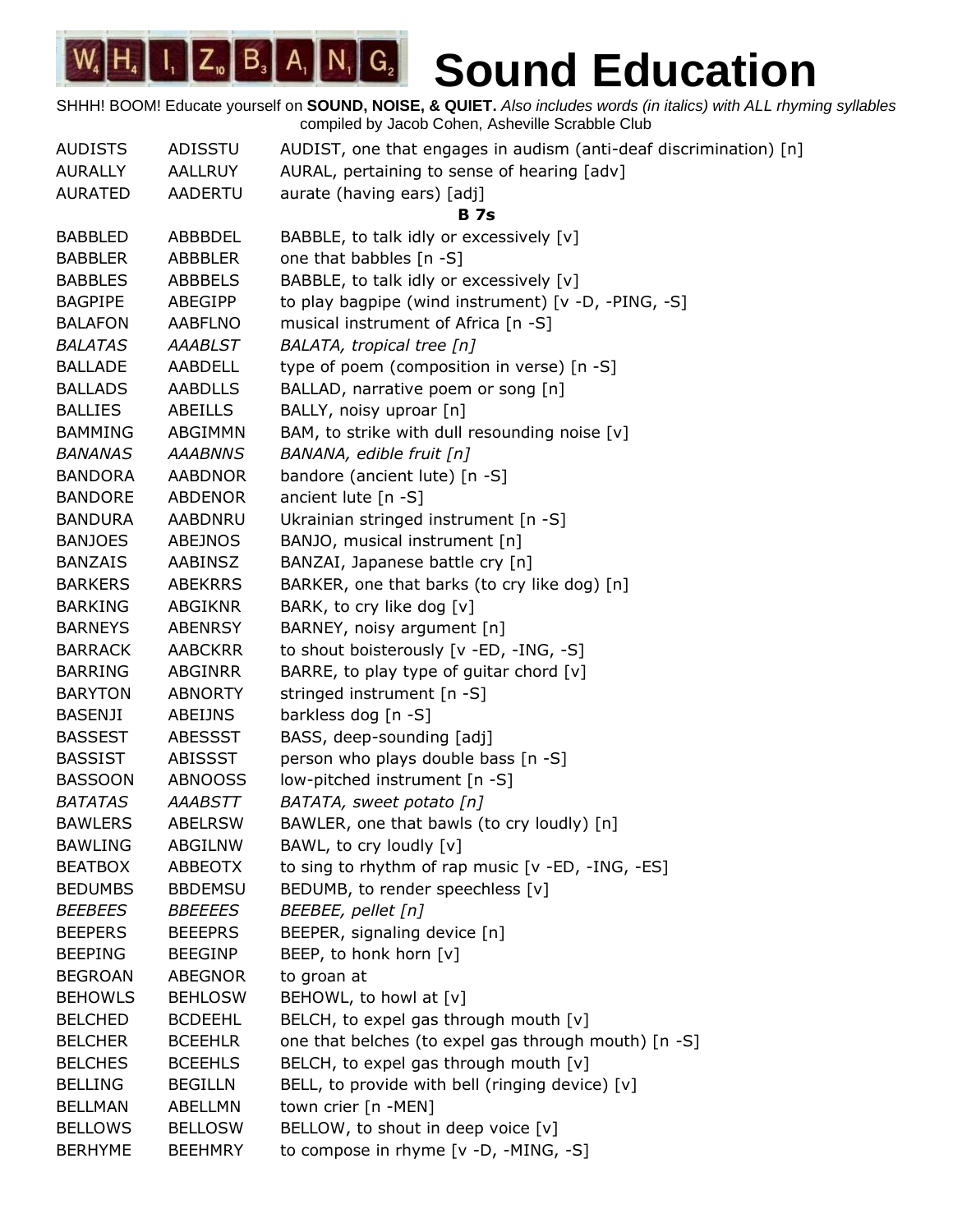| <b>BERIMED</b> | <b>BDEEIMR</b> | BERIME, to berhyme (to compose in rhyme) [v]                                           |
|----------------|----------------|----------------------------------------------------------------------------------------|
| <b>BERIMES</b> | <b>BEEIMRS</b> | BERIME, to berhyme (to compose in rhyme) [v]                                           |
| <b>BESHOUT</b> | <b>BEHOSTU</b> | to shout at $[v - ED, -ING, -S]$                                                       |
| <b>BETHUMP</b> | <b>BEHMPTU</b> | to thump soundly [v -ED, -ING, -S]                                                     |
| <b>BEWAILS</b> | ABEILSW        | BEWAIL, to lament (to express sorrow or regret for) [v]                                |
| <b>BHANGRA</b> | <b>AABGHNR</b> | form of popular Punjabi dance music [n -S]                                             |
| <b>BIRRING</b> | <b>BGIINRR</b> | BIRR, to make whirring noise [v]                                                       |
| <b>BLAMMED</b> | ABDELMM        | BLAM, to make loud sound like that of gunshot [v]                                      |
| <b>BLARING</b> | ABGILNR        | BLARE, to sound loudly [v]                                                             |
| <b>BLASTED</b> | <b>ABDELST</b> | BLAST, to use explosive [v]                                                            |
| <b>BLASTER</b> | <b>ABELRST</b> | one that blasts (to use explosive) [n -S]                                              |
| <b>BLATTED</b> | <b>ABDELTT</b> | BLAT, to bleat (to utter cry of sheep) [v]                                             |
| <b>BLEATED</b> | ABDEELT        | BLEAT, to utter cry of sheep [v]                                                       |
| <b>BLEATER</b> | ABEELRT        | one that bleats (to utter cry of sheep) [n -S]                                         |
| <b>BLEEPED</b> | <b>BDEEELP</b> | BLEEP, to blip (to remove sound from recording) [v]                                    |
| <b>BLEEPER</b> | <b>BEEELPR</b> | one that bleeps (to blip (to remove sound from recording)) [n -S]                      |
| <b>BLIPPED</b> | <b>BDEILPP</b> | BLIP, to remove sound from recording [v]                                               |
| <b>BLOWUPS</b> | <b>BLOPSUW</b> | BLOWUP, explosion [n]                                                                  |
| <b>BLUBBED</b> | <b>BBBDELU</b> | BLUB, to blubber (to weep noisily) [v]                                                 |
| <b>BLUBBER</b> | <b>BBBELRU</b> | to weep noisily [v -ED, -ING, -S]                                                      |
| <b>BODHRAN</b> | <b>ABDHNOR</b> | Irish drum [n -S]                                                                      |
| <b>BOFFOLA</b> | <b>ABFFLOO</b> | boff (hearty laugh) [n -S]                                                             |
| <b>BOINGED</b> | <b>BDEGINO</b> | BOING, to make sound of reverberation or vibration [v]                                 |
| <b>BOMBARD</b> | <b>ABBDMOR</b> | to bomb (to attack with bombs (explosive projectiles)) [v -ED, -ING, -S]               |
| <b>BOMBERS</b> | <b>BBEMORS</b> | BOMBER, one that bombs (to attack with bombs (explosive projectiles)) [n]              |
| <b>BOMBING</b> | <b>BBGIMNO</b> | attack with bombs [n -S] / BOMB, to attack with bombs (explosive projectiles) [v]      |
| <b>BONBONS</b> | <b>BBNNOOS</b> | BONBON, sugared candy [n]                                                              |
| <b>BONGING</b> | <b>BGGINNO</b> | BONG, to make deep, ringing sound [v]                                                  |
| <b>BONGOES</b> | <b>BEGNOOS</b> | BONGO, small drum [n]                                                                  |
| <b>BONOBOS</b> | <b>BBNOOOS</b> | BONOBO, anthropoid ape [n]                                                             |
| <b>BOOBOOS</b> | <b>BBOOOOS</b> | BOOBOO, mistake [n]                                                                    |
| <b>BOOCOOS</b> | <b>BCOOOOS</b> | BOOCOO, beaucoup (abundance (state of being abundant (present in great quantity))) [n] |
| <b>BOOGEYS</b> | <b>BEGOOSY</b> | BOOGEY, to boogie (to dance to rock music) [v]                                         |
| <b>BOOGIED</b> | <b>BDEGIOO</b> | BOOGIE, to dance to rock music [v] / BOOGY [v]                                         |
| <b>BOOGIES</b> | <b>BEGIOOS</b> | BOOGIE, to dance to rock music [v] / BOOGY [v]                                         |
| <b>BOOHOOS</b> | <b>BHOOOOS</b> | BOOHOO, to weep noisily [v]                                                            |
| <b>BOOKOOS</b> | <b>BKOOOOS</b> | BOOKOO, beaucoup (abundance (state of being abundant (present in great quantity))) [n] |
| <b>BOOMBOX</b> | <b>BBMOOOX</b> | portable radio and tape or compact disc player [n -ES]                                 |
| <b>BOOMERS</b> | <b>BEMOORS</b> | BOOMER, one that booms (to make deep, resonant sound) [n]                              |
| <b>BOOMING</b> | <b>BGIMNOO</b> | BOOM, to make deep, resonant sound [v]                                                 |
| <b>BOPPERS</b> | <b>BEOPPRS</b> | BOPPER, bebopper (one that likes bebop) [n]                                            |
| <b>BOPPIER</b> | <b>BEIOPPR</b> | BOPPY, suggestive of bebop [adj]                                                       |
| <b>BOPPISH</b> | <b>BHIOPPS</b> | boppy (suggestive of bebop) [adj]                                                      |
| <b>BOUFFES</b> | <b>BEFFOSU</b> | BOUFFE, comic opera [n]                                                                |
| <b>BOURDON</b> | <b>BDNOORU</b> | part of bagpipe [n -S]                                                                 |
| <b>BOUTADE</b> | ABDEOTU        | sudden outburst [n -S]                                                                 |
| <b>BOWINGS</b> | <b>BGINOSW</b> | BOWING, technique of managing bow of stringed instrument [n]                           |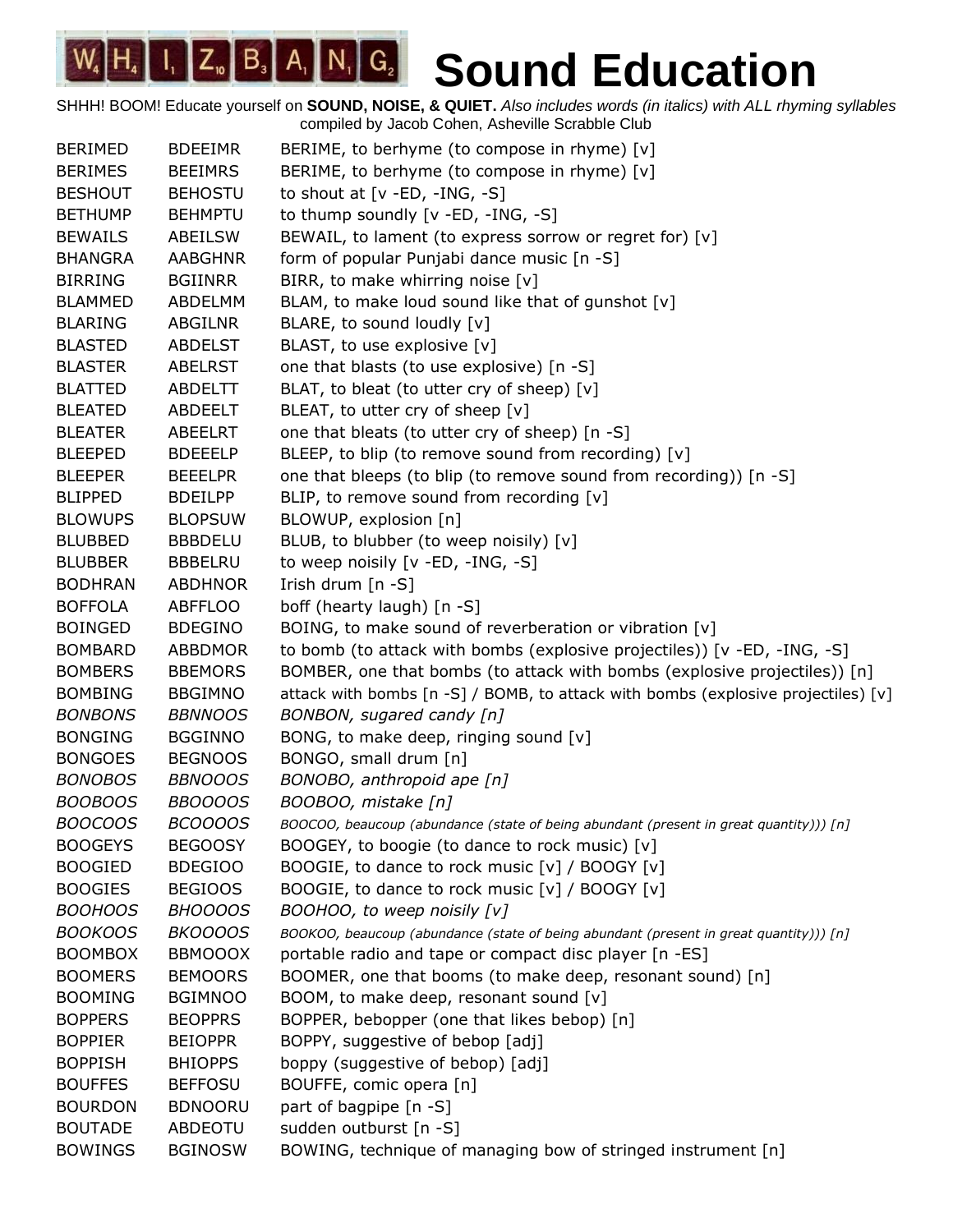| <b>BOWWOWS</b>  | <b>BOOSWWW</b> | BOWWOW, to bark like dog [v]                                                                 |
|-----------------|----------------|----------------------------------------------------------------------------------------------|
| <b>BRABBLE</b>  | ABBBELR        | to quarrel noisily [v -D, -LING, -S]                                                         |
| <b>BRANTAIL</b> | AABILNRT       | singing bird [n -S]                                                                          |
| <b>BRATTLE</b>  | <b>ABELRTT</b> | to clatter (to move with rattling noise) $[v -D, -LING, -S]$                                 |
| <b>BRAVURA</b>  | <b>AABRRUV</b> | fine musical technique [n -S or -RE]                                                         |
| <b>BRAVURE</b>  | ABERRUV        | BRAVURA, fine musical technique [n]                                                          |
| <b>BRAYING</b>  | <b>ABGINRY</b> | BRAY, to utter harsh cry [v]                                                                 |
| <b>BREATHY</b>  | <b>ABEHRTY</b> | marked by loud breathing [adj -HIER, -HIEST]                                                 |
| <b>BRISANT</b>  | <b>ABINRST</b> | BRISANCE, shattering effect of explosive [adj]                                               |
| <b>BRULYIE</b>  | <b>BEILRUY</b> | noisy quarrel [n -S]                                                                         |
| <b>BRULZIE</b>  | <b>BEILRUZ</b> | brulyie (noisy quarrel) [n -S]                                                               |
| <b>BUGLING</b>  | <b>BGGILNU</b> | BUGLE, to play bugle (brass wind instrument) [v]                                             |
| <b>BULBULS</b>  | <b>BBLLSUU</b> | BULBUL, songbird (bird that utters musical call) [n]                                         |
| <b>BURPING</b>  | <b>BGINPRU</b> | BURP, to belch (to expel gas through mouth) [v]                                              |
| <b>BUSKING</b>  | <b>BGIKNSU</b> | act of performing as busker [n -S]                                                           |
| <b>BUZUKIA</b>  | <b>ABIKUUZ</b> | BUZUKI, bouzouki (stringed musical instrument) [n]                                           |
| <b>BUZUKIS</b>  | <b>BIKSUUZ</b> | BUZUKI, bouzouki (stringed musical instrument) [n]                                           |
| <b>BUZZERS</b>  | <b>BERSUZZ</b> | BUZZER, signaling device [n]                                                                 |
| <b>BUZZIER</b>  | <b>BEIRUZZ</b> | BUZZY, having vibrating sound [adj]                                                          |
| <b>BUZZING</b>  | <b>BGINUZZ</b> | BUZZ, to make vibrating sound [n -S]                                                         |
|                 |                | C <sub>7s</sub>                                                                              |
| <b>CABALAS</b>  | <b>AAABCLS</b> | CABALA, occult or secret doctrine [n]                                                        |
| <b>CABANAS</b>  | <b>AAABCNS</b> | CABANA, small cabin [n]                                                                      |
| <b>CABARET</b>  | <b>AABCERT</b> | music hall [n -S]                                                                            |
| <b>CACKLED</b>  | <b>ACCDEKL</b> | CACKLE, to make sound of hen [v]                                                             |
| <b>CACKLER</b>  | <b>ACCEKLR</b> | one that cackles (to make sound of hen) [n -S]                                               |
| <b>CACKLES</b>  | <b>ACCEKLS</b> | CACKLE, to make sound of hen [v]                                                             |
| <b>CADENCE</b>  | <b>ACCDEEN</b> | to make rhythmic $[v -D, -CING, -S]$                                                         |
| <b>CADENCY</b>  | <b>ACCDENY</b> | rhythm (movement or procedure with uniform recurrence of strong and weak elements) [n -CIES] |
| <b>CADENZA</b>  | AACDENZ        | elaborate musical passage [n -S]                                                             |
| <b>CAESURA</b>  | <b>AACERSU</b> | pause in line of verse [n -E, -S]                                                            |
| <b>CALAMAR</b>  | <b>AAACLMR</b> | calamary (squid) [n -S]                                                                      |
| <b>CALYPSO</b>  | <b>ACLOPSY</b> | improvised song [n -S or -ES]                                                                |
| <b>CANTATA</b>  | <b>AAACNTT</b> | vocal composition [n-S]                                                                      |
| <b>CANTORS</b>  | <b>ACNORST</b> | CANTOR, religious singer [n]                                                                 |
| <b>CAPCOMS</b>  | <b>ACCMOPS</b> | CAPCOM, ground operator who communicates with astronaut [n]                                  |
| <b>CAROLER</b>  | <b>ACELORR</b> | one that carols (to sing joyously) [n -S]                                                    |
| <b>CASABAS</b>  | <b>AAABCSS</b> | CASABA, variety of melon [n]                                                                 |
| <b>CASAVAS</b>  | <b>AAACSSV</b> | CASAVA, cassava (tropical plant) [n]                                                         |
| <b>CATBIRD</b>  | ABCDIRT        | songbird (bird that utters musical call) [n -S]                                              |
| <b>CATCALL</b>  | <b>AACCLLT</b> | to deride by making shrill sounds [v -ED, -ING, -S]                                          |
| <b>CATGUTS</b>  | ACGSTTU        | CATGUT, strong cord [n]                                                                      |
| <b>CELESTA</b>  | <b>ACEELST</b> | keyboard instrument [n -S]                                                                   |
| <b>CELESTE</b>  | <b>CEEELST</b> | celesta (keyboard instrument) [n -S]                                                         |
| <b>CEMBALO</b>  | <b>ABCELMO</b> | harpsichord [n -S or -LI]                                                                    |
| <b>CESURAE</b>  | <b>ACEERSU</b> | CESURA, caesura (pause in line of verse) [n]                                                 |
| <b>CESURAS</b>  | <b>ACERSSU</b> | CESURA, caesura (pause in line of verse) [n]                                                 |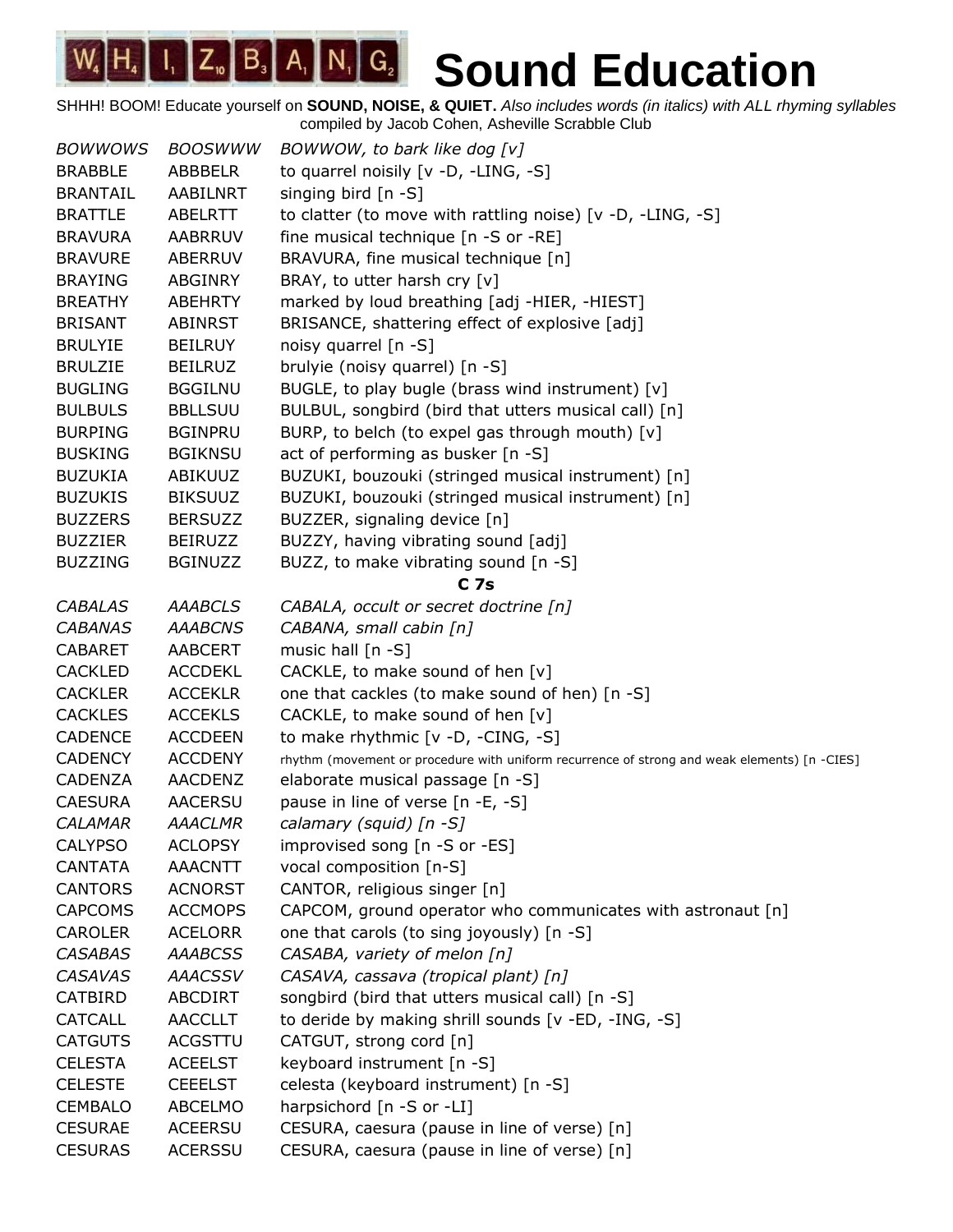SHHH! BOOM! Educate yourself on **SOUND, NOISE, & QUIET.** *Also includes words (in italics) with ALL rhyming syllables* compiled by Jacob Cohen, Asheville Scrabble Club

CHAMADE AACDEHM signal made with drum [n -S] CHAMPED ACDEHMP CHAMP, to chew noisily [v] CHAMPER ACEHMPR one that champs (to chew noisily) [n -S] CHANSON ACHNNOS song (musical composition written or adapted for singing) [n -S] CHANTED ACDEHNT CHANT, to sing (to utter with musical inflections of voice)  $[v]$ CHANTER ACEHNRT one that chants (to sing (to utter with musical inflections of voice)) [n -S] CHANTEY ACEHNTY sailor's song [n -S] CHANTOR ACHNORT chanter (one that chants) [n -S] CHAUNTS ACHNSTU CHAUNT, to chant (to sing (to utter with musical inflections of voice)) [v] CHAZANS AACHNSZ CHAZAN, cantor (religious singer) [n] CHAZZAN AACHNZZ chazan (cantor (religious singer)) [n -IM, -S] CHAZZEN ACEHNZZ chazan (cantor (religious singer)) [n -IM, -S] CHEDITE CDEEHIT explosive [n -S] CHEEPED CDEEEHP CHEEP, to chirp (to utter short, shrill sound) [v] CHEEPER CEEEHPR one that cheeps (to chirp (to utter short, shrill sound)) [n -S] CHEERED CDEEEHR CHEER, to applaud with shouts of approval [v] CHEERER CEEEHRR one that cheers (to applaud with shouts of approval) [n -S] CHEERIO CEEHIOR greeting (salutation) [n -S] CHEEROS CEEHORS CHEERO, cheerio (greeting (salutation)) [n] CHEWINK CEHIKNW common finch [n -S] *CHICHIS CCHHIIS CHICHI, elaborate ornamentation [n]* CHIMERS CEHIMRS CHIMER, one that chimes (to ring harmoniously) [n] CHIMING CGHIIMN CHIME, to ring harmoniously [v] CHIPPER CEHIPPR to chirp (to utter short, shrill sound) [v -ED, -ING, -S] CHIRKED CDEHIKR CHIRK, to make shrill noise [v] CHIRMED CDEHIMR CHIRM, to chirp (to utter short, shrill sound) [v] CHIRPED CDEHIPR CHIRP, to utter short, shrill sound [v] CHIRPER CEHIPRR one that chirps (to utter short, shrill sound) [n -S] CHIRRED CDEHIRR CHIRR, to make harsh, vibrant sound [v] / CHIRRE [v] CHIRRES CEHIRRS CHIRRE, to chirr (to make harsh, vibrant sound) [v] CHIRRUP CHIPPRU to chirp (to utter, short, shrill sound) repeatedly (v -ED, -ING, -S] CHITTER CEHIRTT to twitter (to utter succession of chirping sounds) [v -ED, -ING, -S] CHOIRED CDEHIOR CHOIR, to sing in unison [v] CHOMPED CDEHMOP CHOMP, to champ (to chew noisily) [v] CHOMPER CEHMOPR one that chomps (to champ (to chew noisily)) [n -S] CHORALE ACEHLOR hymn sung in unison [n -S] CHORALS ACHLORS CHORAL, chorale (hymn sung in unison) [n] CHORDAL ACDHLOR pertaining to chord [adj] CHORDED CDDEHOR CHORD, to play chord (combination of three or more musical tones)  $[v]$ CHOUGHS CGHHOSU CHOUGH, crow-like bird [n] CHUCKLE CCEHKLU to laugh quietly [v -D, -LING, -S] CHUFFED CDEFFHU CHUFF, to chug (to move with dull explosive sound)  $[v]$ CHUFFER CEFFHRU CHUFF, gruff (low and harsh in speech) [adj] CHUGGED CDEGGHU CHUG, to move with dull explosive sound [v] CHUGGER CEGGHRU one that chugs (to move with dull explosive sound) [n -S] CHUMPED CDEHMPU CHUMP, to munch (to chew with crackling sound) [v] CHUNKED CDEHKNU CHUNK, to make dull explosive sound [v]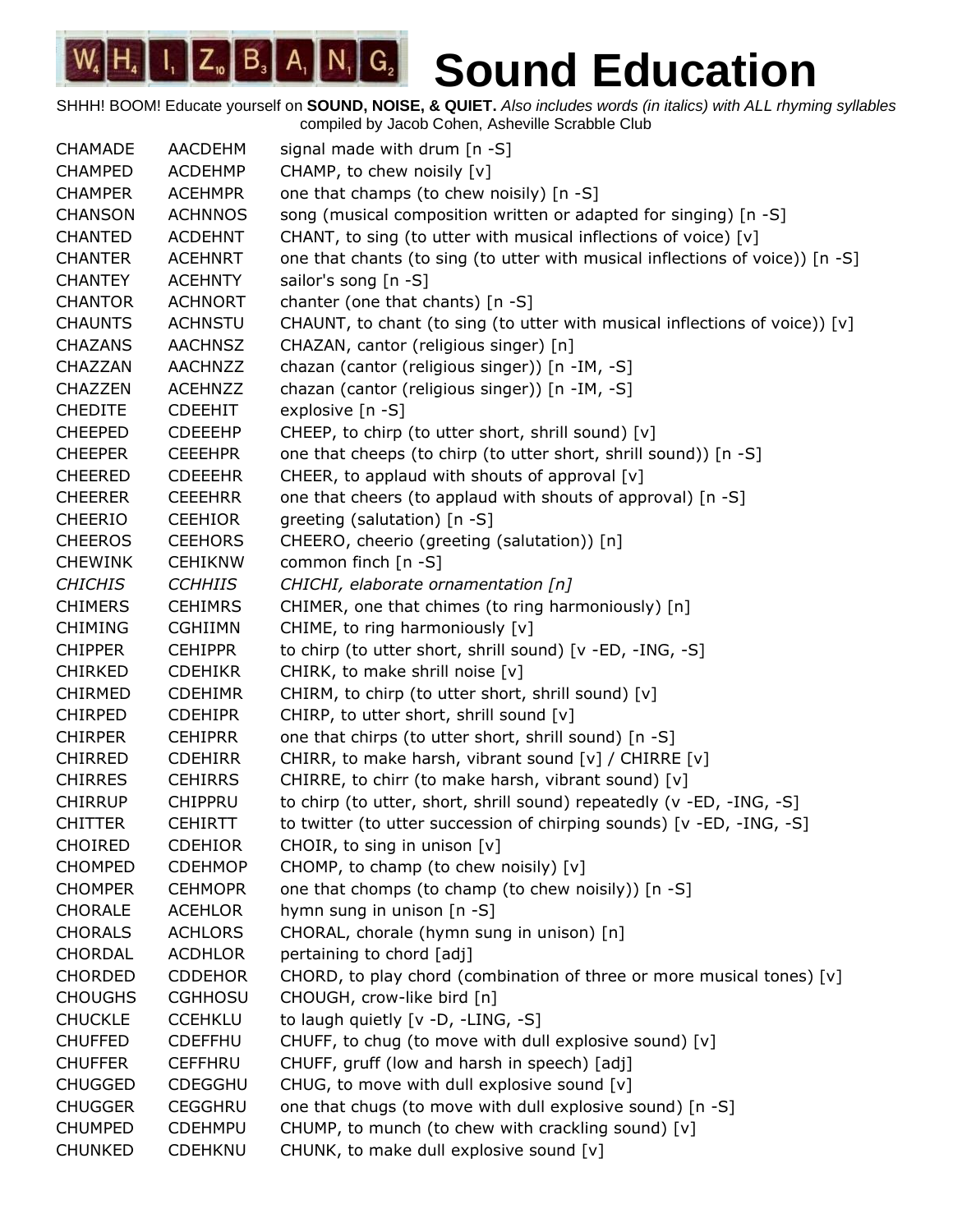| <b>CHURRED</b> | <b>CDEHRRU</b> | CHURR, to make vibrant sound [v]                                |
|----------------|----------------|-----------------------------------------------------------------|
| <b>CIPHONY</b> | <b>CHINOPY</b> | electronic scrambling of voice transmission [n -NIES]           |
| <b>CITHARA</b> | <b>AACHIRT</b> | ancient stringed instrument [n -S]                              |
| <b>CITHERN</b> | <b>CEHINRT</b> | cittern (pear-shaped guitar) [n -S]                             |
| <b>CITHERS</b> | <b>CEHIRST</b> | CITHER, cittern (pear-shaped guitar) [n -S]                     |
| <b>CITHREN</b> | <b>CEHINRT</b> | cittern (pear-shaped guitar) [n -S]                             |
| <b>CITOLAS</b> | <b>ACILOST</b> | cittern (pear-shaped guitar) [n -S]                             |
| <b>CITOLES</b> | <b>CEILOST</b> | CITOLE, (cittern (pear-shaped guitar)) [n -S]                   |
| <b>CITTERN</b> | <b>CEINRTT</b> | pear-shaped guitar [n -S]                                       |
| <b>CLACKED</b> | <b>ACCDEKL</b> | CLACK, to make abrupt, dry sound [v]                            |
| <b>CLACKER</b> | <b>ACCEKLR</b> | one that clacks (to make abrupt, dry sound) [n -S]              |
| <b>CLAMANT</b> | <b>AACLMNT</b> | noisy (making loud sounds) [adj]                                |
| <b>CLAMORS</b> | <b>ACLMORS</b> | CLAMOR, to make loud outcries [v]                               |
| <b>CLAMOUR</b> | <b>ACLMORU</b> | to clamor (to make loud outcries) [v -ED, -ING, -S]             |
| <b>CLANGED</b> | <b>ACDEGLN</b> | CLANG, to ring loudly [v]                                       |
| <b>CLANGOR</b> | <b>ACGLNOR</b> | to clang (to ring loudly) repeatedly [v -ED, -ING, -S]          |
| <b>CLANKED</b> | <b>ACDEKLN</b> | CLANK, to make sharp, metallic sound [v]                        |
| <b>CLAPPED</b> | <b>ACDELPP</b> | CLAP, to strike one palm against other [v]                      |
| <b>CLAPPER</b> | <b>ACELPPR</b> | one that claps (to strike one palm against other) [n -S]        |
| <b>CLAQUER</b> | ACELQRU        | claqueur (member of claque) [n -S]                              |
| <b>CLAQUES</b> | <b>ACELQSU</b> | CLAQUE, group of hired applauders [n]                           |
| <b>CLARION</b> | <b>ACILNOR</b> | to proclaim by blowing medieval trumpet [v -ED, -ING, -S]       |
| <b>CLATTER</b> | <b>ACELRTT</b> | to move with rattling noise [v -ED, -ING, -S]                   |
| <b>CLAVIER</b> | ACEILRV        | keyboard instrument [n -S]                                      |
| <b>CLAXONS</b> | <b>ACLNOSX</b> | CLAXON, klaxon (low-pitched horn) [n]                           |
| <b>CLEPING</b> | <b>CEGILNP</b> | CLEPE, to call by name $[v]$                                    |
| <b>CLICKED</b> | <b>CCDEIKL</b> | CLICK, to make short, sharp sound [v]                           |
| <b>CLICKER</b> | <b>CCEIKLR</b> | one that clicks (to make short, sharp sound) [n -S]             |
| <b>CLINGED</b> | <b>CDEGILN</b> | CLING, to make high-pitched ringing sound [v]                   |
| <b>CLINGER</b> | <b>CEGILNR</b> | one that clings (to make high-pitched ringing sound) [n -S]     |
| <b>CLINKED</b> | <b>CDEIKLN</b> | CLINK, to make soft, sharp, ringing sound [v]                   |
| <b>CLITTER</b> | <b>CEILRTT</b> | to make thin rattling sound [v -ED, -ING, -S]                   |
| <b>CLONKED</b> | <b>CDEKLNO</b> | CLONK, to make dull thumping sound [v]                          |
| <b>CLOPPED</b> | <b>CDELOPP</b> | CLOP, to make sound of hoof striking pavement [v]               |
| <b>CLUCKED</b> | <b>CCDEKLU</b> | CLUCK, to make sound of hen [v]                                 |
| <b>CLUNKED</b> | <b>CDEKLNU</b> | CLUNK, to thump (to strike so as to make dull, heavy sound) [v] |
| COMICAL        | <b>ACCILMO</b> | funny (causing laughter or amusement) [adj]                     |
| <b>COMPING</b> | <b>CGIMNOP</b> | playing of jazz accompaniment [n -S]                            |
| <b>CONCENT</b> | <b>CCENNOT</b> | harmony (agreement (act of agreeing (agree))) [n -S]            |
| <b>CONLANG</b> | <b>ACGLNNO</b> | constructed language [n -S]                                     |
| <b>COOEYED</b> | <b>CDEEOOY</b> | COOEY, to cooee (to cry out shrilly) [v]                        |
| CORDITE        | <b>CDEIORT</b> | explosive powder [n -S]                                         |
| <b>CORNETS</b> | <b>CENORST</b> | CORNET, trumpetlike instrument [n]                              |
| <b>CORNETT</b> | <b>CENORTT</b> | cornetto (musical wind instrument) [n -S]                       |
| <b>COROZOS</b> | <b>COOORSZ</b> | COROZO, tropical palm tree [n]                                  |
| <b>COUGHED</b> | CDEGHOU        | COUGH, to expel air from lungs noisily [v]                      |
| <b>COUGHER</b> | <b>CEGHORU</b> | one that coughs (to expel air from lungs noisily) [n -S]        |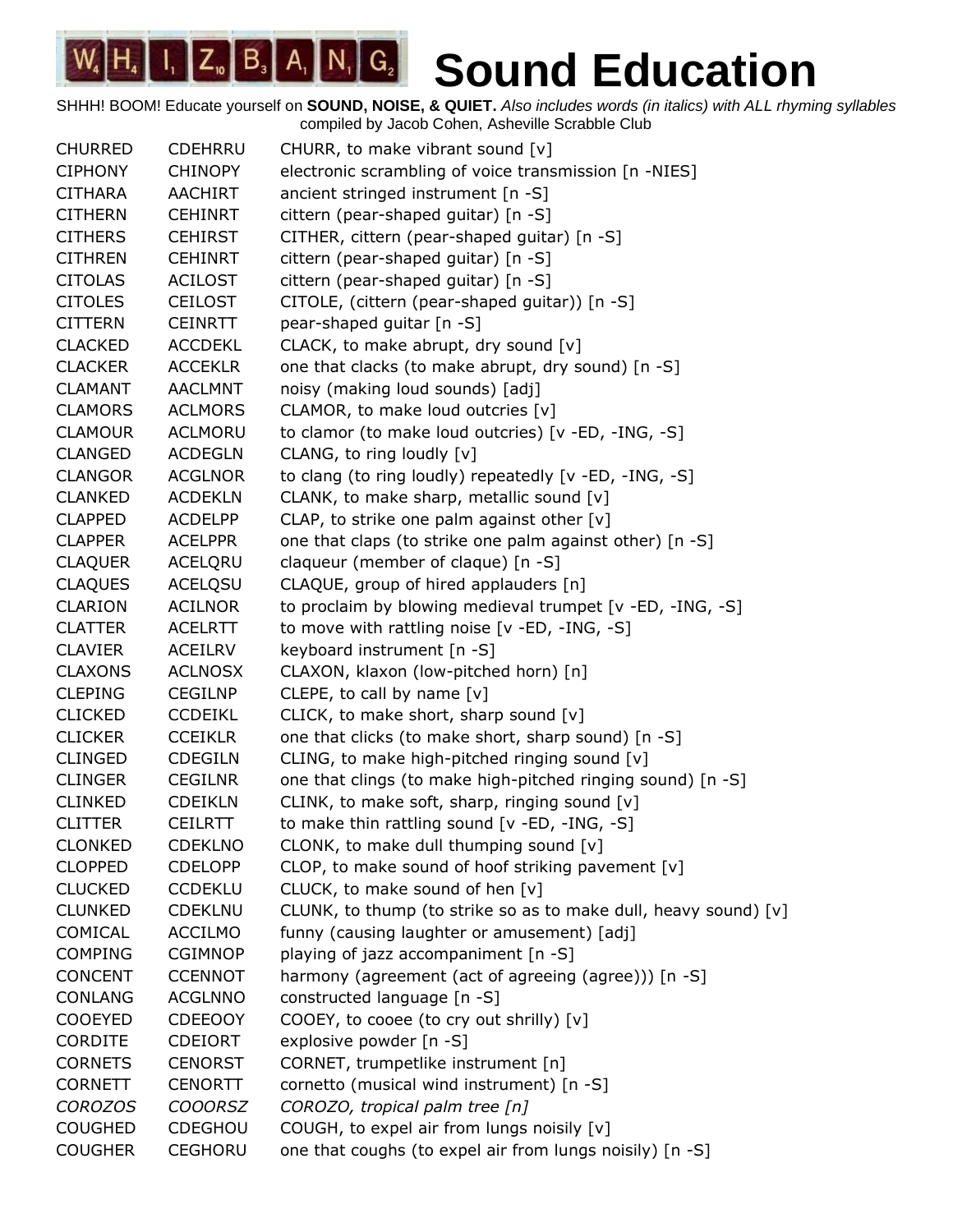| <b>COUPLET</b> | <b>CELOPTU</b> | pair of successive lines of verse [n -S]                            |
|----------------|----------------|---------------------------------------------------------------------|
| <b>COWBELL</b> | <b>BCELLOW</b> | bell around cow's neck [n -S]                                       |
| <b>COWPUNK</b> | <b>CKNOPUW</b> | music combining country and western styles with punk rock [n -S]    |
| <b>CRACKLE</b> | <b>ACCEKLR</b> | to make succession of snapping sounds [v -D, -LING, -S]             |
| <b>CRASHED</b> | <b>ACDEHRS</b> | CRASH, to collide noisily [v]                                       |
| <b>CRASHER</b> | <b>ACEHRRS</b> | one that crashes (to collide noisily) [n -S]                        |
| <b>CRASHES</b> | <b>ACEHRSS</b> | CRASH, to collide noisily [v]                                       |
| <b>CRAUNCH</b> | <b>ACCHNRU</b> | to crunch (to chew with crackling sound) [v -ED, -ING, -ES]         |
| <b>CREAKED</b> | <b>ACDEEKR</b> | CREAK, to squeak (to make sharp, high-pitched sound) [v]            |
| <b>CRETICS</b> | <b>CCEIRST</b> | CRETIC, type of metrical foot [n]                                   |
| <b>CROAKED</b> | <b>ACDEKOR</b> | CROAK, to utter low, hoarse sound [v]                               |
| <b>CROAKER</b> | <b>ACEKORR</b> | one that croaks (to utter low, hoarse sound) [n -S]                 |
| <b>CROONED</b> | <b>CDENOOR</b> | CROON, to sing softly [v]                                           |
| <b>CROONER</b> | <b>CENOORR</b> | one that croons (to sing softly) [n -S]                             |
| <b>CROTALE</b> | <b>ACELORT</b> | small cymbal (percussion instrument) [n -S]                         |
| <b>CRUMBUM</b> | <b>BCMMRUU</b> | despicable person [n -S]                                            |
| <b>CRUMPED</b> | <b>CDEMPRU</b> | CRUMP, to crunch (to chew with crackling sound) [v]                 |
| <b>CRUNCHY</b> | <b>CCHNRUY</b> | something that makes crackling sound when eaten [n -HIES]           |
| <b>CUATROS</b> | <b>ACORSTU</b> | CUATRO, small guitar of Latin America [n]                           |
| <b>CUCKOOS</b> | <b>CCKOOSU</b> | CUCKOO, to repeat monotonously [v]                                  |
| <b>CURRING</b> | <b>CGINRRU</b> | CURR, to purr (to utter low, vibrant sound) [v]                     |
| <b>CYMBALS</b> | <b>ABCLMSY</b> | CYMBAL, percussion instrument [n]                                   |
|                |                | <b>D</b> 7s                                                         |
| <b>DACTYLS</b> | <b>ACDLSTY</b> | DACTYL, type of metrical foot [n]                                   |
| <b>DANCERS</b> | <b>ACDENRS</b> | DANCER, one that dances (to move rhythmically to music) [n]         |
| <b>DANCING</b> | <b>ADCGINN</b> | DANCE, to move rhythmically to music [v]                            |
| <b>DARBARS</b> | <b>AABDRRS</b> | DARBAR, durbar (court of native ruler in India) [n]                 |
| <b>DEACONS</b> | <b>ACDENOS</b> | DEACON, to read hymn aloud [v]                                      |
| <b>DEADENS</b> | <b>ADDEENS</b> | DEADEN, to diminish sensitivity or vigor of [v]                     |
| <b>DEAFENS</b> | <b>ADEEFNS</b> | DEAFEN, to make deaf (lacking sense of hearing) [v]                 |
| <b>DEAFEST</b> | <b>ADEEFST</b> | DEAF, lacking sense of hearing [adj]                                |
| <b>DEAFISH</b> | <b>ADEFHIS</b> | somewhat deaf [adj]                                                 |
| <b>DEAVING</b> | ADEGINV        | DEAVE, to deafen (to make deaf (lacking sense of hearing)) [v]      |
| <b>DECIBEL</b> | <b>BCDEEIL</b> | unit of sound intensity [n -S]                                      |
| <b>DEEJAYS</b> | <b>ADEEJSY</b> | DEEJAY, to work as disc jockey [v]                                  |
| <b>DEMINER</b> | <b>DEEIMNR</b> | one that removes mines (explosive devices) [n -S]                   |
| <b>DENTALS</b> | <b>ADELNST</b> | DENTAL, dentally produced sound [n]                                 |
| <b>DERRIES</b> | <b>DEEIRRS</b> | DERRY, meaningless word used in chorus of old songs [n]             |
| <b>DESCANT</b> | <b>ACDENST</b> | to sing counterpoint to melody [v -ED, -ING, -S]                    |
| <b>DETUNED</b> | <b>DDEENTU</b> | DETUNE, to adjust (instrument) so that it is no longer in tune [v]  |
| <b>DETUNES</b> | <b>DEENSTU</b> | DETUNE, to adjust (instrument) so that it is no longer in tune [v]  |
| <b>DEVOICE</b> | <b>CDEEIOV</b> | to unvoice (to deprive of voice or vocal quality) [v -D, -CING, -S] |
| <b>DHOLAKS</b> | <b>ADHKLOS</b> | DHOLAK, two-headed drum [n]                                         |
| <b>DICTATE</b> | <b>ACDEITT</b> | to read aloud for recording [v -D, -TING, -S]                       |
| <b>DICTION</b> | <b>CDIINOT</b> | choice and use of words in speech or writing [n -S]                 |
| <b>DIGITAL</b> | ADGIILT        | piano key [n -S]                                                    |
| <b>DIGRAPH</b> | <b>ADGHIPR</b> | pair of letters representing single speech sound [n -S]             |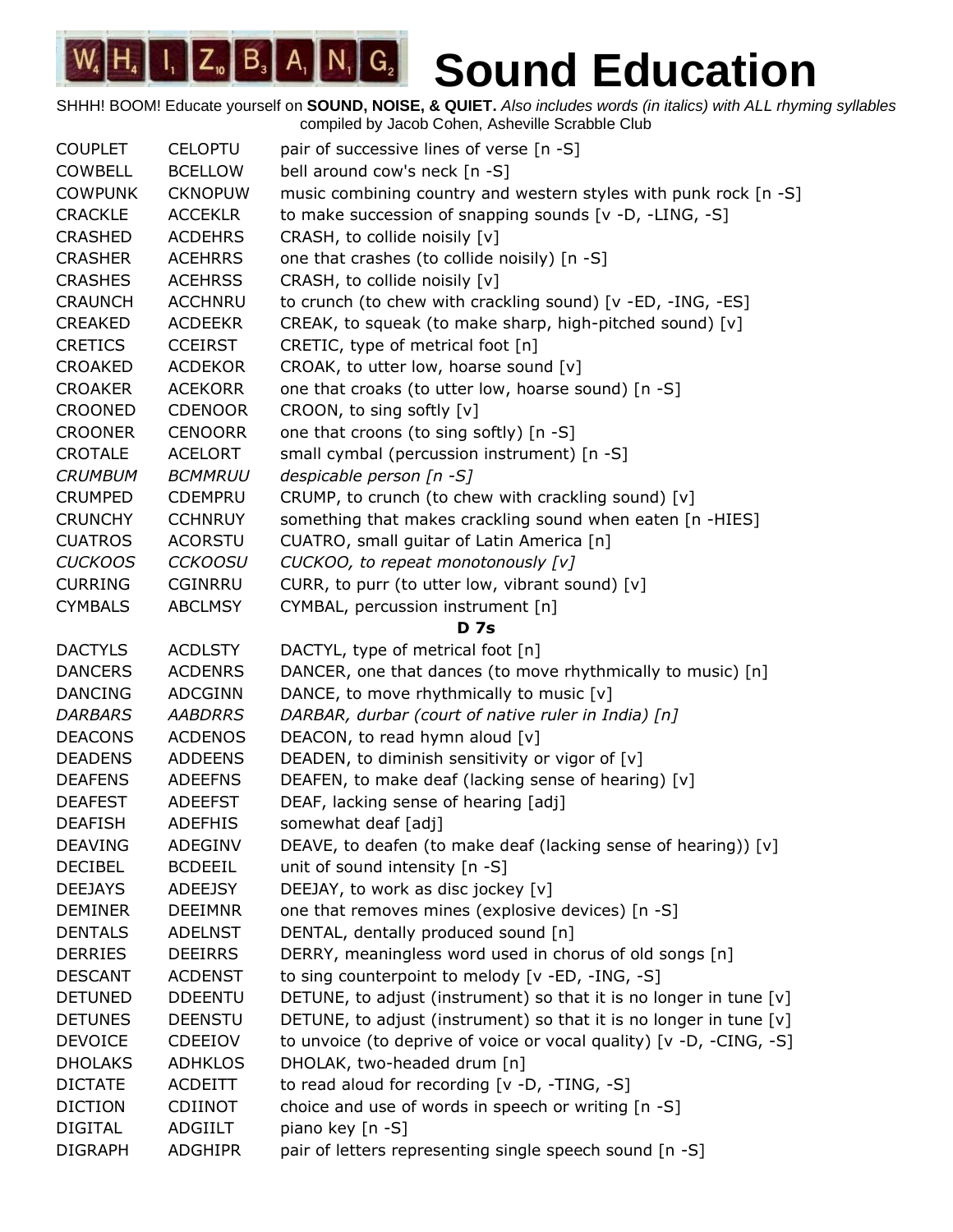SHHH! BOOM! Educate yourself on **SOUND, NOISE, & QUIET.** *Also includes words (in italics) with ALL rhyming syllables* compiled by Jacob Cohen, Asheville Scrabble Club

*DIKDIKS DDIIKKS DIKDIK, small antelope [n]* DIMETER DEEIMRT verse of two metrical feet [n -S] DINNING DGIINNN DIN, to make loud noise [v] DIPODIC CDDIIOP DIPODY, dimeter (verse of two metrical feet) [adj] DISCANT ACDINST to descant (to sing counterpoint to melody) [v -ED, -ING, -S] DISEURS DEIRSSU DISEUR, skilled reciter [n] DISTICH CDHIIST couplet (pair of successive lines of verse) [n -S] DISTURB BDIRSTU to interrupt quiet, rest, or peace of [v -ED, -ING, -S] DITTIES DEIISTT DITTY, short, simple song [n] DJEMBES BDEEJMS DJEMBE, type of African hand drum [n] DOGGREL DEGGLOR doggerel (trivial, awkwardly written verse) [n -S] DONGING DGGINNO DONG, to make deep sound like that of large bell  $[v]$ *DOODOOS DDOOOOS DOODOO, feces (bodily waste discharged through anus) [n]* DOOWOPS DOOOPSW DOOWOP, singing style [n] DOWNBOW BDNOOWW type of stroke in playing bowed instrument [n -S] DRAWLED ADDELRW DRAWL, to speak slowly with vowels greatly prolonged [v] DRAWLER ADELRRW one that drawls (to speak slowly with vowels greatly prolonged) [n -S] DROLLER DELLORR DROLL, comical (funny (causing laughter or amusement)) [adj] DRONERS DENORRS DRONER, one that drones (to make continuous low sound) [n] DRONING DGINNOR DRONE, to make continuous low sound [v] *DROPTOP DOOPPRT convertible automobile [n -S]* DRUMBLE BDELMRU to move slowly [v -D, -LING, -S] DRUMMED DDEMMRU DRUM, to beat drum (percussion instrument) [v] DRUMMER DEMMRRU one that drums (to beat drum (percussion instrument)) [n -S] DUBSTEP BDEPSTU type of electronic dance music [n -S] DUETING DEGINTU DUET, to perform duet (musical composition for two) [v] DUETTED DDEETTU DUET, to perform duet (musical composition for two) [v] DULCETS CDELSTU DULCET, soft-toned organ stop [n] DULCIAN ACDILNU early type of bassoon [n -S] DULCIFY CDFILUY to sweeten [v -FIED, -ING, -FIES] DUMBEST BDEMSTU DUMB, incapable of speech [adj] DUMBING BDGIMNU DUMB, to make silent (making no sound or noise)  $[v]$ *DUMDUMS DDMMSUU DUMDUM, type of bullet [n]* DUNNITE DEINNTU explosive [n -S] DUOTONE DENOOTU illustration of two tones [n -S] **E 7s** EARACHE AACEEHR pain in ear (organ of hearing) [n -S] EARBUDS ABDERSU EARBUD, small earphone [n] EARLESS AEELRSS lacking ears [adj] EARPLUG AEGLPRU plug for ear [n -S] EARSHOT AEHORST range within which sound can be heard  $[n -S]$ EBONICS BCEINOS dialect of English spoken by some African-Americans [n EBONICS] ECHOERS CEEHORS ECHOER, one that echoes (to produce echo) [n] ECHOING CEGHINO ECHO, to produce echo [v] ECHOISM CEHIMOS formation of words in imitation of sounds [n -S] ELEGIAC ACEEGIL type of verse [n -S] EMOCORE CEEMOOR emo (style of rock music with emotional lyrics) [n -S]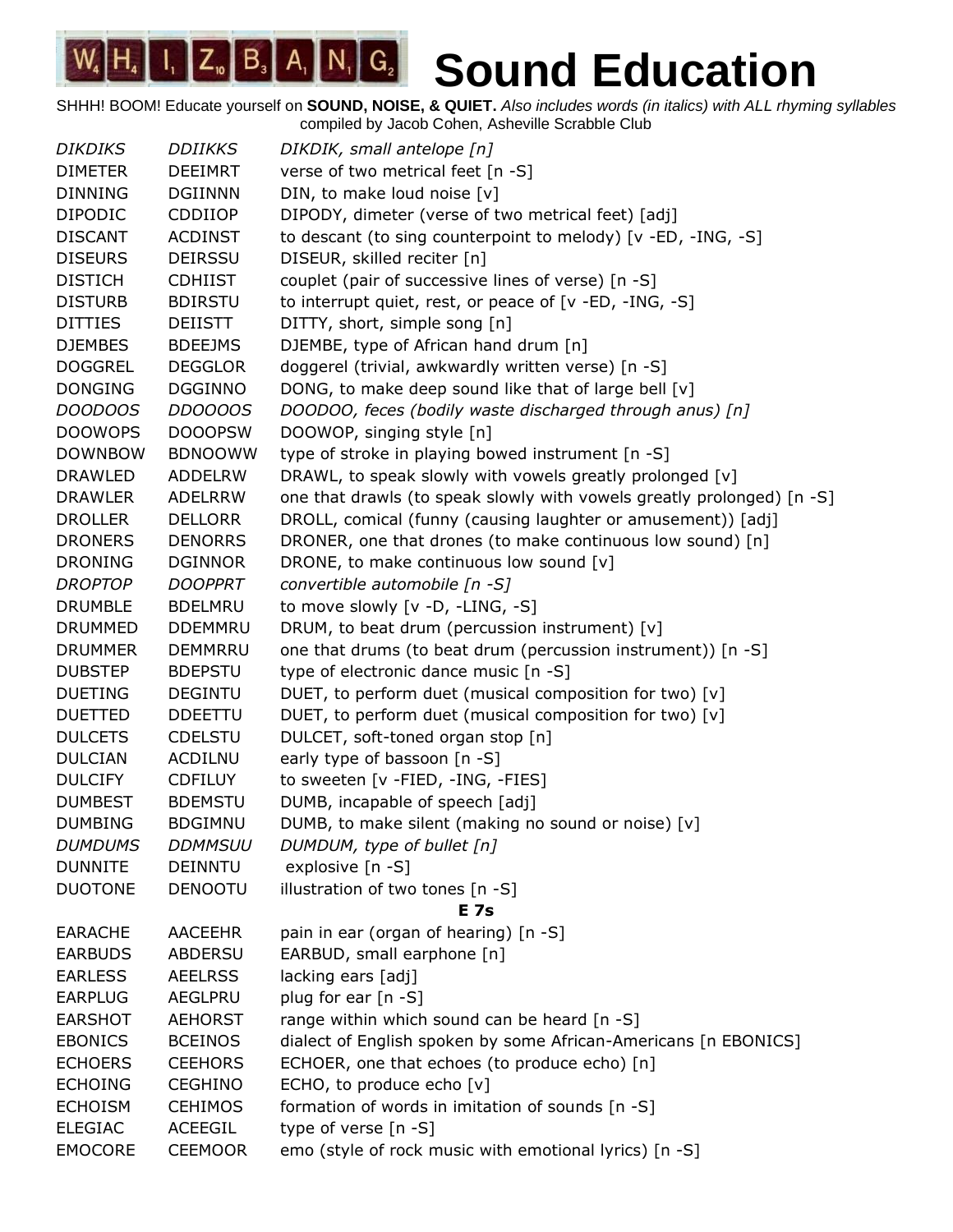| <b>EUPHONY</b> | <b>EHNOPUY</b> | pleasant sound [n -NIES]                                                          |
|----------------|----------------|-----------------------------------------------------------------------------------|
| <b>EXCLAIM</b> | ACEILMX        | to cry out suddenly [v -ED, -ING, -S]                                             |
| <b>EXPLODE</b> | <b>DEELOPX</b> | to blow up [v -D, -DING, -S]                                                      |
|                |                | <b>F7s</b>                                                                        |
| <b>FABLIAU</b> | AABFILU        | short metrical tale popular in medieval France [n -X]                             |
| <b>FALLOUT</b> | <b>AFLLOTU</b> | radioactive debris resulting from nuclear explosion [n -S]                        |
| <b>FANFARE</b> | <b>AAEFFNR</b> | short, lively musical flourish [n -S]                                             |
| <b>FAUCALS</b> | <b>AACFLSU</b> | FAUCAL, sound produced in fauces [n]                                              |
| <b>FIDDLED</b> | <b>DDDEFIL</b> | FIDDLE, to play violin [v]                                                        |
| <b>FIDDLER</b> | <b>DDDEFIL</b> | one that fiddles (to play violin) [n -S]                                          |
| <b>FIDDLES</b> | <b>DDEFILS</b> | FIDDLE, to play violin [v]                                                        |
| <b>FINALIS</b> | <b>AIIFLNS</b> | type of tone in medieval music [n -LES]                                           |
| <b>FINIKIN</b> | <b>FIIIKNN</b> | finicky (difficult to please) [adj]                                               |
| <b>FIPPLES</b> | <b>EFILPPS</b> | FIPPLE, plug of wood at mouth of certain wind instruments [n]                     |
| <b>FIZZERS</b> | <b>EFIRSZZ</b> | FIZZER, one that fizzes (to make hissing or sputtering sound) [n]                 |
| <b>FIZZIER</b> | EFIIRZZ        | FIZZY, fizzing (hissing or sputtering sound) [adj]                                |
| <b>FIZZILY</b> | <b>FIILYZZ</b> | fizzing (to make hissing or sputtering sound) [adv]                               |
| <b>FIZZING</b> | FGIINZZ        | FIZZ, to make hissing or sputtering sound [v]                                     |
| <b>FIZZLED</b> | <b>DEFILZZ</b> | FIZZLE, to fizz (to make hissing or sputtering sound) [v]                         |
| <b>FIZZLES</b> | <b>EFILSZZ</b> | FIZZLE, to fizz (to make hissing or sputtering sound) [v]                         |
| <b>FLOPPED</b> | <b>DEFLOPP</b> | FLOP, to fall heavily and noisily [v]                                             |
| <b>FLOPPER</b> | <b>EFLOPPR</b> | one that flops (to fall heavily and noisily) [n -S]                               |
| <b>FLUENCY</b> | <b>CEFLNUY</b> | quality of being fluent (spoken or written with effortless ease) [n -CIES]        |
| <b>FLUTERS</b> | <b>EFLRSTU</b> | FLUTER, flutist (one who plays flute) [n]                                         |
| <b>FLUTIER</b> | EFILRTU        | FLUTEY, fluty (resembling flute in sound) [adj] / FLUTY [adj]                     |
| <b>FLUTING</b> | <b>FGILNTU</b> | FLUTE, to play on flute (woodwind instrument) [v]                                 |
| <b>FLYTING</b> | <b>FGILNTY</b> | dispute in verse form [n -S]                                                      |
| <b>FOGHORN</b> | <b>FGHNOOR</b> | horn sounded in fog [n -S]                                                        |
| <b>FOLKIER</b> | <b>EFIKLOR</b> | FOLKIE, being in style of folk music [adj] / FOLKY, folkie [adj]                  |
| <b>FOLKIES</b> | <b>EFIKLOS</b> | FOLKIE, performer of folk music [n] / FOLKY, folkie (performer of folk music) [n] |
| <b>FORBORE</b> | <b>BEFOORR</b> | FORBEAR, to refrain from [v]                                                      |
| <b>FORMANT</b> | <b>AFMNORT</b> | characteristic component of quality of speech sound [n -S]                        |
| <b>FREEBEE</b> | <b>BEEEEFR</b> | freebie (something given or received without charge) [n -S]                       |
| <b>FREEBIE</b> | <b>BEEEFIR</b> | something given or received without charge [n -S]                                 |
| <b>FRONTON</b> | <b>FNNOORT</b> | jai* alai* arena [n -S]                                                           |
| <b>FUGALLY</b> | <b>AFGLLUY</b> | FUGAL, being in style of fugue [adv]                                              |
| <b>FUGATOS</b> | AFGOSTU        | FUGATO, fugal composition [n]                                                     |
| <b>FUGUING</b> | <b>FGGINUU</b> | FUGUE, to compose fugue (type of musical composition) [v]                         |
| <b>FUGUIST</b> | <b>FGISTUU</b> | one who composes fugues (type of musical composition) [n -S]                      |
| <b>FULMINE</b> | EFILMNU        | to explode loudly [v -D, -NING, -S]                                               |
| <b>FUNNIER</b> | EFINNRU        | FUNNY, causing laughter or amusement [adj]                                        |
| <b>FUNNILY</b> | <b>FILNNUY</b> | FUNNY, causing laughter or amusement [adv]                                        |
| <b>FURIOSO</b> | <b>FIOORSU</b> | with great force, used as musical direction [adv]                                 |
| <b>FURLERS</b> | <b>EFLRRSU</b> | FURLER, one that furls (to roll up) [n]                                           |
| <b>FURORES</b> | <b>EFORRSU</b> | FURORE, furor (uproar (state of noisy excitement and confusion)) [n]              |
|                |                | <b>G</b> 7s                                                                       |
| <b>GAGAKUS</b> | AAGGKSU        | GAGAKU, ancient court music of Japan [n]                                          |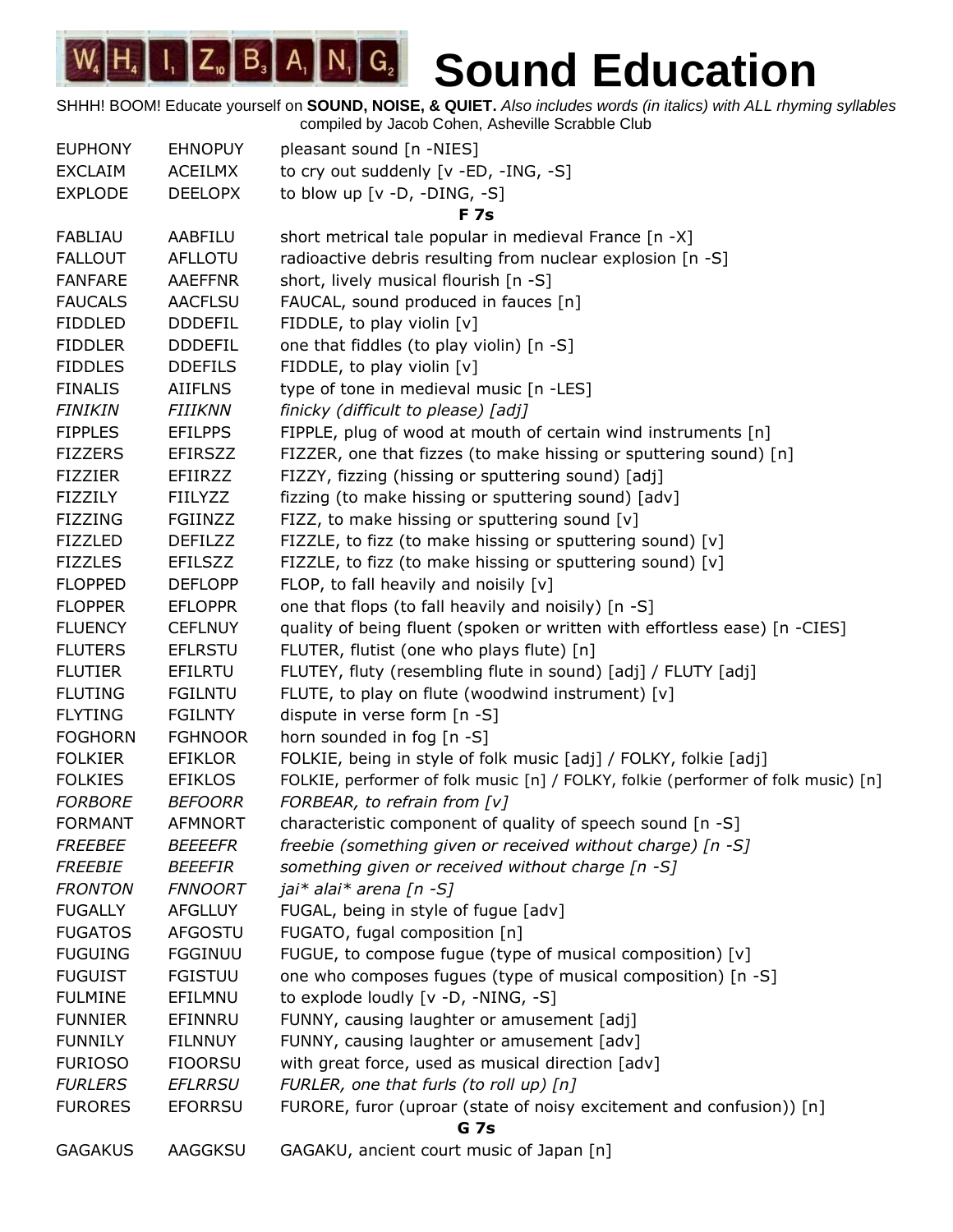| <b>GAGGERS</b> | <b>AEGGGRS</b> | GAGGER, one that gags (to stop up mouth) [n]                          |
|----------------|----------------|-----------------------------------------------------------------------|
| <b>GAGGING</b> | AGGGGIN        | GAG, to stop up mouth [v]                                             |
| <b>GAGGLED</b> | ADEGGGL        | GAGGLE, to cackle (to make sound of hen) [v]                          |
| <b>GAGGLES</b> | <b>AEGGGLS</b> | GAGGLE, to cackle (to make sound of hen) [v]                          |
| <b>GAMELAN</b> | AAEGLMN        | type of orchestra [n -S]                                              |
| <b>GELLIES</b> | <b>EEGILLS</b> | GELLY, gelignite (high explosive) [n]                                 |
| <b>GIGGLED</b> | <b>DEGGGIL</b> | GIGGLE, to laugh in silly manner [v]                                  |
| <b>GIGGLER</b> | <b>EGGGILR</b> | one that giggles (to laugh in silly manner) [n -S]                    |
| <b>GIGGLES</b> | <b>EGGGILS</b> | GIGGLE, to laugh in silly manner [v]                                  |
| <b>GITTERN</b> | <b>EGINRTT</b> | medieval guitar [n -S]                                                |
| <b>GLEEMAN</b> | <b>AEEGLMN</b> | minstrel (medieval musician) [n -MEN]                                 |
| <b>GLOTTAL</b> | <b>AGLLOTT</b> | GLOTTIS, opening between vocal cords [adj]                            |
| <b>GLOTTIC</b> | <b>CGILOTT</b> | GLOTTIS, opening between vocal cords [adj]                            |
| <b>GLOTTIS</b> | <b>GILOSTT</b> | opening between vocal cords [n -ES or -IDES]                          |
| <b>GLUGGED</b> | <b>DEGGGLU</b> | GLUG, to make gurgling sound [v]                                      |
| <b>GONGING</b> | <b>GGGINNO</b> | GONG, to make sound of gong (disk-shaped percussion instrument) $[v]$ |
| <b>GOOMBAY</b> | <b>ABGMOOY</b> | calypso music of Bahamas [n -S]                                       |
| <b>GOSPORT</b> | <b>GOOPRST</b> | communication device in airplane [n -S]                               |
| <b>GRAWLIX</b> | AGILRWX        | euphemistic symbolic typography [n -ES]                               |
| <b>GRENADE</b> | ADEEGNR        | explosive device [n -S]                                               |
| <b>GROANED</b> | <b>ADEGNOR</b> | GROAN, (to utter low, mournful sound) [v]                             |
| <b>GROANER</b> | AEGNORR        | one that groans (to utter low, mournful sound) [n -S]                 |
| <b>GROWLED</b> | <b>DEGLORW</b> | GROWL, to utter deep, harsh sound [v]                                 |
| <b>GROWLER</b> | <b>EGLORRW</b> | one that growls (to utter deep, harsh sound) [n -S]                   |
| <b>GRUFFED</b> | <b>DEFFGRU</b> | GRUFF, to utter in gruff voice [v]                                    |
| <b>GRUFFER</b> | <b>EFFGRRU</b> | GRUFF, low and harsh in speech [adj]                                  |
| <b>GRUFFLY</b> | <b>FFGLRUY</b> | in gruff (low and harsh in speech) manner [adv]                       |
| <b>GRUMBLE</b> | <b>BEGLMRU</b> | to mutter in discontent [v -D, -LING, -S]                             |
| <b>GRUNGER</b> | <b>EGGNRRU</b> | fan of style of rock music and associated fashions [n -S]             |
| <b>GRUNTED</b> | <b>DEGNRTU</b> | GRUNT, to utter deep, guttural sound [v]                              |
| <b>GRUNTER</b> | <b>EGNRRTU</b> | one that grunts (to utter deep, guttural sound) [n -S]                |
| <b>GUFFAWS</b> | <b>AFFGSUW</b> | GUFFAW, to laugh loudly [v]                                           |
| <b>GUGGLED</b> | <b>DEGGGLU</b> | GUGGLE, to gurgle (to flow with bubbling sounds) [v]                  |
| <b>GUGGLES</b> | <b>EGGGLSU</b> | GUGGLE, to gurgle (to flow with bubbling sounds) [v]                  |
| <b>GUITARS</b> | AGIRSTU        | GUITAR, stringed musical instrument [n]                               |
| <b>GURGLED</b> | <b>DEGGLRU</b> | GURGLE, to flow with bubbling sounds [v]                              |
| <b>GURGLES</b> | <b>EGGLRSU</b> | GURGLE, to flow with bubbling sounds [v]                              |
|                |                | <b>H</b> 7s                                                           |
| HAGGADA        | AAADGGH        | haggadah (biblical narrative) [n -S, -DOT, -DOTH]                     |
| HALAKAH        | AAAHHKL        | halacha (legal part of Talmud) [n -S, -KOTH]                          |
| HALALAH        | <b>AAAHHLL</b> | halala (Saudi Arabian coin) [n -S]                                    |
| <b>HALALAS</b> | <b>AAAHLLS</b> | HALALA, Saudi Arabian coin [n]                                        |
| HALAVAH        | <b>AAAHHLV</b> | halvah (Turkish confection) [n -S]                                    |
| <b>HALLELS</b> | <b>AEHLLLS</b> | HALLEL, chant of praise [n]                                           |
| <b>HALLOAS</b> | <b>AAHLLOS</b> | HALLOA, to hallo (to shout (to utter loudly)) [v]                     |
| <b>HALLOED</b> | <b>ADEHLLO</b> | HALLO, to shout (to utter loudly) [v]                                 |
| <b>HALLOES</b> | <b>AEHLLOS</b> | HALLO, to shout (to utter loudly) [v]                                 |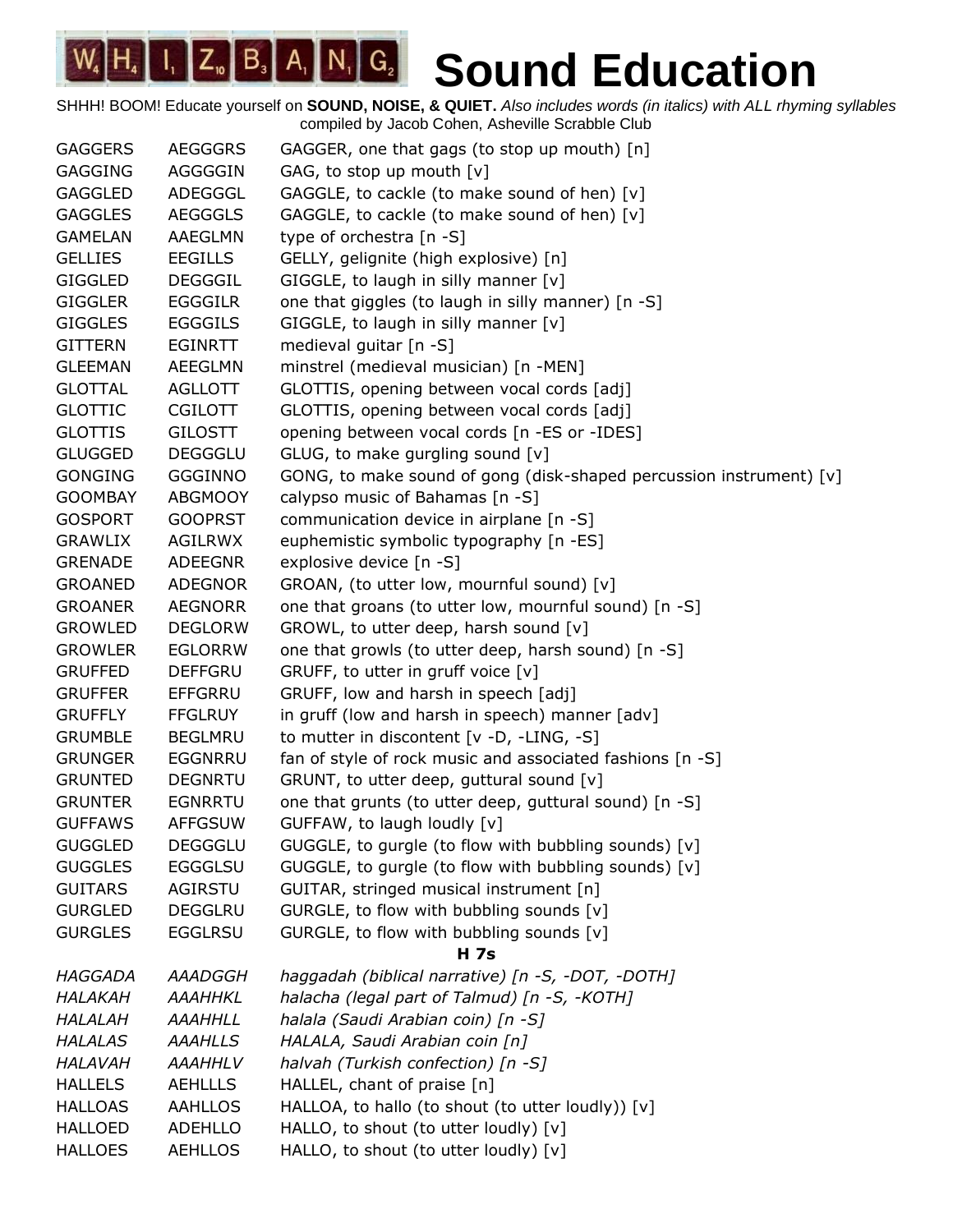| <b>HALLOOS</b> | <b>AHLLOOS</b> | HALLOO, to hallo (to shout (to utter loudly)) [v]                     |
|----------------|----------------|-----------------------------------------------------------------------|
| <b>HAMADAS</b> | <b>AAADHMS</b> | HAMADA, hammada (desert plateau of bedrock) [n]                       |
| <b>HAMATSA</b> | <b>AAAHMST</b> | dance inspired by spirit of man-eating monster [n -S]                 |
| <b>HANDSET</b> | <b>ADEHNST</b> | type of telephone [n -S]                                              |
| <b>HARKENS</b> | <b>AEHKNRS</b> | HARKEN, to hearken (to listen to) [v]                                 |
| <b>HARPERS</b> | <b>AEHPRRS</b> | HARPER. harpist (one that plays harp) [n]                             |
| <b>HARPING</b> | AGHINPR        | HARP, to play on harp (type of stringed musical instrument) $[v]$     |
| <b>HARUMPH</b> | AHHMPRU        | to harrumph (to make guttural sound) [v -ED, -ING, -S]                |
| <b>HATRACK</b> | <b>AACHKRT</b> | rack for hats $[n - S]$                                               |
| <b>HAUTBOY</b> | <b>ABHOTUY</b> | oboe (woodwind instrument) [n -S]                                     |
| <b>HAWALAS</b> | <b>AAAHLSW</b> | HAWALA, type of financial arrangement in Islamic societies [n]        |
| HAZANIM        | AAHIMNZ        | HAZAN, cantor (religious singer) [n]                                  |
| <b>HAZZANS</b> | <b>AAHNSZZ</b> | HAZZAN, hazan (cantor (religious singer)) [n]                         |
| <b>HEADSET</b> | <b>ADEEHST</b> | pair of earphones [n -S]                                              |
| <b>HEARERS</b> | <b>AEEHRRS</b> | HEARER, one that hears (to perceive by ear) [n]                       |
| <b>HEARING</b> | <b>AEGHINR</b> | HEAR, to perceive by ear $[v]$                                        |
| <b>HEEHAWS</b> | <b>AEEHHSW</b> | HEEHAW, to guffaw (to laugh loudly) [v]                               |
| <b>HELICON</b> | <b>CEHILNO</b> | large bass tuba [n -S]                                                |
| <b>HEMIOLA</b> | AEHILMO        | rhythmic alteration in music [n -S]                                   |
| <b>HEPCATS</b> | <b>ACEHPST</b> | HEPCAT, jazz enthusiast [n]                                           |
| <b>HEROICS</b> | <b>CEHIORS</b> | HEROIC, epic verse [n]                                                |
| <b>HEYDAYS</b> | <b>ADEHSYY</b> | HEYDAY, period of one's greatest success [n]                          |
| <b>HEYDEYS</b> | <b>DEEHSYY</b> | HEYDEY, heyday (period of one's greatest success) [n]                 |
| <b>HICCUPS</b> | <b>CCHIPSU</b> | HICCUP, to make peculiar-sounding, spasmodic inhalation [v]           |
| <b>HILLOAS</b> | <b>AHILLOS</b> | HILLOA, to hallo (to shout (to utter loudly)) [v]                     |
| <b>HILLOED</b> | <b>DEHILLO</b> | HILLO, to hallo (to shout (to utter loudly)) [v]                      |
| <b>HILLOES</b> | <b>EHILLOS</b> | HILLO, to hallo (to shout (to utter loudly)) [v]                      |
| <b>HINNIED</b> | <b>DEHIINN</b> | HINNY, to whinny (to neigh in low or gentle manner) $[v]$             |
| <b>HINNIES</b> | <b>EHIINNS</b> | HINNY, to whinny (to neigh in low or gentle manner) [v]               |
| <b>HISSERS</b> | <b>EHIRSSS</b> | HISSER, one that hisses (to make sibilant sound) [n]                  |
| <b>HISSIER</b> | <b>EHIIRSS</b> | HISSY, characterized by hissing sound [adj]                           |
| <b>HISSING</b> | <b>GHIINSS</b> | HISS, to make sibilant sound [v]                                      |
| <b>HOARSEN</b> | <b>AEHNORS</b> | to make hoarse (low and rough in sound) [v -ED, -ING, -S]             |
| <b>HOARSER</b> | <b>AEHORRS</b> | HOARSE, low and rough in sound [adj]                                  |
| <b>HOLLAED</b> | ADEHLLO        | HOLLA, to hallo (to shout (to utter loudly)) [v]                      |
| <b>HOLLERS</b> | <b>EHLLORS</b> | HOLLER, to yell (to cry out loudly) [v]                               |
| <b>HOLLOAS</b> | <b>AHLLOOS</b> | HOLLOA, to hallo (to shout (to utter loudly)) [v]                     |
| <b>HOLLOED</b> | <b>DEHLLOO</b> | HOLLO, to hallo (to shout (to utter loudly)) [v]                      |
| <b>HOLLOES</b> | <b>EHLLOOS</b> | HOLLO, to hallo (to shout (to utter loudly)) [v]                      |
| <b>HOLLOOS</b> | <b>HLLOOOS</b> | HOLLOO, to hallo (to shout (to utter loudly)) [v]                     |
| <b>HONKERS</b> | <b>EHKNORS</b> | HONKER, one that honks (to emit cry like that of goose) [n]           |
| <b>HONKING</b> | <b>GHIKNNO</b> | HONK, to emit cry like that of goose [v]                              |
| <b>HOOFING</b> | <b>FGHINOO</b> | HOOF, to dance (to move rhythmically to music) $[v]$                  |
| <b>HOOPLAS</b> | AHLOOPS        | HOOPLA, commotion [n]                                                 |
| <b>HOOPOES</b> | <b>EHOOOPS</b> | HOOPOE, European bird [n]                                             |
| <b>HOOPOOS</b> | <b>HOOOOPS</b> | HOOPOO, hoopoe (European bird) [n]                                    |
| <b>HOORAHS</b> | <b>AHHOORS</b> | HOORAH, to hurrah (to cheer (to applaud with shouts of approval)) [v] |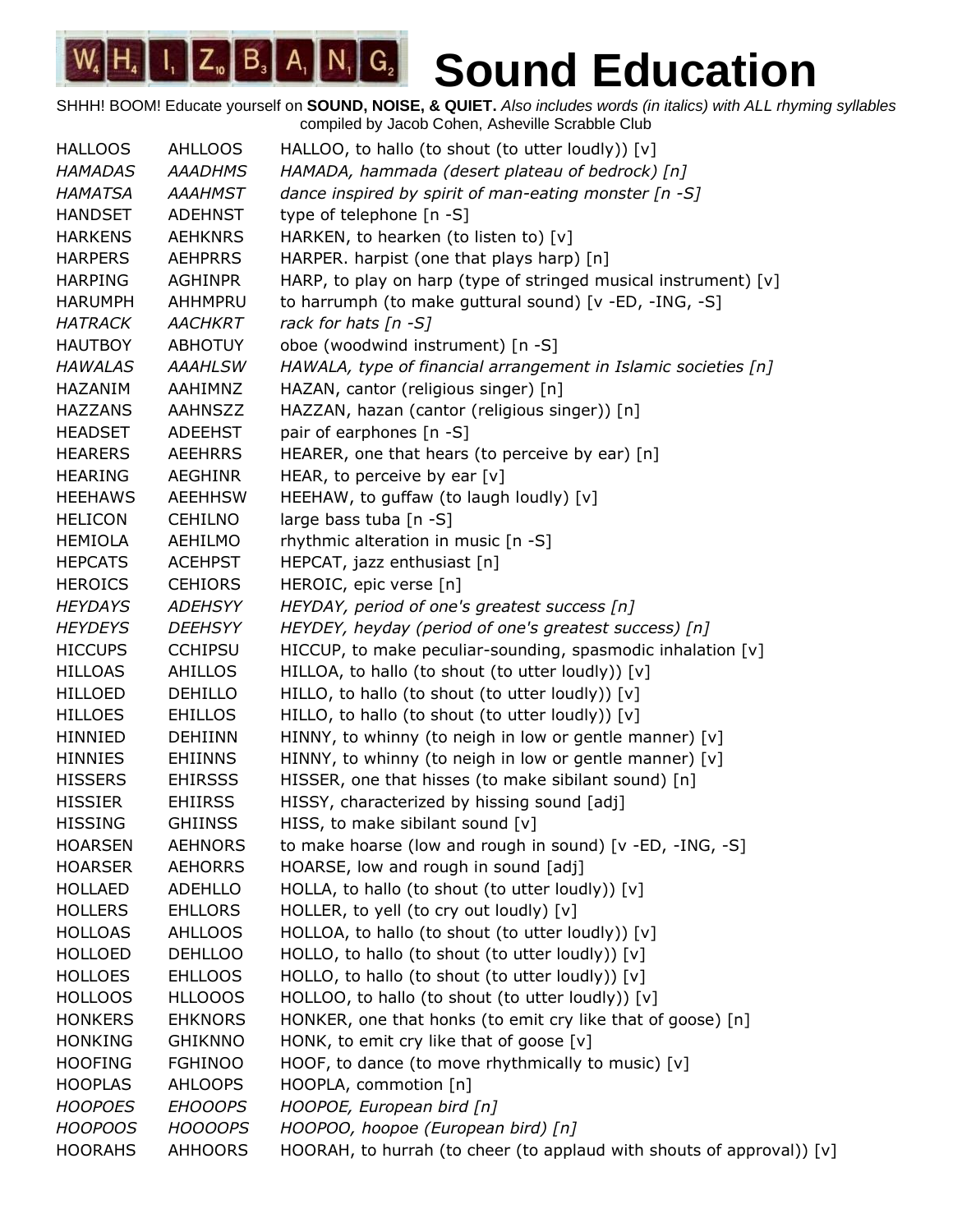| <b>HOORAYS</b> | <b>AHOORSY</b> | HOORAY, to hurrah (to cheer (to applaud with shouts of approval)) [v]    |
|----------------|----------------|--------------------------------------------------------------------------|
| <b>HOOTERS</b> | <b>EHOORST</b> | HOOTER, one that hoots (to cry like owl) [n]                             |
| <b>HOOTIER</b> | <b>EHIOORT</b> | HOOTY, sounding like cry of owl [adj]                                    |
| <b>HOOTING</b> | <b>GHINOOT</b> | HOOT, to cry like owl [v]                                                |
| <b>HORNING</b> | <b>GHINNOR</b> | mock serenade for newlyweds [n -S]                                       |
| <b>HORNIST</b> | <b>HINORST</b> | French horn player [n -S]                                                |
| <b>HOTPOTS</b> | <b>HOOPSTT</b> | HOTPOT, casserole of meat and vegetables [n]                             |
| <b>HOTSHOT</b> | <b>HHOOSTT</b> | showily skillful person [n -S]                                           |
| <b>HOTSPOT</b> | <b>HOOPSTT</b> | area known for violence or unrest [n -S]                                 |
| <b>HOUSIER</b> | <b>EHIORSU</b> | HOUSEY, being in style of house music [adj]                              |
| <b>HOWLERS</b> | <b>EHLORSW</b> | HOWLER, one that howls (to cry like dog) [n]                             |
| <b>HOWLETS</b> | <b>EHLOSTW</b> | HOWLET, owl (nocturnal bird) [n]                                         |
| <b>HOWLING</b> | <b>GHILNOW</b> | HOWL, to cry like dog [v]                                                |
| <b>HUBBUBS</b> | <b>BBBHSUU</b> | HUBBUB, uproar (state of noisy excitement and confusion) [n]             |
| <b>HULLOAS</b> | <b>AHLLOSU</b> | HULLOA, to hallo (to shout (to utter loudly)) [v]                        |
| <b>HULLOED</b> | <b>DEHLLOU</b> | HULLO, to hallo (to shout (to utter loudly)) [v]                         |
| <b>HULLOES</b> | <b>EHLLOSU</b> | HULLO, to hallo (to shout (to utter loudly)) [v]                         |
| <b>HULLOOS</b> | <b>HLLOOSU</b> | HULLOO, to hallo (to shout (to utter loudly)) [v]                        |
| <b>HUMDRUM</b> | <b>DHMMRUU</b> | dull, boring person [n -S]                                               |
| <b>HUMMERS</b> | <b>EHMMRSU</b> | HUMMER, one that hums (to sing without opening lips or saying words) [n] |
| <b>HUMMING</b> | <b>GHIMMNU</b> | HUM, to sing without opening lips or saying words [v]                    |
| <b>HUMPHED</b> | <b>DEHHMPU</b> | HUMPH, to utter grunt [v]                                                |
| <b>HURLIES</b> | <b>EHILRSU</b> | HURLY, commotion [n]                                                     |
| <b>HURRAHS</b> | AHHRRSU        | HURRAH, to cheer (to applaud with shouts of approval) [v]                |
| <b>HURRAYS</b> | <b>AHRRSUY</b> | HURRAY, to hurrah (to cheer (to applaud with shouts of approval)) [v]    |
| <b>HUSHFUL</b> | <b>FHHLSUU</b> | quiet (making little or no noise) [adj]                                  |
| <b>HUSHING</b> | <b>GHHINSU</b> | HUSH, to quiet (to cause to be quiet) [v]                                |
| <b>HUSKIER</b> | <b>EHIKRSU</b> | HUSKY, hoarse (low and rough in sound) [adj]                             |
| <b>HUSKILY</b> | <b>HIKLSUY</b> | in husky (hoarse (low and rough in sound)) manner [adv]                  |
| <b>HUZZAED</b> | ADEHUZZ        | HUZZA, to cheer (to applaud with shouts of approval) [v]                 |
| <b>HUZZAHS</b> | AHHSUZZ        | HUZZAH, to huzza (to cheer (to applaud with shouts of approval)) [v]     |
| <b>HYMNALS</b> | <b>AHLMNSY</b> | HYMNAL, book of hymns [n]                                                |
| <b>HYMNARY</b> | <b>AHMNRYY</b> | hymnal (book of hymns) [n -RIES]                                         |
| <b>HYMNING</b> | <b>GHIMNNY</b> | HYMN, to sing hymn (song of praise to God) [v]                           |
| <b>HYMNODY</b> | <b>DHMNOYY</b> | singing of hymns [n -DIES]                                               |
|                |                | I <sub>7s</sub>                                                          |
| <b>IAMBICS</b> | <b>ABCIIMS</b> | IAMBIC, iamb (type of metrical foot) [n]                                 |
| <b>ICTUSES</b> | <b>CEISSTU</b> | ICTUS, recurring stress or beat in poetical form [n]                     |
| <b>IMAGISM</b> | AGIIMMS        | movement in poetry [n -S]                                                |
| <b>IMAGIST</b> | <b>AGIIMST</b> | adherent of imagism (movement in poetry) [n -S]                          |
| <b>INQUIET</b> | EIINQTU        | to disturb (to interrupt quiet, rest, or peace of) [v -ED, -ING, -S]     |
| <b>INTONED</b> | <b>DEINNOT</b> | INTONE, to speak in singing voice [v]                                    |
| <b>INTONER</b> | <b>EINNORT</b> | one that intones (to speak in singing voice) [n -S]                      |
| <b>INTONES</b> | <b>EINNOST</b> | INTONE, to speak in singing voice [v]                                    |
| <b>INTROIT</b> | <b>IINORTT</b> | music sung at beginning of worship service [n -S]<br>J 7s                |
| <b>JACAMAR</b> | <b>AAACJMR</b> | tropical bird [n -S]                                                     |
|                |                |                                                                          |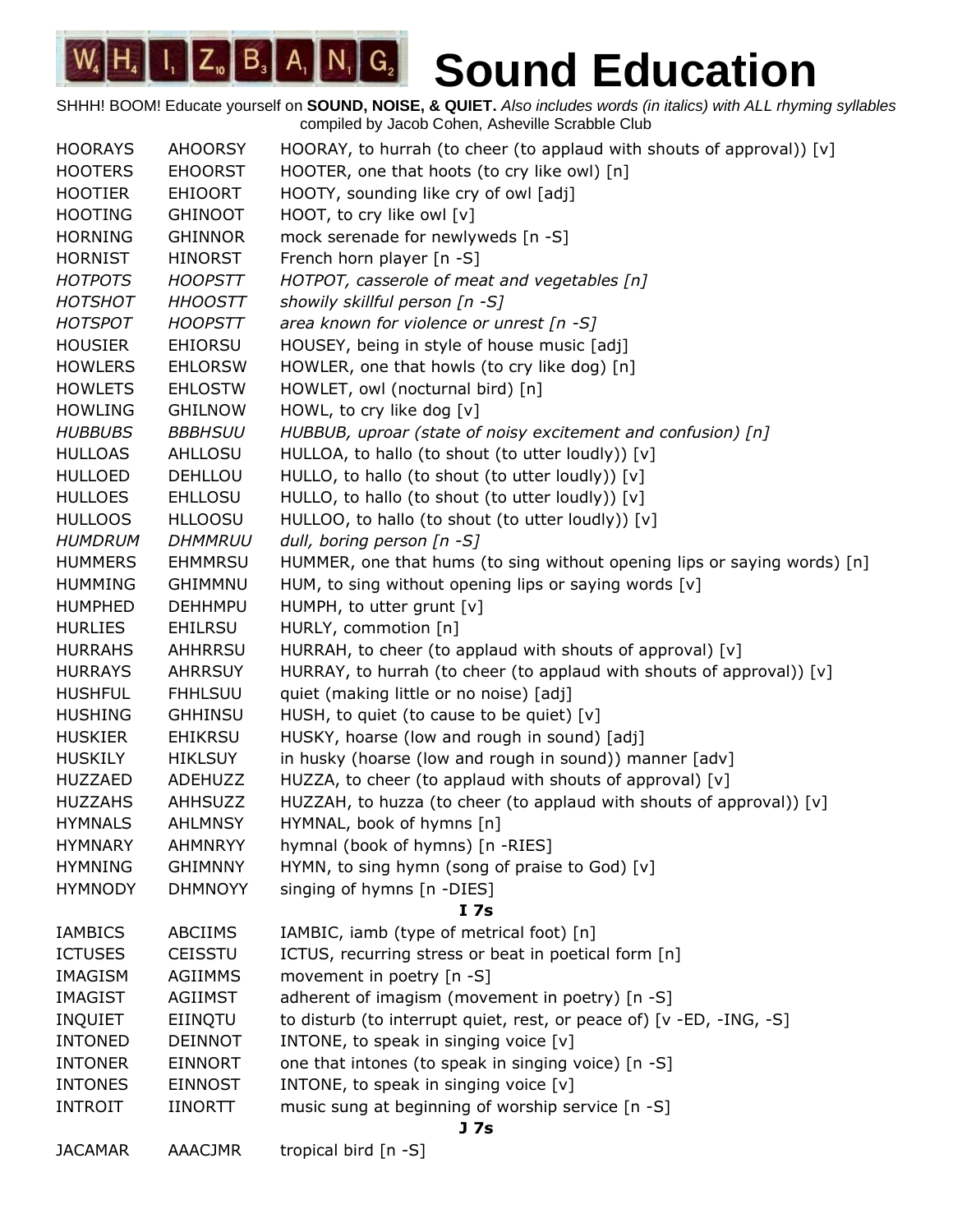| <b>JACANAS</b> | <b>AAACJNS</b> | JACANA, wading bird [n]                                                                        |
|----------------|----------------|------------------------------------------------------------------------------------------------|
| <b>JANGLED</b> | ADEGJLN        | JANGLE, to make harsh, metallic sound [v]                                                      |
| <b>JANGLER</b> | <b>AEGJLNR</b> | one that jangles (to make harsh, metallic sound) [n -S]                                        |
| <b>JANGLES</b> | <b>AEGJLNS</b> | JANGLE, to make harsh, metallic sound [v]                                                      |
| <b>JAZZBOS</b> | <b>ABJOSZZ</b> | JAZZBO, devotee of jazz (style of lively syncopated music) [n]                                 |
| <b>JAZZERS</b> | <b>AEJRSZZ</b> | JAZZER, one that jazzes (to enliven (to make lively)) [n]                                      |
| <b>JAZZIER</b> | AEIJRZZ        | JAZZY, lively (full of energy) [adj]                                                           |
| <b>JAZZILY</b> | <b>AIJLYZZ</b> | JAZZY, lively (full of energy) [adv]                                                           |
| <b>JAZZING</b> | AGIJNZZ        | JAZZ, to enliven (to make lively) [v]                                                          |
| <b>JAZZMAN</b> | <b>AAJMNZZ</b> | type of musician (one who performs or composes music) [n -MEN]                                 |
| <i>JEZEBEL</i> | <i>BEEEJLZ</i> | scheming, wicked woman [n -S]                                                                  |
| <b>JINGLED</b> | <b>DEGIJLN</b> | JINGLE, to make tinkling sound [v]                                                             |
| <b>JINGLER</b> | <b>EGIJLNR</b> | one that jingles (to make tinkling sound) [n -S]                                               |
| <b>JINGLES</b> | <b>EGIJLNS</b> | JINGLE, to make tinkling sound [v]                                                             |
| <b>JUKEBOX</b> | <b>BEJKOUX</b> | coin-operated phonograph [n -ES]                                                               |
|                |                | <b>K7s</b>                                                                                     |
| <b>KABAKAS</b> | <b>AAABKKS</b> | KABAKA, Ugandan emperor [n]                                                                    |
| <b>KABALAS</b> | <b>AAABKLS</b> | KABALA, cabala (occult or secret doctrine) [n]                                                 |
| <b>KABBALA</b> | <b>AAABBKL</b> | cabala (occult or secret doctrine) [n -S]                                                      |
| <b>KABOOMS</b> | <b>ABKMOOS</b> | KABOOM, sound of loud explosion [n]                                                            |
| <b>KALIMBA</b> | AABIKLM        | African musical instrument [n -S]                                                              |
| <b>KAMALAS</b> | <b>AAAKLMS</b> | KAMALA, Asian tree [n]                                                                         |
| <b>KARAOKE</b> | AAEKKOR        | musical device to which user sings along [n -S]                                                |
| <b>KATANAS</b> | <b>AAAKNST</b> | KATANA, Japanese single-edged sword [n]                                                        |
| <b>KATHUMP</b> | <b>AHKMPTU</b> | loud thudding sound [n -S]                                                                     |
| <b>KEEKING</b> | <b>EEGIKKN</b> | KEEK, to peep (to utter short, shrill cry) [v]                                                 |
| <b>KEENERS</b> | <b>EEEKNRS</b> | KEENER, one that keens (to wail loudly over dead) [n]                                          |
| <b>KEENING</b> | <b>EEGIKNN</b> | act of wailing loudly over dead [n -S] / KEEN, to wail loudly over dead [v]                    |
| <b>KERCHOO</b> | <b>CEHKOOR</b> | ahchoo (used to represent sound of sneeze) [interj]                                            |
| <b>KHAZENS</b> | <b>AEHKNSZ</b> | KHAZEN, hazzan (hazan (cantor (religious singer))) [n]                                         |
| <b>KICKUPS</b> | <b>CIKKPSU</b> | KICKUP, noisy argument [n]                                                                     |
| <b>KILLDEE</b> | <b>DEEIKLL</b> | killdeer (wading bird) [n -S]                                                                  |
| <b>KITHARA</b> | AAHIKRT        | cithara (ancient stringed instrument) [n -S]                                                   |
| <b>KLAXONS</b> | <b>AKLNOSX</b> | KLAXON, low-pitched horn [n]                                                                   |
| <b>KLEZMER</b> | <b>EEKLMRZ</b> | Jewish folk musician [n -S or -MORIM]                                                          |
| KNELLED        | <b>DEEKLLN</b> | KNELL, to sound bell [v]                                                                       |
| <b>KNOLLED</b> | <b>DEKLLNO</b> | KNOLL, to knell (to sound bell) [v]                                                            |
| <b>KNOLLER</b> | <b>EKLLNOR</b> | one that knolls (to knell (to sound bell)) [n -S]                                              |
| <b>KOWTOWS</b> | <b>KOOSTWW</b> | KOWTOW, to behave in servile manner $[v]$                                                      |
|                |                | <b>L</b> 7s                                                                                    |
| LABIALS        | AABILLS        | LABIAL, labially produced sound [n]                                                            |
| <b>LADDISM</b> | ADDILMS        | boisterous macho behavior by lads [n -S]                                                       |
| LAIRIER        | AEIILRR        | LAIRY, unpleasantly loud [adj]                                                                 |
| LALLING        | <b>AGILLLN</b> | LALL, to articulate letter $r$ as $ v $                                                        |
| LAMINAL        | AAILLMN        | speech sound articulated with blade of tongue [n -S]                                           |
| LAUGHED        | ADEGHLU        | LAUGH, to express emotion, typically mirth, by series of inarticulate sounds [v]               |
| LAUGHER        | AEGHLRU        | one that laughs (to express emotion, typically mirth, by series of inarticulate sounds) [n -S] |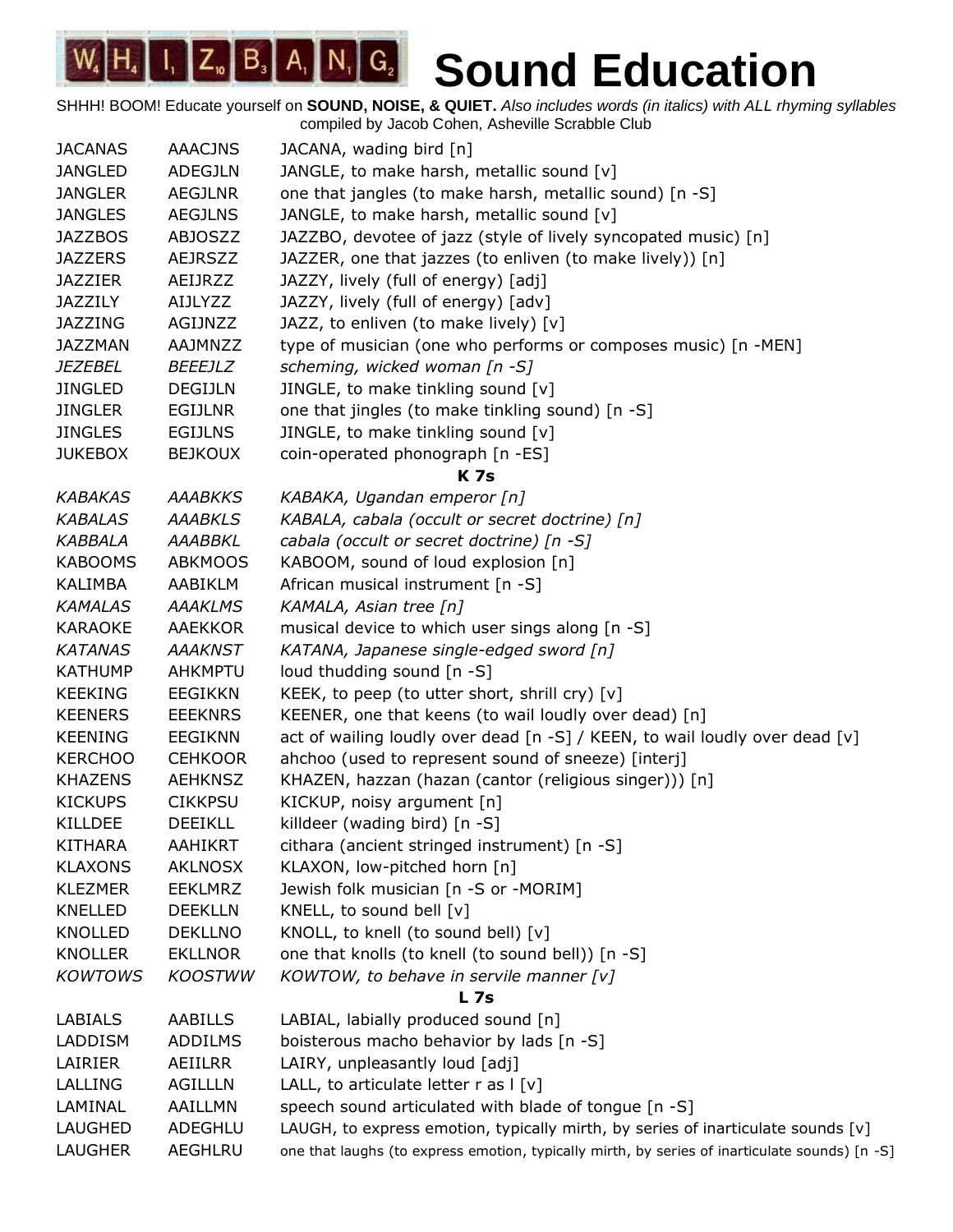| <b>LAVROCK</b> | <b>ACKLORV</b> | laverock (songbird (bird that utters musical call)) [n -S]                             |
|----------------|----------------|----------------------------------------------------------------------------------------|
| <b>LEGATOS</b> | <b>AEGLOST</b> | LEGATO, smooth and flowing musical style [n]                                           |
| LENITED        | <b>DEEILNT</b> | LENITE, to articulate lenis (speech sound pronounced with little or no aspiration) [v] |
| <b>LENITES</b> | <b>EEILNST</b> | LENITE, to articulate lenis (speech sound pronounced with little or no aspiration) [v] |
| <b>LETTERS</b> | <b>EELRSTT</b> | LETTER, to mark with letters (written symbols representing speech sounds) [v]          |
| <b>LILTING</b> | <b>GIILLNT</b> | LILT, to sing or speak rhythmically $[v]$                                              |
| <b>LINGUAL</b> | AGILLNU        | sound articulated with tongue [n -S]                                                   |
| <b>LINNETS</b> | <b>EILNNST</b> | LINNET, European songbird [n]                                                          |
| <b>LISPERS</b> | <b>EILPRSS</b> | LISPER, one that lisps (to pronounce letters s and z imperfectly) [n]                  |
| <b>LISPING</b> | <b>GIILNPS</b> | act of lisping [n -S] / LISP, to pronounce letters s and z imperfectly [v]             |
| <b>LISTENS</b> | <b>EILNSST</b> | LISTEN, to make conscious use of sense of hearing [v]                                  |
| <b>LOUDENS</b> | <b>DELNOSU</b> | LOUDEN, to make or become louder [v]                                                   |
| <b>LOUDEST</b> | <b>DELOSTU</b> | LOUD, strongly audible [adj]                                                           |
| <b>LOUDISH</b> | <b>DHILOSU</b> | somewhat loud [adj]                                                                    |
| LOWINGS        | <b>GILNOSW</b> | LOWING, sound characteristic of cattle [n]                                             |
| <b>LULLABY</b> | <b>ABLLLUY</b> | to lull with soothing song [v -BIED, -ING, -BIES]                                      |
| <b>LUTHIER</b> | <b>EHILRTU</b> | one who makes stringed instruments [n -S]                                              |
| <b>LUTISTS</b> | <b>ILSSTTU</b> | LUTIST, lutanist (one who plays lute) [n]                                              |
| <b>LYDDITE</b> | <b>DDEILTY</b> | explosive [n -S]                                                                       |
| LYRICAL        | <b>ACILLRY</b> | having form of song [adj]                                                              |
| <b>LYRICON</b> | <b>CILNORY</b> | electronic wind instrument [n -S]                                                      |
| <b>LYRISMS</b> | <b>ILMRSSY</b> | LYRISM, lyricism (quality of being lyrics) [n]                                         |
| <b>LYRISTS</b> | <b>ILRSSTY</b> | LYRIST, one who plays lyre [n]                                                         |
|                |                | <b>M</b> 7s                                                                            |
| <b>MACADAM</b> | AAACDMM        | type of pavement (paved surface) [n -S]                                                |
| <b>MACRONS</b> | <b>ACMNORS</b> | MACRON, symbol placed over vowel to show that it has long sound [n]                    |
| <b>MADRASA</b> | <b>AAADMRS</b> | madrassa (Muslim school) [n -S]                                                        |
| MALACCA        | <b>AAACCLM</b> | cane of Asian rattan palm [n -S]                                                       |
| <b>MALANGA</b> | <b>AAAGLMN</b> | yautia (tropical plant) [n -S]                                                         |
| <b>MAMASAN</b> | <b>AAAMMNS</b> | Japanese woman in position of authority [n -S]                                         |
| <b>MANANAS</b> | <b>AAAMNNS</b> | MANANA, tomorrow (day following today) [n]                                             |
| <b>MANDOLA</b> | <b>AADLMNO</b> | ancient lute $[n - S]$                                                                 |
| <b>MANDORA</b> | <b>AADMNOR</b> | stringed musical instrument [n -S]                                                     |
| <b>MARACAS</b> | <b>AAACMRS</b> | MARACA, percussion instrument [n]                                                      |
| <b>MARCATO</b> | <b>AACMORT</b> | musical passage played with strong accentuation [n -S]                                 |
| MARIMBA        | AABIMMR        | percussion instrument [n -S]                                                           |
| <b>MARSALA</b> | <b>AAALMRS</b> | Sicilian wine $[n - S]$                                                                |
| <b>MASTABA</b> | <b>AAABMST</b> | ancient Egyptian tomb [n -S]                                                           |
| <b>MATTINS</b> | <b>AIMNSTT</b> | MATTIN, matin (morning song, as of birds) [n]                                          |
| <b>MAVISES</b> | <b>AEIMSSV</b> | MAVIS, songbird (bird that utters musical call) [n]                                    |
| <b>MAYBIRD</b> | ABDIMRY        | bobolink (songbird (bird that utters musical call)) [n -S]                             |
| <b>MAYDAYS</b> | <b>AADMSYY</b> | MAYDAY, radio distress call [n]                                                        |
| <b>MEDIALS</b> | <b>ADEILMS</b> | MEDIAL, sound, syllable, or letter in middle of word [n]                               |
| <b>MEDIANT</b> | <b>ADEIMNT</b> | type of musical tone [n -S]                                                            |
| <b>MEGATON</b> | <b>AEGMNOT</b> | unit of explosive force [n -S]                                                         |
| <b>MELISMA</b> | <b>AEILMMS</b> | melodic embellishment [n -S or -TA]                                                    |
| MELODIC        | CDEILMO        | pertaining to melody (agreeable succession of musical sounds) [adj]                    |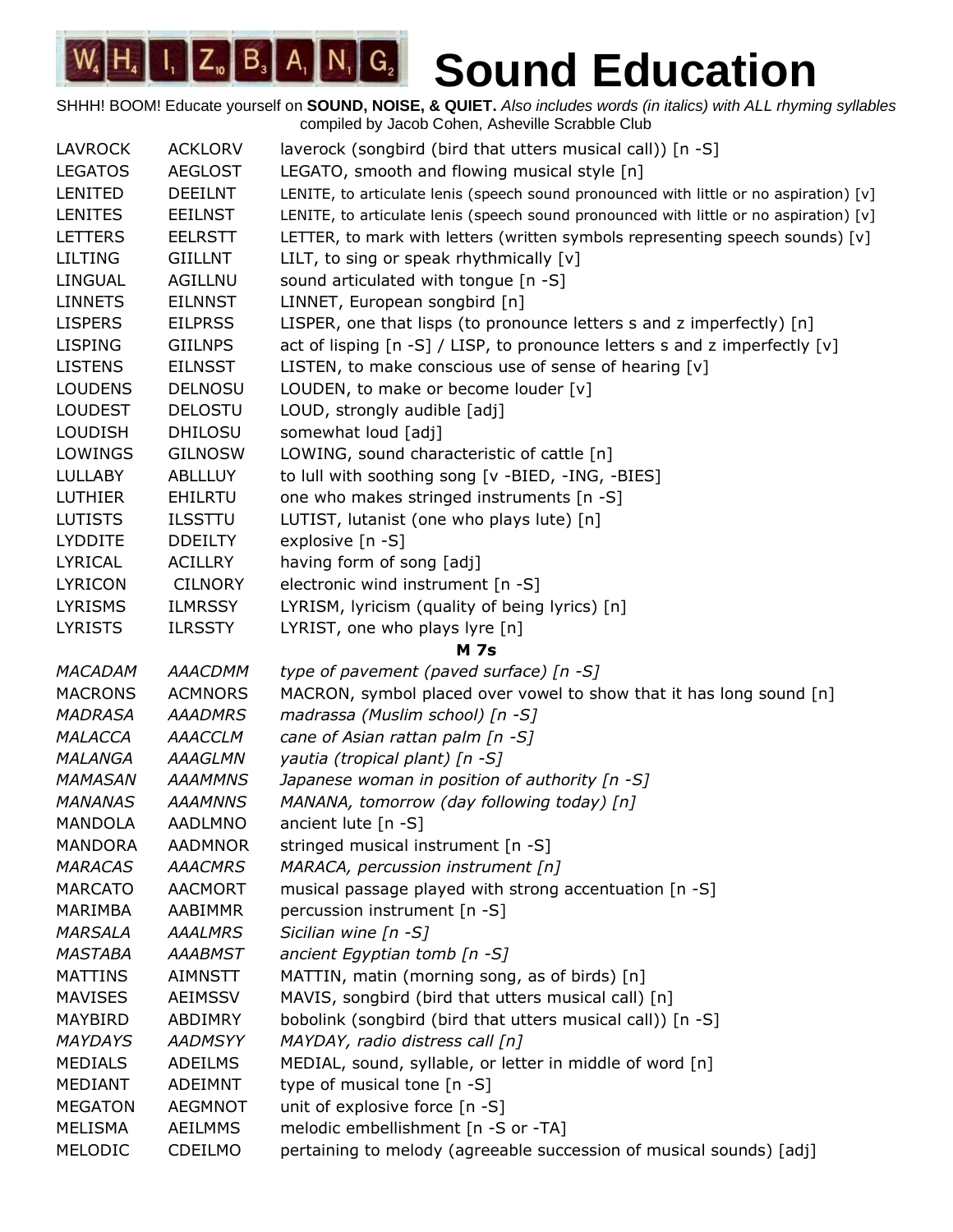| <b>MEOUING</b> | EGIMNOU        | MEOU, to meow (to make crying sound of cat) $[v]$                               |
|----------------|----------------|---------------------------------------------------------------------------------|
| <b>MEOWING</b> | <b>EGIMNOW</b> | MEOW, to make crying sound of cat $[v]$                                         |
| <b>METRIFY</b> | <b>EFIMRTY</b> | to compose in metrical form [v -FIED, -ING, -FIES]                              |
| <b>MEWLERS</b> | <b>EELMRSW</b> | MEWLER, one that mewls (to whimper (to cry with plaintive, broken sounds)) [n]  |
| <b>MEWLING</b> | <b>EGILMNW</b> | MEWL, to whimper (to cry with plaintive, broken sounds) [v]                     |
| <b>MIAOUED</b> | ADEIMOU        | MIAOU, to meow (to make crying sound of cat) [v]                                |
| <b>MIAOWED</b> | ADEIMOW        | MIAOW, to meow (to make crying sound of cat) [v]                                |
| MIAULED        | ADEILMU        | MIAUL, to meow (to make crying sound of cat) [v]                                |
| MINIKIN        | IIIKMNN        | small or dainty creature [n -S]                                                 |
| <b>MISHEAR</b> | <b>AEHIMRS</b> | to hear incorrectly [v -D, -ING, -S]                                            |
| <b>MISTUNE</b> | <b>EIMNSTU</b> | to tune incorrectly [v -D, -NING, -S]                                           |
| <b>MIXDOWN</b> | <b>DIMNOWX</b> | process of combining soundtracks to make recording [n -S]                       |
| <b>MIXTAPE</b> | <b>AEIMPTX</b> | compilation of songs recorded from various sources [n -S]                       |
| <b>MOANERS</b> | <b>AEMNORS</b> | MOANER, one that moans (to utter low, mournful sound) [n]                       |
| <b>MOANFUL</b> | AFLMNOU        | moaning [adj]                                                                   |
| <b>MOANING</b> | <b>AGIMNNO</b> | MOAN, to utter low, mournful sound [v]                                          |
| <b>MOLLIFY</b> | <b>FILLMOY</b> | to soothe (to restore to quiet or normal state) [v -FIED, -ING, -FIES]          |
| <b>MOPOKES</b> | <b>EKMOOPS</b> | MOPOKE, Australian bird [n]                                                     |
| <b>MORCEAU</b> | ACEMORU        | short literary or musical composition [n -X]                                    |
| <b>MORDENT</b> | <b>DEMNORT</b> | melodic embellishment [n -S]                                                    |
| MOTIFIC        | <b>CFIIMOT</b> | MOTIF, recurring thematic element in artistic work [adj]                        |
| MOTIVIC        | <b>CIIMOTV</b> | pertaining to musical motif [adj]                                               |
| <b>MOTMOTS</b> | <b>MMOOSTT</b> | MOTMOT, tropical bird [n]                                                       |
| <b>MOUILLE</b> | EILLMOU        | pronounced with front of tongue against palate [adj]                            |
| <b>MOUTHER</b> | <b>EHMORTU</b> | speaker (one that speaks (to utter words)) [n -S]                               |
| <b>MUDCAPS</b> | <b>ACDMPSU</b> | MUDCAP, to cover explosive with mud before detonating [v]                       |
| <b>MUEDDIN</b> | <b>DDEIMNU</b> | muezzin (Muslim crier who calls faithful to prayer) [n -S]                      |
| MUEZZIN        | EIMNUZZ        | Muslim crier who calls faithful to prayer [n -S]                                |
| <b>MUFFLED</b> | <b>DEFFLMU</b> | MUFFLE, to wrap with something to deaden sound [v]                              |
| <b>MUFFLER</b> | EFFLMRU        | device for deadening sound [n -S]                                               |
| <b>MUFFLES</b> | <b>EFFLMSU</b> | MUFFLE, to wrap with something to deaden sound [v]                              |
| <b>MUMBLED</b> | <b>BDELMMU</b> | MUMBLE, to speak unclearly [v]                                                  |
| <b>MUMBLER</b> | <b>BELMMRU</b> | one that mumbles (to speak unclearly) [n -S]                                    |
| <b>MUMBLES</b> | <b>BELMMSU</b> | MUMBLE, to speak unclearly [v]                                                  |
| <b>MUNCHED</b> | <b>CDEHMNU</b> | MUNCH, to chew with crackling sound [v]                                         |
| <b>MUNCHER</b> | <b>CEHMNRU</b> | one that munches (to chew with crackling sound) [n -S]                          |
| <b>MUNCHES</b> | <b>CEHMNSU</b> | MUNCH, to chew with crackling sound [v]                                         |
| <b>MURMURS</b> | <b>MMRRSUU</b> | MURMUR, to speak unclearly [v]                                                  |
| <b>MUSETTE</b> | <b>EEMSTTU</b> | small bagpipe $[n - S]$                                                         |
| <b>MUSICAL</b> | <b>ACILMSU</b> | play in which dialogue is interspersed with songs and dances [n -S]             |
| <b>MUSICKS</b> | <b>CIKMSSU</b> | MUSICK, to compose music for [v]                                                |
| <b>MUTEDLY</b> | <b>DELMTUY</b> | MUTE, to deaden sound of [adv]                                                  |
| <b>MUTISMS</b> | IMMSSTU        | MUTISM, muteness (state of being mute (characterized by absence of speech)) [n] |
| <b>MUTTERS</b> | <b>EMRSTTU</b> | MUTTER, to speak unclearly [v]                                                  |
|                |                | <b>N</b> 7s                                                                     |
| <b>NAGANAS</b> | <b>AAAGNNS</b> | NAGANA, disease of horses in Africa [n]                                         |
| <b>NATURAL</b> | <b>AALNRTU</b> | type of musical note [n -S]                                                     |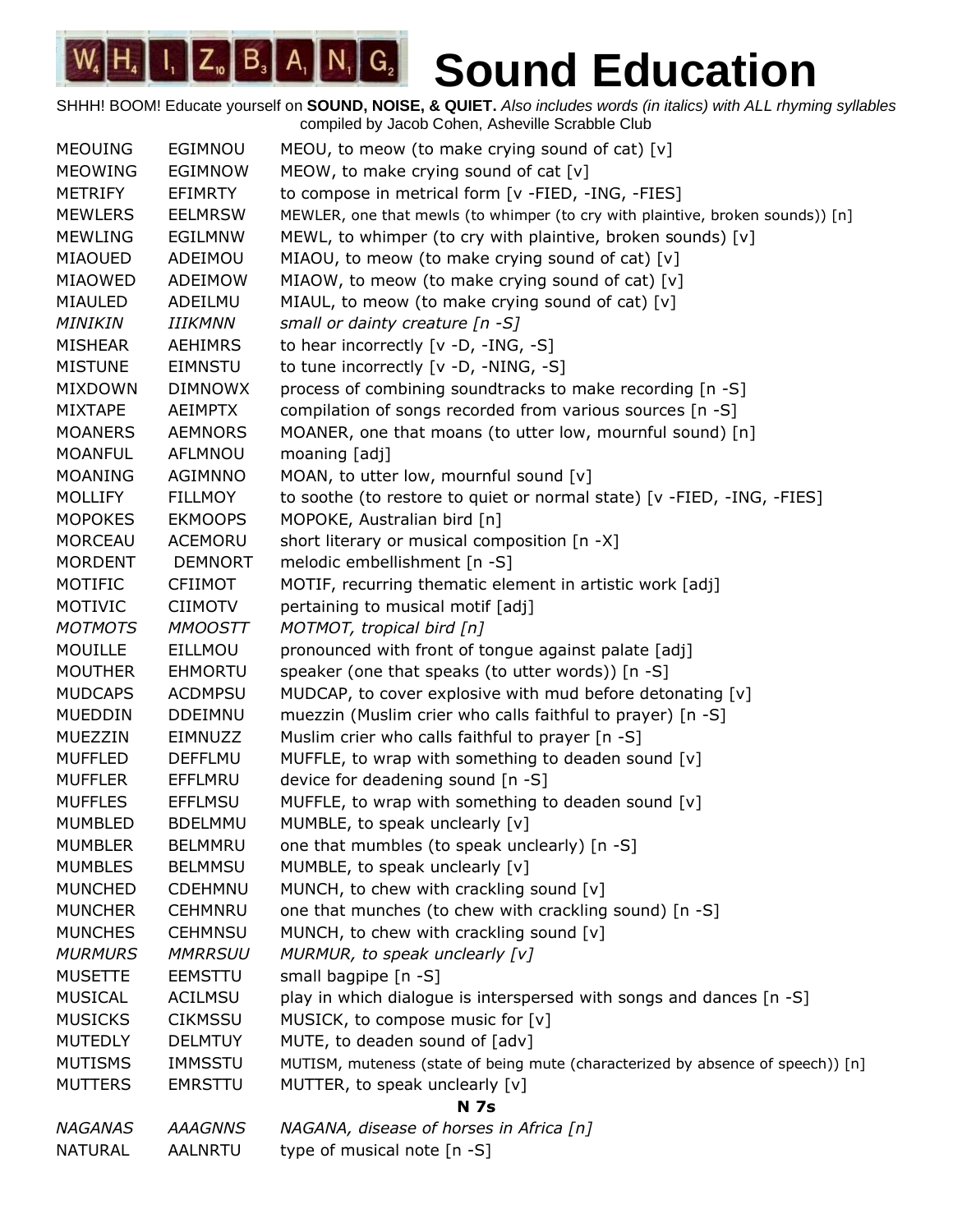| <b>NEIGHED</b>  | <b>DEEGHIN</b>  | NEIGH, to utter cry of horse $[v]$                                |
|-----------------|-----------------|-------------------------------------------------------------------|
| <b>NICKERS</b>  | <b>CEIKNRS</b>  | NICKER, to neigh (to utter cry of horse) [v]                      |
| <b>NITERIE</b>  | <b>EEIINRT</b>  | nitery (nightclub) $[n - S]$                                      |
| <b>NITWITS</b>  | <b>IINSTTW</b>  | NITWIT, stupid person [n]                                         |
| <b>NOISIER</b>  | <b>EIINORS</b>  | NOISY, making loud sounds [adj]                                   |
| <b>NOISILY</b>  | <b>IILNOSY</b>  | NOISY, making loud sounds [adv]                                   |
| <b>NOODLED</b>  | <b>DDELNOO</b>  | NOODLE, to play idly on musical instrument [v]                    |
| <b>NOODLES</b>  | <b>DELNOOS</b>  | NOODLE, to play idly on musical instrument [v]                    |
| <b>NORTENA</b>  | <b>AENNORT</b>  | style of folk music of northern Mexico and Texas [n -S]           |
|                 |                 | 0 7s                                                              |
| <b>OBOISTS</b>  | <b>BIOOSST</b>  | OBOIST, one who plays oboe [n]                                    |
| <b>OCARINA</b>  | <b>AACINOR</b>  | wind instrument [n -S]                                            |
| <b>OCTAVAL</b>  | <b>AACLOTV</b>  | OCTAVE, type of musical interval [adj]                            |
| <b>OCTAVES</b>  | <b>ACEOSTV</b>  | OCTAVE, type of musical interval [n]                              |
| <b>OCTONARY</b> | <b>ACNOORTY</b> | stanza of eight lines [n -RIES]                                   |
| <b>OFFBEAT</b>  | <b>ABEFFOT</b>  | unaccented beat in musical measure [n -S]                         |
| <b>OINKING</b>  | <b>GIIKNNO</b>  | OINK, to utter natural grunt of hog [v]                           |
| <b>OLOROSO</b>  | <b>LOOOORS</b>  | dark sherry [n -S]                                                |
| <b>OOMPAHS</b>  | <b>AHMOOPS</b>  | OOMPAH, to play repeated rhythmic bass accompaniment [v]          |
| <b>ORACIES</b>  | <b>ACEIORS</b>  | ORACY, skill in oral expression and comprehension [n]             |
| <b>ORALISM</b>  | <b>AILMORS</b>  | use of oral methods of teaching deaf [n -S]                       |
| <b>ORALIST</b>  | <b>AILORST</b>  | advocate of oralism (use of oral methods of teaching deaf) [n -S] |
| <b>ORALITY</b>  | <b>AILORTY</b>  | state of being produced orally [n -TIES]                          |
| <b>ORATING</b>  | <b>AGINORT</b>  | ORATE, to speak formally [v]                                      |
| <b>ORATION</b>  | <b>AINOORT</b>  | formal speech [n -S]                                              |
| <b>ORATORS</b>  | <b>AOORRST</b>  | ORATOR, one that orates (to speak formally) [n]                   |
| <b>ORATORY</b>  | <b>AOORRTY</b>  | art of public speaking [n -RIES]                                  |
| <b>ORATRIX</b>  | <b>AIORRTX</b>  | female orator [n -ICES]                                           |
| <b>ORATURE</b>  | <b>AEORRTU</b>  | oral forms of literature, such as folklore [n -S]                 |
| ORIOLES         | <b>EILOORS</b>  | ORIOLE, American songbird [n]                                     |
| OROTUND         | <b>DNOORTU</b>  | full and clear in sound [adj]                                     |
| <b>OSCINES</b>  | <b>CEINOSS</b>  | OSCINE, any of family of songbirds [n]                            |
| <b>OTTAVAS</b>  | <b>AAOSTTV</b>  | OTTAVA, octave (type of musical interval) [n]                     |
| <b>OUTBARK</b>  | ABKORTU         | to surpass in barking [v -ED, -ING, -S]                           |
| <b>OUTBAWL</b>  | <b>ABLOTUW</b>  | to surpass in bawling [v -ED, -ING, -S]                           |
| <b>OUTECHO</b>  | <b>CEHOOTU</b>  | to surpass in echoing [v -ED, -ING, -ES]                          |
| <b>OUTHEAR</b>  | <b>AEHORTU</b>  | to surpass in hearing [v -D, -ING, -S]                            |
| <b>OUTHOWL</b>  | <b>HLOOTUW</b>  | to surpass in howling [v -ED, -ING, -S]                           |
| <b>OUTRING</b>  | <b>GINORTU</b>  | to ring louder than [v -RANG, -RUNG, -ING, -S]                    |
| <b>OUTROAR</b>  | <b>AOORRTU</b>  | to roar louder than [v -ED, -ING, -S]                             |
| <b>OUTSAID</b>  | ADIOSTU         | OUTSAY, to surpass in saying [v]                                  |
| <b>OUTSING</b>  | GINOSTU         | to surpass in singing [v -SANG, -SUNG, -ING, -S]                  |
| <b>OUTYELL</b>  | <b>ELLOTUY</b>  | to yell louder than [v -ED, -ING, -S]                             |
| <b>OUTYELP</b>  | <b>ELOPTUY</b>  | to surpass in yelping [v -ED, -ING, -S]                           |
| <b>OVATION</b>  | <b>AINOOTV</b>  | expression or demonstration of popular acclaim [n -S]             |
| <b>OVERDUB</b>  | <b>BDEORUV</b>  | to add sound to existing recording [v -BBED, -BBING, -S]          |
| <b>OXYTONE</b>  | <b>ENNOTXY</b>  | word having heavy stress on last syllable [n -S]                  |
|                 |                 |                                                                   |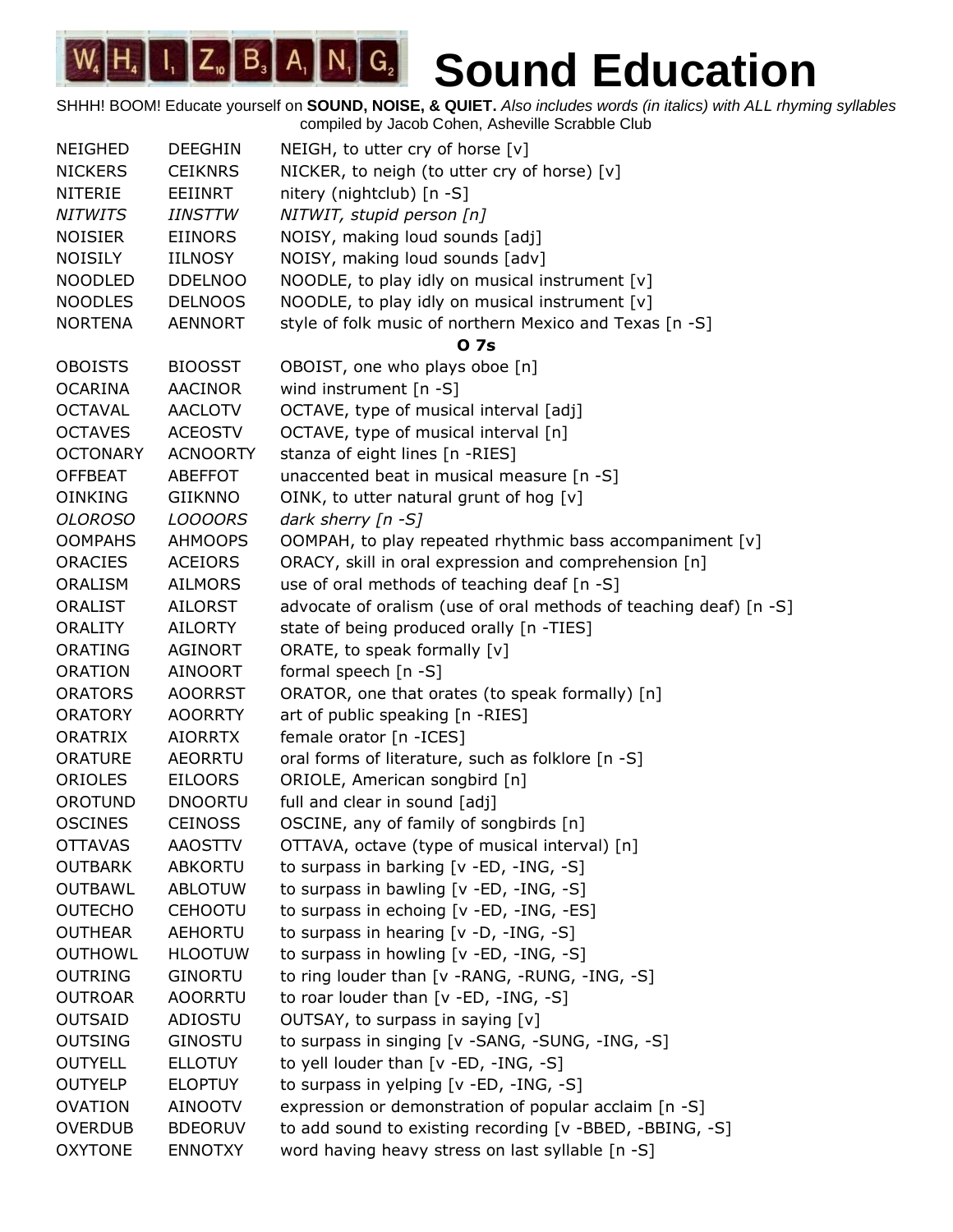| <b>OYESSES</b> | <b>EEOSSSY</b> | OYES, oyez (cry used to introduce opening of court of law) [n]                                    |
|----------------|----------------|---------------------------------------------------------------------------------------------------|
|                |                | <b>P</b> 7s                                                                                       |
| PAEONIC        | <b>ACEINOP</b> | PAEON, metrical foot of four syllables [adj]                                                      |
| PAJAMAS        | <b>AAAJMPS</b> | PAJAMA, garment for sleeping or lounging [n]                                                      |
| PALABRA        | <b>AAABLPR</b> | word $[n - S]$                                                                                    |
| <b>PALAPAS</b> | <b>AAALPPS</b> | PALAPA, open-sided dwelling with roof of palm leaves [n]                                          |
| <b>PANADAS</b> | <b>AAADNPS</b> | PANADA, thick sauce [n]                                                                           |
| <b>PANDORA</b> | <b>AADNOPR</b> | bandore (ancient lute) [n -S]                                                                     |
| <b>PANDORE</b> | <b>ADENOPR</b> | bandore (ancient lute) [n -S]                                                                     |
| <b>PANDURA</b> | <b>AADNPRU</b> | bandore (ancient lute) [n -S]                                                                     |
| <b>PANNIST</b> | <b>AINNPST</b> | person who plays steel drum [n -S]                                                                |
| <b>PANPIPE</b> | <b>AEINPPP</b> | musical instrument [n -S]                                                                         |
| <b>PANTOUM</b> | <b>AMNOPTU</b> | verse form [n -S]                                                                                 |
| <b>PAPASAN</b> | <b>AAANPPS</b> | bowllike chair [n -S]                                                                             |
| <b>PARROTS</b> | <b>AOPRRST</b> | PARROT, to repeat or imitate without thought or understanding [v]                                 |
| PARTIAL        | <b>AAILPRT</b> | simple component of complex tone [n -S]                                                           |
| <b>PARTITA</b> | AAIPRTT        | set of related instrumental pieces [n -S]                                                         |
| <b>PATACAS</b> | <b>AAACPST</b> | PATACA, monetary unit of Macao [n]                                                                |
| <b>PAWPAWS</b> | <b>AAPPSWW</b> | PAWPAW, papaw (fleshy fruit) [n]                                                                  |
| PAYDAYS        | <b>AADPSYY</b> | PAYDAY, day on which wages are paid [n]                                                           |
| <b>PEACING</b> | <b>ACEGINP</b> | PEACE, to be or become silent [v]                                                                 |
| <b>PEALING</b> | <b>AEGILNP</b> | PEAL, to ring out [v]                                                                             |
| <b>PEEPERS</b> | <b>EEEPPRS</b> | PEEPER, one that peeps (to utter short, shrill cry) [n]                                           |
| <b>PEEPING</b> | <b>EEGINPP</b> | PEEP, to utter short, shrill cry [v]                                                              |
| <b>PEEWEES</b> | <b>EEEEPSW</b> | PEEWEE, unusually small person or thing [n]                                                       |
| <b>PEEWITS</b> | <b>EEIPSTW</b> | PEEWIT, pewit (lapwing (shore bird)) [n]                                                          |
| <b>PETARDS</b> | <b>ADEPRST</b> | PETARD, explosive device [n]                                                                      |
| <b>PHONATE</b> | <b>AEHNOPT</b> | to produce speech sounds [v -D, -TING, -S]                                                        |
| <b>PHONEME</b> | <b>EEHMNOP</b> | unit of speech [n -S]                                                                             |
| <b>PHONICS</b> | <b>CHINOPS</b> | science of sound [n]                                                                              |
| PIANISM        | <b>AIIMNPS</b> | performance on piano [n -S]                                                                       |
| <b>PIANIST</b> | <b>AIINPST</b> | one who plays piano [n -S]                                                                        |
| PIANOLA        | AAILNOP        | type of player piano [n -S]                                                                       |
| PIBROCH        | <b>BCHIOPR</b> | musical piece played on bagpipe [n -S]                                                            |
| <b>PICNICS</b> | <b>CCIINPS</b> | PICNIC, to go on picnic (outdoor excursion with food) [v]                                         |
| <b>PINGERS</b> | <b>EGINPRS</b> | PINGER, device for producing pulses of sound [n]                                                  |
| PINGING        | <b>GGIINNP</b> | PING, to produce brief, high-pitched sound [v]                                                    |
| PIPIEST        | <b>EIIPPST</b> | PIPY, shrill (having high-pitched and piercing quality) [adj]                                     |
| PITAPAT        | <b>AAIPPTT</b> | to make repeated tapping sound [v -TTED, -TTING, -S]                                              |
| <b>PLOSION</b> | <b>ILNOOPS</b> | release of breath after articulation of certain consonants [n -S]                                 |
| <b>PLOSIVE</b> | <b>EILOPSV</b> | sound produced by plosion [n -S]                                                                  |
| <b>PODCAST</b> | <b>ACDOPST</b> | to make program available in digital format for download over Internet [v PODCAST, -ED, -ING, -S] |
| <b>POESIES</b> | <b>EEIOPSS</b> | POESY, poetry (literary work in metrical form) [n]                                                |
| <b>POETESS</b> | <b>EEOPSST</b> | female poet (one who writes poems) [n -ES]                                                        |
| <b>POETISE</b> | <b>EEIOPST</b> | to poetize (to write poetry) [v -D, -SING, -S]                                                    |
| POETIZE        | <b>EEIOPTZ</b> | to write poetry [v -D, -ZING, -S]                                                                 |
| <b>POMPOMS</b> | <b>MMOOPPS</b> | POMPOM, antiaircraft cannon [n]                                                                   |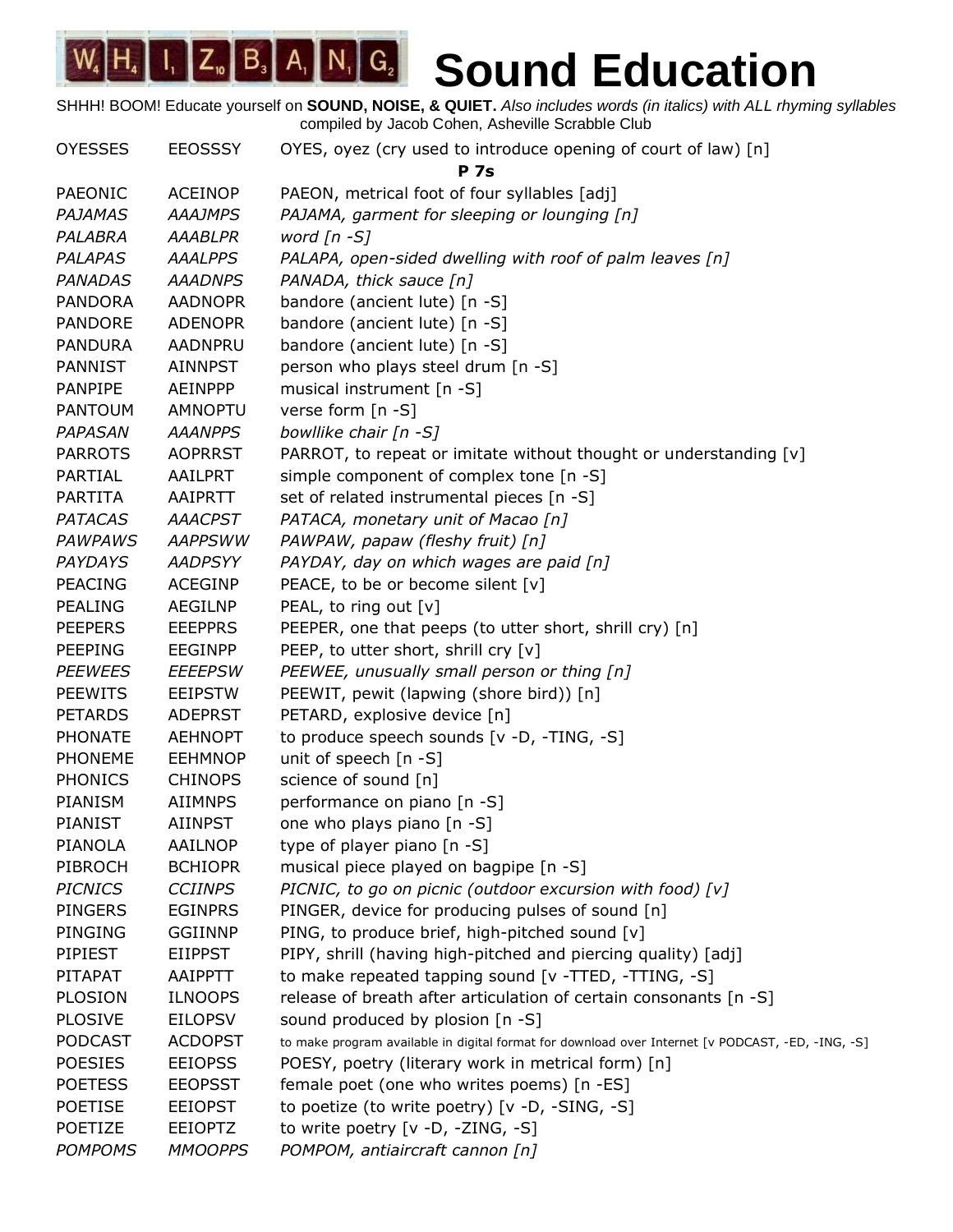$\begin{bmatrix} 1, & Z_{10} & B_3 \end{bmatrix}$   $A_1$   $\begin{bmatrix} N_1 & G_2 \end{bmatrix}$  $W_4|H_4$ **Sound Education**

| <b>POPCORN</b> | <b>CNOOPPR</b> | variety of corn [n -S]                                          |
|----------------|----------------|-----------------------------------------------------------------|
| <b>POPGUNS</b> | <b>GNOPPSU</b> | POPGUN, toy gun [n]                                             |
| <b>POPPERS</b> | <b>EOPPPRS</b> | POPPER, one that pops (to make sharp, explosive sound) [n]      |
| <b>POPPIER</b> | <b>EIOPPPR</b> | POPPY, having characteristics of pop music [adj]                |
| <b>POPPING</b> | <b>GINOPPP</b> | POP, to make sharp, explosive sound [v]                         |
| <b>POPSTER</b> | <b>EOPPRST</b> | pop musician [n -S]                                             |
| <b>POTSHOT</b> | <b>HOOPSTT</b> | to shoot randomly at [v POTSHOT, -TTING, -S]                    |
| <b>POWWOWS</b> | <b>OOPSWWW</b> | POWWOW, to hold conference [v]                                  |
| <b>PREAMPS</b> | <b>AEMPPRS</b> | PREAMP, amplifier (device for amplifying) [n]                   |
| <b>PRECENT</b> | <b>CEENPRT</b> | to lead church choir in singing [v -ED, -ING, -S]               |
| <b>PRELUDE</b> | <b>DEELPRU</b> | to play musical introduction [v -D, -DING, -S]                  |
| <b>PREROCK</b> | <b>CEKOPRR</b> | preceding development of rock music [adj]                       |
| <b>PRESONG</b> | <b>EGNOPRS</b> | preceding song [adj]                                            |
| <b>PRESTOS</b> | <b>EOPRSST</b> | PRESTO, musical passage played in rapid tempo [n]               |
| <b>PROSING</b> | <b>GINOPRS</b> | PROSE, to write prose (writing without metrical structure) [v]  |
| <b>PSALMED</b> | <b>ADELMPS</b> | PSALM, to praise in psalms (sacred songs) [v]                   |
| <b>PSALTRY</b> | <b>ALPRSTY</b> | psaltery (ancient stringed musical instrument) [n -RIES]        |
| <b>PULINGS</b> | <b>GILNPSU</b> | PULING, plaintive cry [n]                                       |
| <b>PULSATE</b> | <b>AELPSTU</b> | to expand and contract rhythmically [v -D, -TING, -S]           |
| <b>PULSING</b> | <b>GILNPSU</b> | PULSE, to pulsate (to expand and contract rhythmically) [v]     |
| <b>PUNKERS</b> | <b>EKNPRSU</b> | PUNKER, punk rock musician [n]                                  |
| <b>PUNKISH</b> | <b>HIKNPSU</b> | pertaining to style inspired by punk rock [adj]                 |
| <b>PUNNERS</b> | <b>ENNPRSU</b> | PUNNER, punster (one who is given to punning) [n]               |
| <b>PUNNIER</b> | EINNPRU        | PUNNY, being or involving pun [adj]                             |
| <b>PUNNING</b> | <b>GINNNPU</b> | act of making pun [n -S] / PUN, to make pun (play on words) [v] |
| <b>PUNSTER</b> | <b>ENPRSTU</b> | one who is given to punning [n -S]                              |
| <b>PURRING</b> | <b>GINPRRU</b> | PUR, to purr (to utter low, vibrant sound) [v] / PURR [v]       |
| <b>PYKNICS</b> | <b>CIKNPSY</b> | PYKNIC, person having broad, stocky build [n]                   |
| PYRRHIC        | <b>CHIPRRY</b> | type of metrical foot [n -S]                                    |
|                |                | <b>Q</b> 7s                                                     |
| <b>QABALAH</b> | AAABHLQ        | cabala (occult or secret doctrine) [n -S]                       |
| <b>QABALAS</b> | <b>AAABLQS</b> | QABALA, cabala (occult or secret doctrine) [n]                  |
| QAWWALI        | AAILQWW        | style of Muslim music [n -S]                                    |
| QUACKED        | ACDEKQU        | QUACK, to utter characteristic cry of duck [v]                  |
| QUIETED        | DEEIQTU        | QUIET, to cause to be quiet [v]                                 |
| QUIETEN        | EEINQTU        | to quiet (to cause to be quiet) [v -ED, -ING, -S]               |
| QUIETER        | EEIQRTU        | one that quiets (to cause to be quiet) [n -S] / QUIET [adj]     |
| <b>QUIETLY</b> | <b>EILQTUY</b> | in quiet manner [adv]                                           |
| <b>QUININE</b> | EIINNQU        | medicinal alkaloid [n -S]                                       |
| QUINTET        | EINQTTU        | group of five [n -S]                                            |
| <b>QUOMODO</b> | <b>DMOOOQU</b> | means or manner $[n - S]$                                       |
|                |                | <b>R</b> 7s                                                     |
| <b>RACKETS</b> | <b>ACEKRST</b> | RACKET, to make loud noise [v]                                  |
| <b>RACKETY</b> | <b>ACEKRTY</b> | noisy (making loud sounds) [adj -TIER, -TIEST]                  |
| <b>RAGTAGS</b> | AAGGRST        | RAGTAG, riffraff (disreputable element of society) [n]          |
| RAGTIME        | AEGIMRT        | style of American dance music [n -S]                            |
| <b>RAMADAS</b> | <b>AAADMRS</b> | RAMADA, roofed, open-sided shelter [n]                          |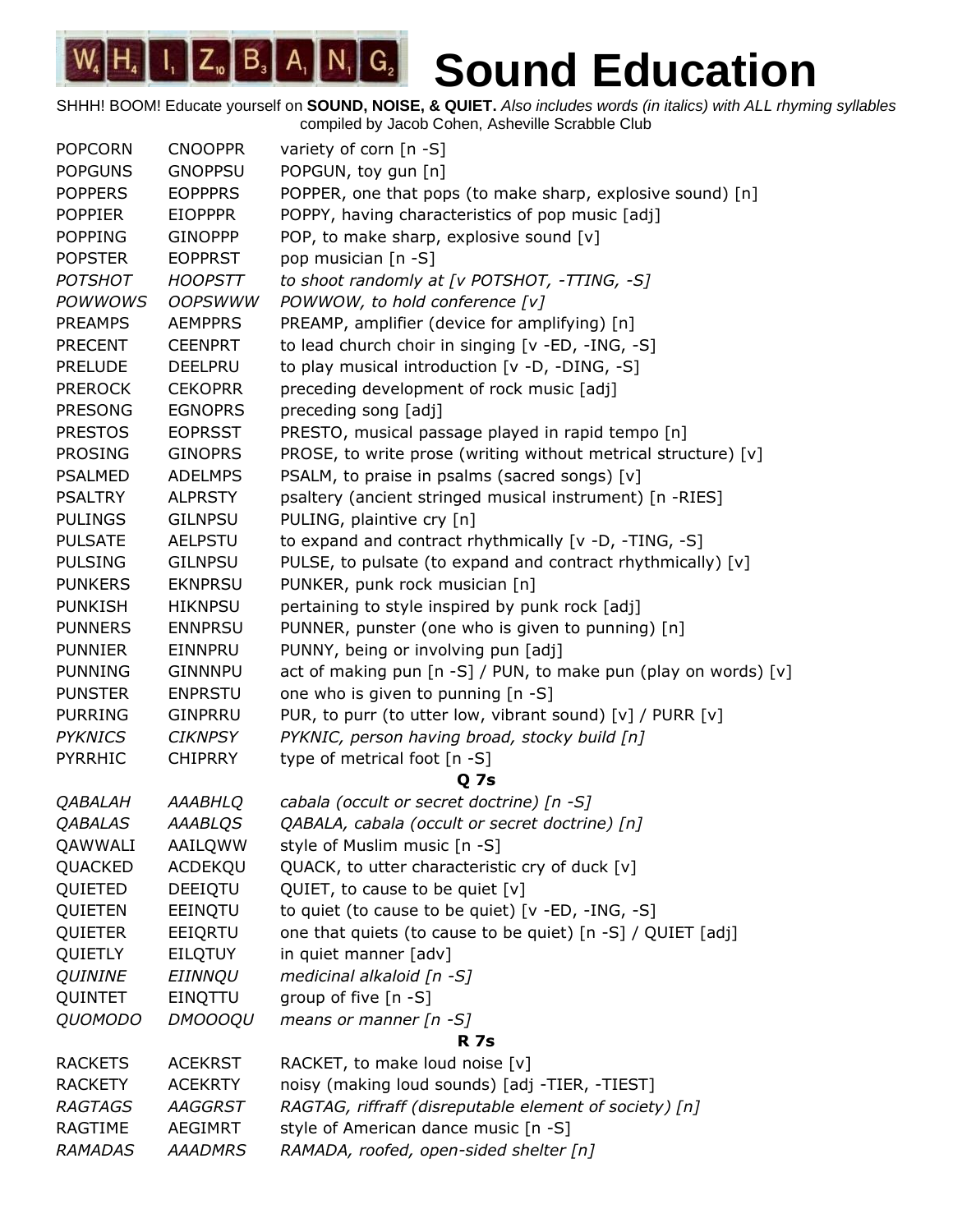| <b>RANTERS</b> | <b>AENRRST</b> | RANTER, one that rants (to speak in loud or vehement manner) [n]                       |
|----------------|----------------|----------------------------------------------------------------------------------------|
| <b>RANTING</b> | <b>AGINNRT</b> | RANT, to speak in loud or vehement manner [v]                                          |
| RATATAT        | AAARTTT        | quick, sharp rapping sound [n -S]                                                      |
| RATTLED        | ADELRTT        | RATTLE, to make quick succession of short, sharp sounds [v]                            |
| <b>RATTLER</b> | <b>AELRRTT</b> | one that rattles (to make quick succession of short, sharp sounds) [n -S]              |
| <b>RATTLES</b> | <b>AELRSTT</b> | RATTLE, to make quick succession of short, sharp sounds [v]                            |
| <b>RAUCITY</b> | <b>ACIRTUY</b> | state of being raucous (loud and unruly) [n -TIES]                                     |
| <b>RAUCOUS</b> | <b>ACORSUU</b> | loud and unruly [adj]                                                                  |
| RAVIEST        | AEIRSTV        | RAVEY, characteristic of rave (all-night dance party with fast electronic music) [adj] |
| <b>REBECKS</b> | <b>BCEEKRS</b> | REBECK, rebec (ancient stringed instrument) [n]                                        |
| <b>REBOANT</b> | <b>ABENORT</b> | resounding loudly [adj]                                                                |
| <b>RECHEAT</b> | <b>ACEEHRT</b> | hunting call [n -S]                                                                    |
| <b>REDOING</b> | <b>DEGINOR</b> | REDO, DO, first tone of diatonic musical scale [v]                                     |
| <b>REEDILY</b> | <b>DEEILRY</b> | with thin, piping sound [adv]                                                          |
| <b>REEDMAN</b> | ADEEMNR        | one who plays reed instrument [n -MEN]                                                 |
| <b>REELING</b> | EEGILNR        | sustained noise [n -S]                                                                 |
| <b>REGGAES</b> | <b>AEEGGRS</b> | REGGAE, form of popular Jamaican music [n]                                             |
| <b>REHEARD</b> | <b>ADEEHRR</b> | REHEAR, HEAR, to perceive by ear [v]                                                   |
| <b>REHEARS</b> | <b>AEEHRRS</b> | REHEAR, HEAR, to perceive by ear [v]                                                   |
| <b>REQUIEM</b> | EEIMQRU        | musical composition for dead [n -S]                                                    |
| <b>RESOUND</b> | <b>DENORSU</b> | to make loud, long, or echoing sound [v -ED, -ING, -S]                                 |
| <b>RETAPED</b> | <b>ADEEPRT</b> | RETAPE, to tape again [v]                                                              |
| <b>RETAPES</b> | <b>AEEPRST</b> | RETAPE, to tape again $[v]$                                                            |
| <b>RETUNED</b> | <b>DEENRTU</b> | RETUNE, TUNE, to put into proper pitch [v]                                             |
| <b>RETUNES</b> | <b>EENRSTU</b> | RETUNE, TUNE, to put into proper pitch [v]                                             |
| <b>REVELRY</b> | <b>EELRRVY</b> | noisy merrymaking [n -RIES]                                                            |
| <b>REVERBS</b> | <b>BEERRSV</b> | REVERB, to continue in series of echoes [v]                                            |
| <b>RHYMERS</b> | <b>EHMRRSY</b> | RHYMER, one that rhymes (to compose verse with corresponding terminal sounds) [n]      |
| <b>RHYMING</b> | <b>GHIMNRY</b> | RHYME, to compose verse with corresponding terminal sounds [v]                         |
| <b>RHYTHMS</b> | <b>HHMRSTY</b> | RHYTHM, movement or procedure with uniform recurrence of strong and weak elements [n]  |
| <b>RIBBITS</b> | <b>BBIIRST</b> | RIBBIT, sound made by frog [n]                                                         |
| <b>RIDOTTO</b> | <b>DIOORTT</b> | public musical entertainment in 18th century England [n -S]                            |
| RIFFAGE        | <b>AEFFGIR</b> | series of musical phrases [n -S]                                                       |
| <b>RIMSHOT</b> | <b>HIMORST</b> | sound made by drumstick striking rim and head of drum [n -S]                           |
| RIPIENO        | <b>EIINOPR</b> | tutti (musical passage performed by all performers) [n -S or -NI]                      |
| <b>RISIBLE</b> | <b>BEIILRS</b> | inclined to laugh [adj]                                                                |
| <b>RISIBLY</b> | <b>BIILRSY</b> | RISIBLE, inclined to laugh [adv]                                                       |
| <b>RISUSES</b> | <b>EIRSSSU</b> | RISUS, grin or laugh [n]                                                               |
| <b>RITARDS</b> | ADIRRST        | RITARD, musical passage with gradual slackening in tempo [n]                           |
| <b>ROARERS</b> | <b>AEORRRS</b> | ROARER, one that roars (to utter loud, deep sound) [n]                                 |
| <b>ROARING</b> | <b>AGINORR</b> | loud, deep sound [n -S] / ROAR, to utter loud, deep sound [v]                          |
| <b>ROCKABY</b> | <b>ABCKORY</b> | song used to lull child to sleep [n -BIES]                                             |
| <b>ROCOCOS</b> | <b>CCOOORS</b> | ROCOCO, style of architecture and decoration [n]                                       |
| <b>RONYONS</b> | <b>NNOORSY</b> | RONYON, ronion (mangy animal or person) [n]                                            |
| <b>ROSOLIO</b> | <b>ILOOORS</b> | liqueur made from raisins and brandy [n -S]                                            |
| <b>ROULADE</b> | ADELORU        | musical embellishment [n -S]                                                           |
| <b>ROUPIER</b> | EIOPRRU        | ROUPY, hoarse (low and rough in sound) [adj]                                           |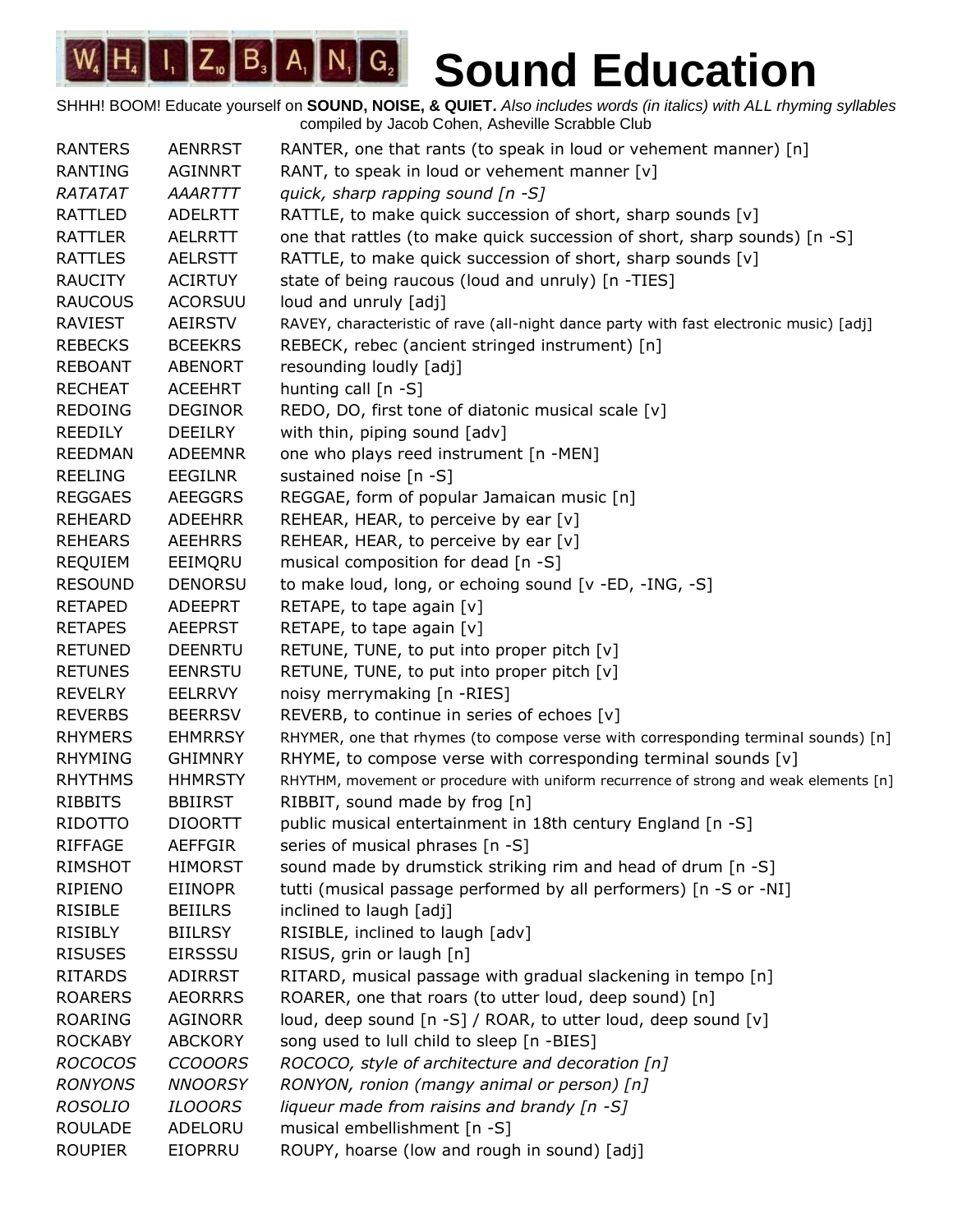| <b>ROUPILY</b> | <b>ILOPRUY</b> | ROUPY, hoarse (low and rough in sound) [adv]                               |
|----------------|----------------|----------------------------------------------------------------------------|
| <b>RUBATOS</b> | <b>ABORSTU</b> | RUBATO, fluctuation of speed within musical phrase [n]                     |
| <b>RUCTION</b> | <b>CINORTU</b> | ruckus (noisy disturbance) [n -S]                                          |
| <b>RUMBLED</b> | <b>BDELMRU</b> | RUMBLE, to make deep, thunderous sound [v]                                 |
| <b>RUMBLER</b> | <b>BELMRRU</b> | one that rumbles (to make deep, thunderous sound) [n -S]                   |
| <b>RUMBLES</b> | <b>BELMRSU</b> | RUMBLE, to make deep, thunderous sound [v]                                 |
| <b>RUMDUMS</b> | <b>DMMRSUU</b> | RUMDUM, alcoholic (someone suffering from alcoholism) [n]                  |
| <b>RUSTLED</b> | <b>DELRSTU</b> | RUSTLE, to make succession of slight, soft sounds [v]                      |
| <b>RUSTLER</b> | <b>ELRRSTU</b> | one that rustles (to make succession of slight, soft sounds) [n -S]        |
| <b>RUSTLES</b> | <b>ELRSSTU</b> | RUSTLE, to make succession of slight, soft sounds [v]                      |
|                |                | <b>S7s</b>                                                                 |
| <b>SABBING</b> | <b>ABBGINS</b> | SAB, to sob (to cry with convulsive catching of breath) [v]                |
| <b>SACBUTS</b> | <b>ABCSSTU</b> | SACBUT, sackbut (medieval trombone) [n]                                    |
| <b>SALVING</b> | <b>AGILNSV</b> | SALVE, to soothe (to restore to quiet or normal state) [v]                 |
| <b>SAMARAS</b> | <b>AAAMRSS</b> | SAMARA, dry, one-seeded fruit [n]                                          |
| <b>SAMBUCA</b> | <b>AABCMSU</b> | ancient stringed instrument [n -S]                                         |
| <b>SAMBUKE</b> | <b>ABEKMSU</b> | sambuca (ancient stringed instrument) [n -S]                               |
| SAMISEN        | <b>AEIMNSS</b> | Japanese stringed instrument [n -S]                                        |
| <b>SANDHIS</b> | <b>ADHINSS</b> | SANDHI, process of phonetic modification [n]                               |
| <b>SANSARS</b> | <b>AANRSSS</b> | SANSAR, sarsar (cold, whistling wind) [n]                                  |
| <b>SANTOOR</b> | <b>ANOORST</b> | santir (Persian dulcimer) [n -S]                                           |
| <b>SANTOUR</b> | ANORSTU        | santir (Persian dulcimer) [n -S]                                           |
| <b>SANTURS</b> | ANRSSTU        | SANTUR, santir (Persian dulcimer) [n]                                      |
| SAPPHIC        | <b>ACHIPPS</b> | type of verse form [n -S]                                                  |
| SARANGI        | AAGINRS        | stringed instrument of India [n -S]                                        |
| <b>SARODES</b> | <b>ADEORSS</b> | SARODE, sarod (stringed instrument of India) [n]                           |
| <b>SARSARS</b> | <b>AARRSSS</b> | SARSAR, cold, whistling wind [n]                                           |
| <b>SATARAS</b> | <b>AAARSST</b> | SATARA, woolen fabric [n]                                                  |
| <b>SAXHORN</b> | <b>AHNORSX</b> | brass wind instrument [n -S]                                               |
| <b>SAXISTS</b> | <b>AISSSTX</b> | SAXIST, saxophone player [n]                                               |
| <b>SAXTUBA</b> | <b>AABSTUX</b> | bass saxhorn $[n -S]$                                                      |
| <b>SCHERZO</b> | <b>CEHORSZ</b> | lively musical movement [n -S or -ZI]                                      |
| <b>SCRAICH</b> | <b>ACCHIRS</b> | to utter shrill cry [v -ED, -ING, -S]                                      |
| <b>SCRAIGH</b> | <b>ACGHIRS</b> | to scraich (to utter shrill cry) [v -ED, -ING, -S]                         |
| <b>SCREAKS</b> | <b>ACEKRSS</b> | SCREAK, to screech (to utter harsh, shrill cry) [v]                        |
| <b>SCREAMS</b> | <b>ACEMRSS</b> | SCREAM, to utter prolonged, piercing cry [v]                               |
| <b>SCREECH</b> | <b>CCEEHRS</b> | to utter harsh, shrill cry [v -ED, -ING, -ES]                              |
| <b>SCRITCH</b> | <b>CCHIRST</b> | quiet scraping sound [n -ES]                                               |
| <b>SCROOPS</b> | <b>COOPRSS</b> | SCROOP, to make harsh, grating sound [v]                                   |
| <b>SECONDO</b> | <b>CDENOOS</b> | lower part in piano duet [n -DI]                                           |
| <b>SECRETE</b> | <b>CEEERST</b> | to generate and separate out from cells or bodily fluids [v -D, -TING, -S] |
| <b>SENNETS</b> | <b>EENNSST</b> | SENNET, call sounded on trumpet signaling entrance or exit of actors [n]   |
| <b>SESTETS</b> | <b>EESSSTT</b> | SESTET, stanza of six lines [n]                                            |
| <b>SESTINA</b> | <b>AEINSST</b> | type of verse form [n -S]                                                  |
| <b>SESTINE</b> | <b>EEINSST</b> | sestina (type of verse form) [n -S]                                        |
| <b>SEXTAIN</b> | <b>AEINSTX</b> | stanza of six lines [n -S]                                                 |
| <b>SHADDUP</b> | <b>ADDHPSU</b> | used to silence someone [interj]                                           |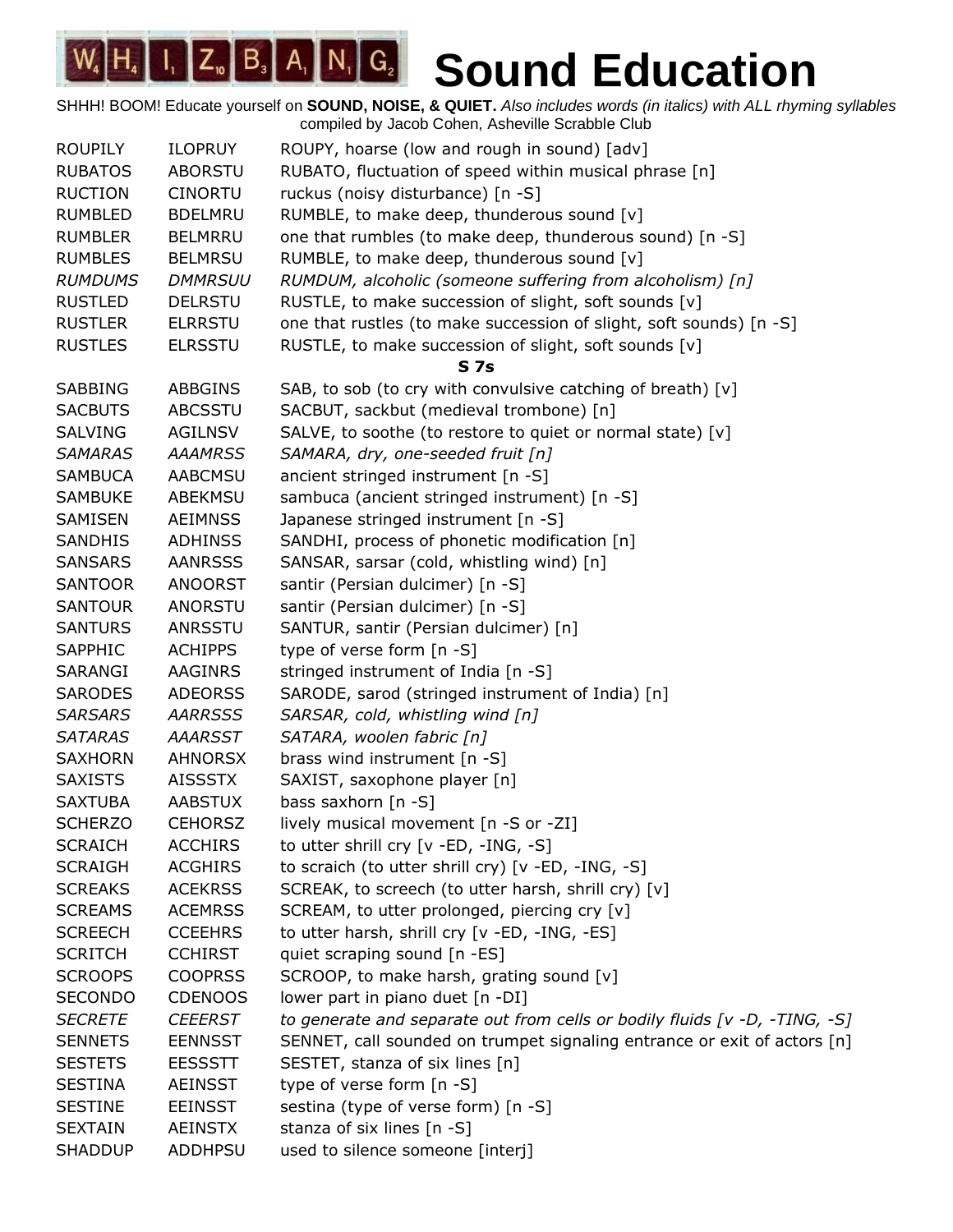| <b>SHAHADA</b> | <b>AAADHHS</b> | Muslim profession of faith $[n - S]$                                              |
|----------------|----------------|-----------------------------------------------------------------------------------|
| <b>SHANTEY</b> | <b>AEHNSTY</b> | chantey (sailor's song) [n -S]                                                    |
| <b>SHARPED</b> | <b>ADEHPRS</b> | SHARP, to raise in pitch, as musical tone [v]                                     |
| SHEHNAI        | <b>AEHHINS</b> | double-reed wind instrument of India [n -S]                                       |
| <b>SHENAIS</b> | <b>AEHINSS</b> | SHENAI, shehnai (double-reed wind instrument of India) [n]                        |
| <b>SHOFARS</b> | <b>AFHORSS</b> | SHOFAR, ram's-horn trumpet blown in certain Jewish rituals [n]                    |
| <b>SHOPHAR</b> | <b>AHHOPRS</b> | shofar (ram's-horn trumpet blown in certain Jewish rituals) [n -S or -HROTH]      |
| <b>SHOUTED</b> | <b>DEHOSTU</b> | SHOUT, to utter loudly [v]                                                        |
| <b>SHOUTER</b> | <b>EHORSTU</b> | one that shouts (to utter loudly) [n -S]                                          |
| <b>SHRIEKS</b> | <b>EHIKRSS</b> | SHRIEK, to utter shrill cry [v]                                                   |
| <b>SHRIEKY</b> | <b>EHIKRSY</b> | shrill (having high-pitched and piercing quality) [adj -KIER,-KIEST]              |
| <b>SHRIKES</b> | <b>EHIKRSS</b> | SHRIKE, predatory bird [n]                                                        |
| <b>SHRILLS</b> | <b>HILLRSS</b> | SHRILL, to utter shrill sound [v]                                                 |
| <b>SHRILLY</b> | HILLRSY        | SHRILL, having high-pitched and piercing quality [adv]                            |
| <b>SHUSHED</b> | <b>EHHRSSU</b> | SHUSH, to silence (to make silent (making no sound or noise)) [v]                 |
| <b>SHUSHER</b> | <b>EHHRSSU</b> | one that shushes (to silence (to make silent)) [n -S]                             |
| <b>SHUSHES</b> | <b>EHHSSSU</b> | SHUSH, to silence (to make silent (making no sound or noise)) [v]                 |
| <b>SIDEMAN</b> | <b>ADEIMNS</b> | member of jazz band [n -MEN]                                                      |
| <b>SILENCE</b> | <b>CEEILNS</b> | to make silent (making no sound or noise) [v -D, -CING, -S]                       |
| <b>SILENTS</b> | <b>EILNSST</b> | silent movies [n]                                                                 |
| <b>SILICIC</b> | <b>CCIIILS</b> | pertaining to silicon (nonmetallic element) [adj]                                 |
| <b>SINGERS</b> | <b>EGINRSS</b> | SINGER, one that sings (to utter with musical inflections of voice) [n]           |
| <b>SINGING</b> | <b>GGIINNS</b> | act or sound of one that sings [n -S] / SING [v]                                  |
| <b>SINNETS</b> | <b>EINNSST</b> | SINNET, sennet (call sounded on trumpet signaling entrance or exit of actors) [n] |
| <b>SISTRUM</b> | <b>IMRSSTU</b> | ancient Egyptian percussion instrument [n -S or -RA]                              |
| <b>SIZZLED</b> | <b>DEILSZZ</b> | SIZZLE, to burn or fry with hissing sound [v]                                     |
| <b>SIZZLES</b> | <b>EILSSZZ</b> | SIZZLE, to burn or fry with hissing sound [v]                                     |
| <b>SKIFFLE</b> | <b>EFFIKLS</b> | to play particular style of music [v -D, -LING, -S]                               |
| <b>SKIRLED</b> | <b>DEIKLRS</b> | SKIRL, to produce shrill sound [v]                                                |
| <b>SKREEGH</b> | <b>EEGHKRS</b> | to screech (to utter harsh, shrill cry) [v -ED, -ING, -S]                         |
| <b>SKREIGH</b> | <b>EGHIKRS</b> | to screech (to utter harsh, shrill cry) [v -ED, -ING, -S]                         |
| <b>SLAMMED</b> | <b>ADELMMS</b> | SLAM, to shut forcibly and noisily [v]                                            |
| <b>SLANGED</b> | <b>ADEGLNS</b> | SLANG, to use slang (extremely informal or vulgar language) [v]                   |
| <b>SLURPED</b> | <b>DELPRSU</b> | SLURP, to eat or drink noisily [v]                                                |
| <b>SLURRED</b> | <b>DELRRSU</b> | SLUR, to pass over lightly or carelessly [v]                                      |
| <b>SNAPPED</b> | <b>ADENPPS</b> | SNAP, to make sharp cracking sound [v]                                            |
| <b>SNAPPER</b> | <b>AENPPRS</b> | one that snaps (to make sharp cracking sound) [n -S]                              |
| <b>SNEEZED</b> | <b>DEEENSZ</b> | SNEEZE, to make sudden, involuntary expiration of breath [v]                      |
| <b>SNEEZER</b> | <b>EEENRSZ</b> | one that sneezes (to make sudden, involuntary expiration of breath) [n -S]        |
| <b>SNEEZES</b> | <b>EEENSSZ</b> | SNEEZE, to make sudden, involuntary expiration of breath [v]                      |
| <b>SNICKER</b> | <b>CEIKNRS</b> | to utter partly stifled laugh [v -ED, -ING, -S]                                   |
| <b>SNIGGER</b> | <b>EGGINRS</b> | to snicker (to utter partly stifled laugh) [v -ED, -ING, -S]                      |
| <b>SNIVELS</b> | <b>EILNSSV</b> | SNIVEL, to cry or whine with sniffling [v]                                        |
| SNOOKED        | <b>DEKNOOS</b> | SNOOK, to sniff (to inhale audibly through nose) [v]                              |
| <b>SNORERS</b> | <b>ENORRSS</b> | SNORER, one that snores (to breathe loudly while sleeping) [n]                    |
| <b>SNORING</b> | <b>GINNORS</b> | act of breathing loudly while sleeping [n -S] / SNORE [v]                         |
| <b>SNORTED</b> | <b>DENORST</b> | SNORT, to exhale noisily through nostrils [v]                                     |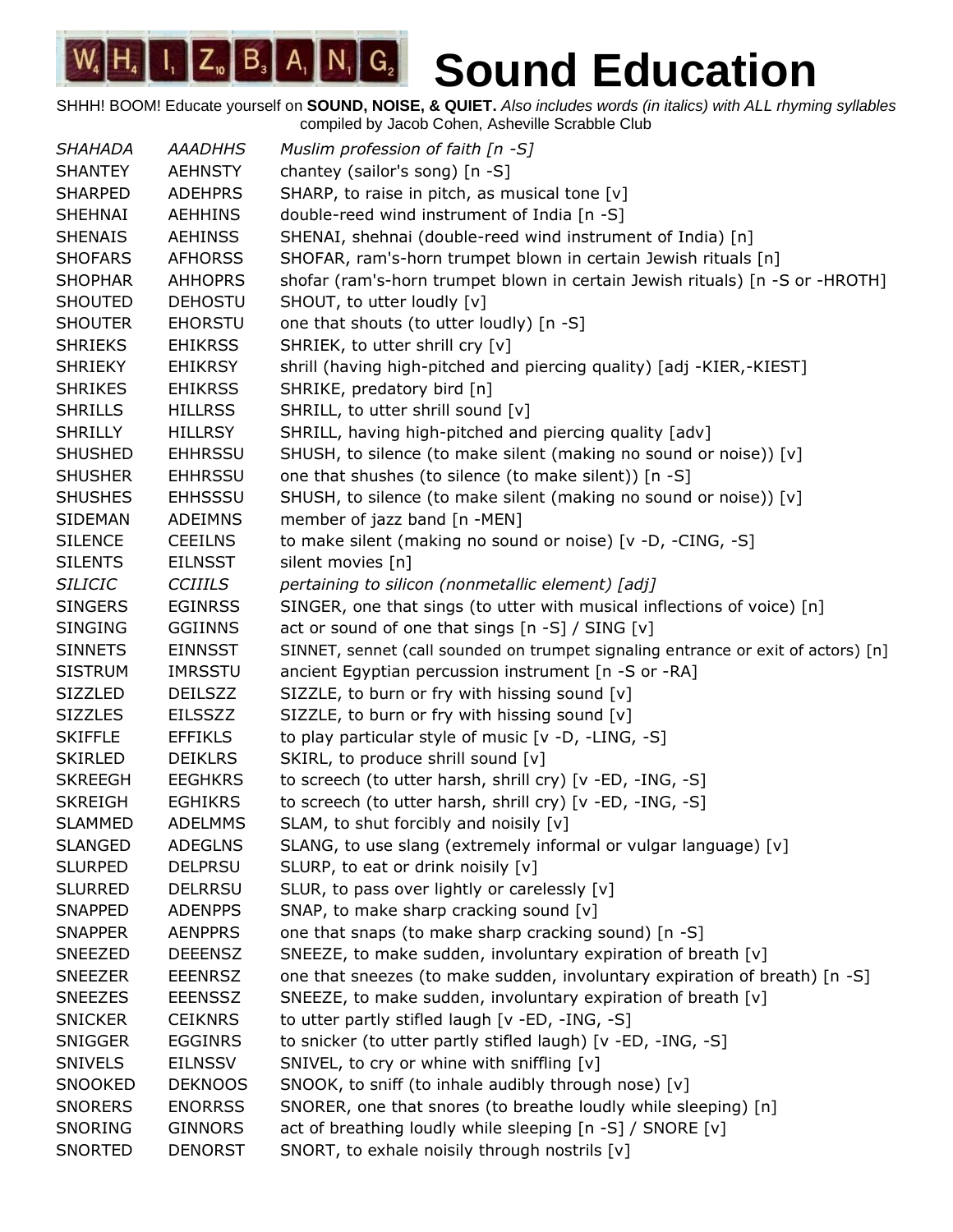| <b>SNORTER</b> | <b>ENORRST</b> | one that snorts (to exhale noisily through nostrils) [n -S]                           |
|----------------|----------------|---------------------------------------------------------------------------------------|
| <b>SOBBERS</b> | <b>BBEORSS</b> | SOBBER, one that sobs (to cry with convulsive catching of breath) [n]                 |
| <b>SOBBING</b> | <b>BBGINOS</b> | SOB, to cry with convulsive catching of breath [v]                                    |
| <b>SOLFEGE</b> | <b>EEFGLOS</b> | type of singing exercise [n -S]                                                       |
| SONANCE        | <b>ACENNOS</b> | sound [n -S]                                                                          |
| <b>SONANTS</b> | <b>ANNOSST</b> | SONANT, sound uttered with vibration of vocal cords [n]                               |
| <b>SONGFUL</b> | <b>FGLNOSU</b> | melodious [adj]                                                                       |
| <b>SONNETS</b> | <b>ENNOSST</b> | SONNET, to compose sonnet (type of poem) [v]                                          |
| SOOTHED        | <b>DEHOOST</b> | SOOTHE, to restore to quiet or normal state [v]                                       |
| <b>SOOTHER</b> | <b>EHOORST</b> | one that soothes (to restore to quiet or normal state) [n -S]                         |
| <b>SOOTHES</b> | <b>EHOOSST</b> | SOOTHE, to restore to quiet or normal state [v]                                       |
| SOPRANO        | <b>ANOOPRS</b> | highest singing voice [n -S or -NI]                                                   |
| SORDINE        | <b>DEINORS</b> | device used to muffle tone of musical instrument [n -S]                               |
| SORDINO        | <b>DINOORS</b> | sordine (device used to muffle tone of musical instrument) [n -NI]                    |
| <b>SOUGHED</b> | <b>DEGHOSU</b> | SOUGH, to make moaning or sighing sound [v]                                           |
| <b>SOUKOUS</b> | <b>KOOSSUU</b> | dance music in Democratic Republic of Congo [n -ES]                                   |
| SOUNDED        | <b>DDENOSU</b> | SOUND, to make sound (something that stimulates auditory receptors) [v]               |
| <b>SOUNDER</b> | <b>DENORSU</b> | one that sounds (to make sound (something that stimulates auditory receptors)) [n -S] |
| <b>SPINETS</b> | <b>EINPSST</b> | SPINET, small piano (musical instrument) [n]                                          |
| <b>SPINTOS</b> | <b>INOPSST</b> | SPINTO, singing voice that is lyric and dramatic [n]                                  |
| <b>SPIRANT</b> | <b>AINPRST</b> | speech sound produced by forcing of breath through narrow passage [n -S]              |
| SPONDEE        | <b>DEENOPS</b> | type of metrical foot [n -S]                                                          |
| <b>SQUALLS</b> | ALLQSSU        | SQUALL, to cry or scream loudly [v]                                                   |
| <b>SQUAWKS</b> | <b>AKQSSUW</b> | SQUAWK, to utter loud, harsh cry [v]                                                  |
| <b>SQUEAKS</b> | <b>AEKQSSU</b> | SQUEAK, to make sharp, high-pitched sound [v]                                         |
| <b>SQUEAKY</b> | <b>AEKQSUY</b> | tending to squeak [adj -KIER, -KIEST]                                                 |
| <b>SQUEALS</b> | AELQSSU        | SQUEAL, to utter sharp, shrill cry [v]                                                |
| <b>STATICS</b> | <b>ACISSTT</b> | STATIC, random noise produced in radio or television receiver [n]                     |
| <b>STENTOR</b> | <b>ENORSTT</b> | person having very loud voice [n -S]                                                  |
| <b>STERTOR</b> | <b>EORRSTT</b> | deep snoring sound [n -S]                                                             |
| <b>STICHIC</b> | <b>CCHIIST</b> | STICH, line of poetry [adj]                                                           |
| <b>STILLED</b> | <b>DEILLST</b> | STILL, to make still [v]                                                              |
| <b>STILLER</b> | <b>EILLRST</b> | STILL, free from sound or motion [adj]                                                |
| <b>STRETTA</b> | <b>AERSTTT</b> | stretto (concluding musical passage played at faster tempo) [n -S or -TE]             |
| <b>STRETTO</b> | <b>EORSTTT</b> | concluding musical passage played at faster tempo [n -S or -TI]                       |
| <b>STRIDOR</b> | <b>DIORRST</b> | strident sound [n -S]                                                                 |
| <b>STROPHE</b> | <b>EHOPRST</b> | part of ancient Greek choral ode [n -S]                                               |
| <b>STUTTER</b> | <b>ERSTTTU</b> | to speak with spasmodic repetition [v -ED, -ING, -S]                                  |
| <b>SUBBASS</b> | <b>ABBSSSU</b> | pedal stop producing lowest tones of organ [n -ES]                                    |
| <b>SUBECHO</b> | <b>BCEHOSU</b> | inferior echo [n -ES]                                                                 |
| <b>SUBTONE</b> | <b>BENOSTU</b> | low or subdued tone [n -S]                                                            |
| <b>SUGHING</b> | <b>GGHINSU</b> | SUGH, to sough (to make moaning or sighing sound) [v]                                 |
| <b>SUSPIRE</b> | <b>EIPRSSU</b> | to sigh (to let out sigh (deep, audible breath)) [v -D, -RING, -S]                    |
| SWISHED        | <b>DEHISSW</b> | SWISH, to move with prolonged hissing sound [v]                                       |
| <b>SWISHER</b> | <b>EHIRSSW</b> | one that swishes (to move with prolonged hissing sound)                               |
| <b>SWISHES</b> | <b>EHISSSW</b> | SWISH, to move with prolonged hissing sound [v]                                       |
| <b>SYNCOPE</b> | <b>CENOPSY</b> | contraction of word by omitting one or more sounds from middle [n -S]                 |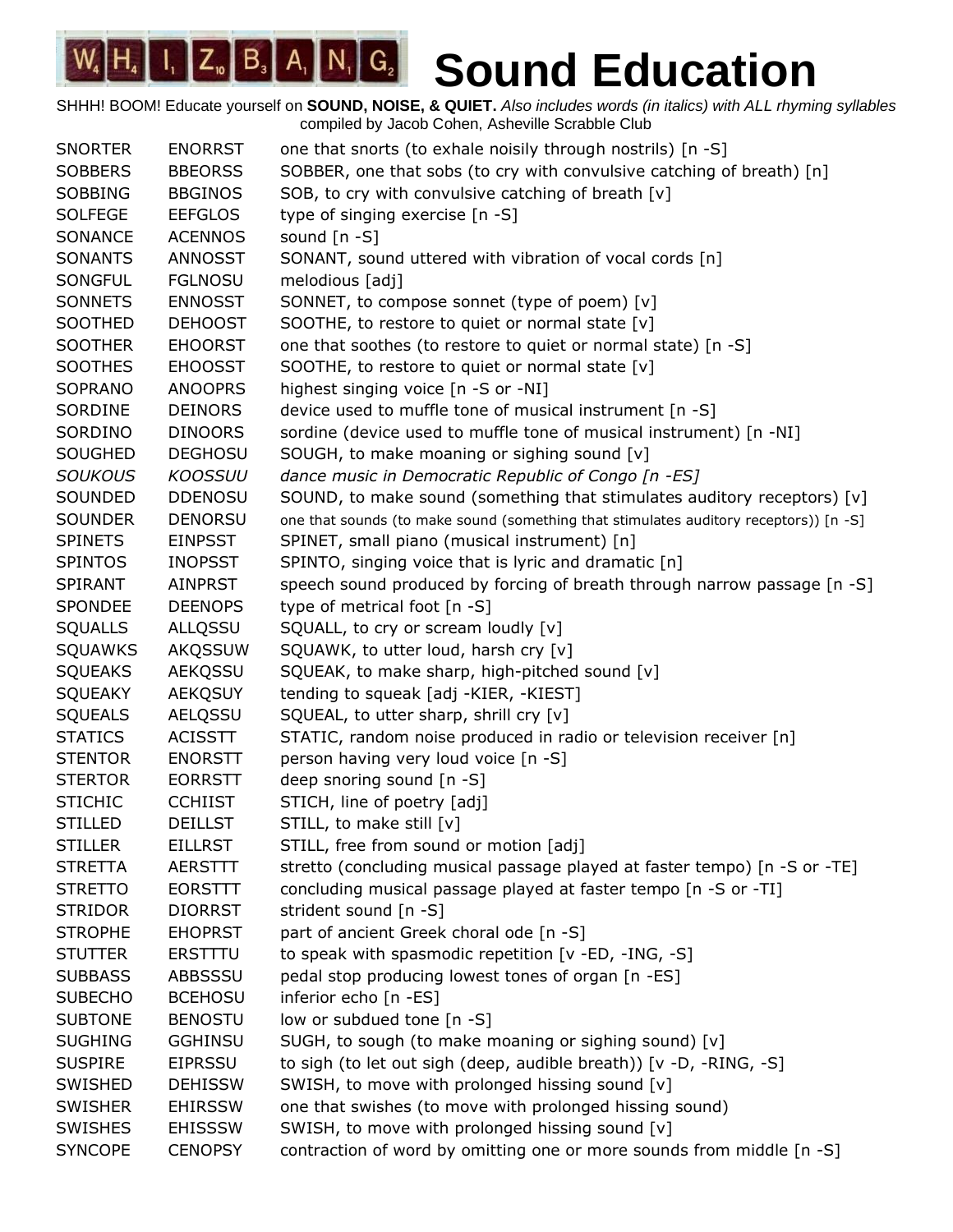| <b>SYNTONY</b> | <b>NNOSTYY</b> | tuning of transmitters and receivers with each other [n -NIES]             |
|----------------|----------------|----------------------------------------------------------------------------|
| <b>SYSTOLE</b> | <b>ELOSSTY</b> | normal rhythmic contraction of heart [n -S]                                |
|                |                | T 7s                                                                       |
| <b>TABERED</b> | <b>ABDEERT</b> | TABER, to tabor (to beat on small drum) [v]                                |
| <b>TABORED</b> | <b>ABDEORT</b> | TABOR, to beat on small drum [v]                                           |
| <b>TABORER</b> | <b>ABEORRT</b> | one that tabors (to beat on small drum) [n -S]                             |
| <b>TABORET</b> | <b>ABEORTT</b> | small drum $[n -S]$                                                        |
| <b>TABORIN</b> | <b>ABINORT</b> | taborine (taboret (small drum)) [n -S]                                     |
| <b>TABOURS</b> | <b>ABORSTU</b> | TABOUR, to tabor (to beat on small drum) [v]                               |
| <b>TALKIES</b> | <b>AEIKLST</b> | TALKIE, moving picture with synchronized sound [n]                         |
| <b>TAMBURA</b> | <b>AABMRTU</b> | stringed instrument [n -S]                                                 |
| <b>TAMBURS</b> | <b>ABMRSTU</b> | TAMBUR, tambura (stringed instrument) [n]                                  |
| <b>TANTARA</b> | <b>AAANRTT</b> | sound of trumpet or horn $[n -S]$                                          |
| <b>TANTIVY</b> | <b>AINTTVY</b> | hunting cry [n -VIES]                                                      |
| <b>TARAMAS</b> | <b>AAAMRST</b> | TARAMA, Greek paste of fish roe, garlic, lemon juice, and olive oil [n]    |
| <b>TARTARS</b> | AARRSTT        | TARTAR, crust on teeth [n]                                                 |
| <b>TATHATA</b> | <b>AAAHTTT</b> | ultimate nature of all things in Buddhism $[n - S]$                        |
| <b>TECHNOS</b> | <b>CEHNOST</b> | TECHNO, style of disco music [n]                                           |
| <b>TEEVEES</b> | <b>EEEESTV</b> | TEEVEE, television [n]                                                     |
| <b>TENOURS</b> | <b>ENORSTU</b> | TENOUR, tenor (high male singing voice) [n]                                |
| <b>TENUTOS</b> | <b>ENOSTTU</b> | TENUTO, musical note or chord held longer than its normal duration [n]     |
| <b>TERCETS</b> | <b>CEERSTT</b> | TERCET, group of three lines of verse [n]                                  |
| <b>THEORBO</b> | <b>BEHOORT</b> | stringed musical instrument [n -S]                                         |
| <b>THRASHY</b> | <b>AHHRSTY</b> | characteristic of style of fast, loud, punk-rock music [adj -HIER, -HIEST] |
| <b>THROATS</b> | <b>AHORSTT</b> | THROAT, to utter in hoarse voice [v]                                       |
| <b>THROATY</b> | <b>AHORTTY</b> | hoarse (low and rough in sound) [adj -TIER, -TIEST]                        |
| <b>THUDDED</b> | <b>DDDEHTU</b> | THUD, to make dull, heavy sound [v]                                        |
| <b>THUMPED</b> | <b>DEHMPTU</b> | THUMP, to strike so as to make dull, heavy sound [v]                       |
| <b>THUMPER</b> | <b>EHMPRTU</b> | one that thumps (to strike so as to make dull, heavy sound) [n -S]         |
| <b>THUNDER</b> | <b>DEHNRTU</b> | to produce loud, resounding sound [v -ED, -ING, -S]                        |
| <b>THUNKED</b> | <b>DEHKNTU</b> | THUNK, to make sudden, muffled sound [v]                                   |
| <b>TICKERS</b> | <b>CEIKRST</b> | TICKER, one that ticks (to make recurrent clicking sound) [n]              |
| TICKING        | <b>CGIIKNT</b> | TICK, to make recurrent clicking sound [v]                                 |
| <b>TICTACS</b> | <b>ACCISTT</b> | TICTAC, to ticktock (to make ticking sound of clock) [v]                   |
| <b>TICTOCS</b> | <b>CCIOSTT</b> | TICTOC, to ticktock (to make ticking sound of clock) [v]                   |
| <b>TIMBALS</b> | <b>ABILMST</b> | TIMBAL, large drum [n]                                                     |
| <b>TIMBRAL</b> | <b>ABILMRT</b> | TIMBRE, quality given to sound by its overtones [adj]                      |
| <b>TIMBREL</b> | <b>BEIMLRT</b> | percussion instrument [n -S]                                               |
| <b>TIMBRES</b> | <b>BEIMRST</b> | TIMBRE, quality given to sound by its overtones [n]                        |
| <b>TINGING</b> | <b>GGIINNT</b> | TING, to emit high-pitched metallic sound [v]                              |
| <b>TINKLED</b> | <b>DEIKLNT</b> | TINKLE, to make slight, sharp, metallic sounds [v]                         |
| <b>TINKLER</b> | <b>EIKLNRT</b> | one that tinkles (to make slight, sharp, metallic sounds) [n -S]           |
| <b>TINKLES</b> | <b>EIKLNST</b> | TINKLE, to make slight, sharp, metallic sounds [v]                         |
| <b>TIRLING</b> | GIILNRT        | TIRL, to make vibrating sound [v]                                          |
| <b>TITLARK</b> | <b>AIKLRTT</b> | songbird (bird that utters musical call) [n -S]                            |
| <b>TITTERS</b> | <b>EIRSTTT</b> | TITTER, to utter restrained, nervous laugh [v]                             |
| <b>TOCCATA</b> | <b>AACCOTT</b> | musical composition usually for organ [n -S or -TE]                        |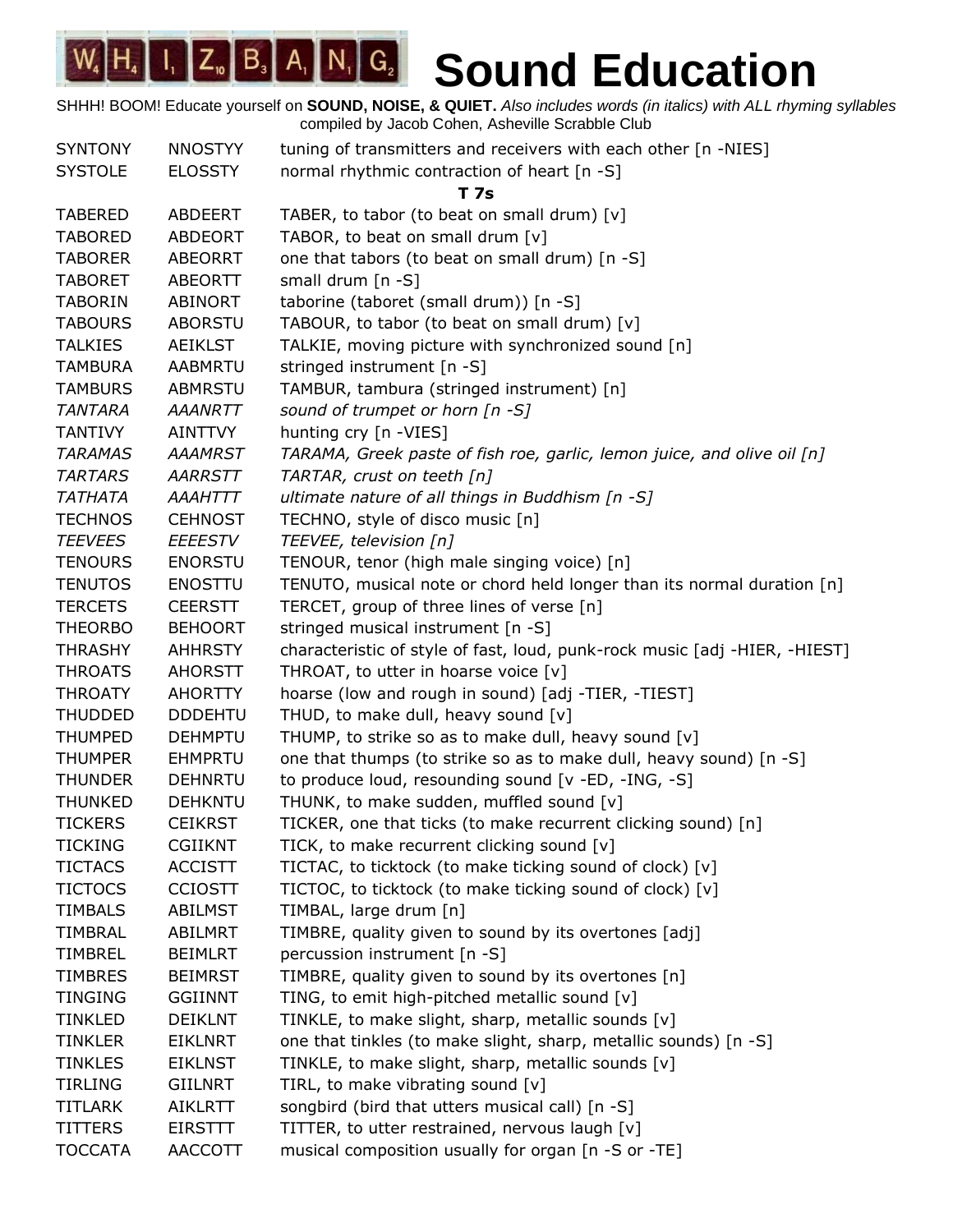| <b>TOCKING</b> | <b>CGIKNOT</b> | TOCK, to make hollow sound [v]                                        |
|----------------|----------------|-----------------------------------------------------------------------|
| <b>TOCSINS</b> | <b>CINOSST</b> | TOCSIN, alarm sounded on bell [n]                                     |
| <b>TONALLY</b> | <b>ALLNOTY</b> | TONAL, pertaining to tone [adv]                                       |
| <b>TONEMES</b> | <b>EEMNOST</b> | TONEME, tonal unit of speech [n]                                      |
| <b>TONEMIC</b> | <b>CEIMNOT</b> | TONEME, tonal unit of speech [adj]                                    |
| <b>TONETIC</b> | <b>CEINOTT</b> | TONETICS, phonetic study of tone in language [adj]                    |
| <b>TONETTE</b> | <b>EENOTTT</b> | simple flute [n -S]                                                   |
| <b>TOODLED</b> | <b>DDELOOT</b> | TOODLE, to tootle (to toot softly or repeatedly) [v]                  |
| <b>TOODLES</b> | <b>DELOOST</b> | TOODLE, to tootle (to toot softly or repeatedly) [v]                  |
| <b>TOOTERS</b> | <b>EOORSTT</b> | TOOTER, one that toots (to sound horn or whistle in short blasts) [n] |
| <b>TOOTING</b> | <b>GINOOTT</b> | TOOT, to sound horn or whistle in short blasts [v]                    |
| <b>TOOTLED</b> | <b>DELOOTT</b> | TOOTLE, to toot softly or repeatedly [v]                              |
| <b>TOOTLER</b> | <b>ELOORTT</b> | one that tootles (to toot softly or repeatedly) [n -S]                |
| <b>TOOTLES</b> | <b>ELOOSTT</b> | TOOTLE, to toot softly or repeatedly [v]                              |
| <b>TOWHEES</b> | <b>EEHOSTW</b> | TOWHEE, common finch [n]                                              |
| <b>TRIGONS</b> | <b>GINORST</b> | TRIGON, ancient stringed instrument [n]                               |
| TRILLED        | <b>DEILLRT</b> | TRILL, to sing or play with vibrating effect [v]                      |
| <b>TRILLER</b> | <b>EILLRRT</b> | one that trills (to sing or play with vibrating effect) [n -S]        |
| <b>TRIMPOT</b> | <b>IMOPRTT</b> | small instrument for adjusting resistance or voltage [n -S]           |
| <b>TRIPODY</b> | <b>DIOPRTY</b> | verse of three metrical feet [n -DIES]                                |
| <b>TRISEME</b> | <b>EEIMRST</b> | type of metrical foot [n -S]                                          |
| <b>TRITONE</b> | <b>EINORTT</b> | musical interval of three whole tones [n -S]                          |
| <b>TROCHEE</b> | <b>CEEHORT</b> | type of metrical foot [n -S]                                          |
| <b>TROTYLS</b> | <b>LORSTTY</b> | TROTYL, explosive [n]                                                 |
| <b>TRUMPET</b> | <b>EMPRTTU</b> | to sound on trumpet (brass wind instrument) [v -ED, -ING, -S]         |
| <b>TSKTSKS</b> | <b>KKSSSTT</b> | TSKTSK, to tsk (to utter exclamation of annoyance) [v]                |
| <b>TUBAIST</b> | <b>ABISTTU</b> | tuba player [n -S]                                                    |
| <b>TUBISTS</b> | <b>BISSTTU</b> | TUBIST, tubaist (tuba player) [n]                                     |
| <b>TUCKETS</b> | <b>CEKSTTU</b> | TUCKET, trumpet fanfare [n]                                           |
| <b>TUMULTS</b> | <b>LMSTTUU</b> | TUMULT, great din and commotion [n]                                   |
| <b>TUNABLE</b> | <b>ABELNTU</b> | capable of being tuned [adj]                                          |
| <b>TUNABLY</b> | <b>ABLNTUY</b> | TUNABLE, capable of being tuned [adv]                                 |
| <b>TUNINGS</b> | <b>GINNSTU</b> | TUNING, act of adjusting musical instrument to correct pitch [n]      |
| <b>TURDINE</b> | <b>DEINRTU</b> | belonging to large family of singing birds [adj]                      |
| <b>TUTTING</b> | <b>GINTTTU</b> | TUT, to utter exclamation of impatience [v]                           |
| TWANGED        | <b>ADEGNTW</b> | TWANG, to make sharp, vibrating sound [v]                             |
| <b>TWANGER</b> | <b>AEGNRTW</b> | one that twangs (to make sharp, vibrating sound) [n -S]               |
| <b>TWANGLE</b> | <b>AEGLNTW</b> | to twang (to make sharp, vibrating sound) [v -D, -LING, -S]           |
| <b>TWATTLE</b> | <b>AELTTTW</b> | to twaddle (to talk foolishly) [v -D, -LING, -S]                      |
| <b>TWEEDLE</b> | <b>DEEELTW</b> | to perform casually on musical instrument [v -D, -LING, -S]           |
| <b>TWEETED</b> | <b>DEEETTW</b> | TWEET, to chirp (to utter short, shrill sound) [v]                    |
| <b>TWEETER</b> | <b>EEERTTW</b> | loudspeaker designed to reproduce high-pitched sounds [n -S]          |
| <b>TWITTER</b> | EIRTTTW        | to utter succession of chirping sounds [v -ED, -ING, -S]              |
| <b>TYMBALS</b> | <b>ABLMSTY</b> | TYMBAL, timbal (large drum) [n]                                       |
| <b>TYMPANI</b> | <b>AIMNPTY</b> | TYMPANO, timpano (kettledrum) [n]                                     |
| <b>TYMPANO</b> | <b>AMNOPTY</b> | timpano (kettledrum) [n -NI]                                          |
| <b>TYMPANS</b> | <b>AMNPSTY</b> | TYMPAN, drum [n]                                                      |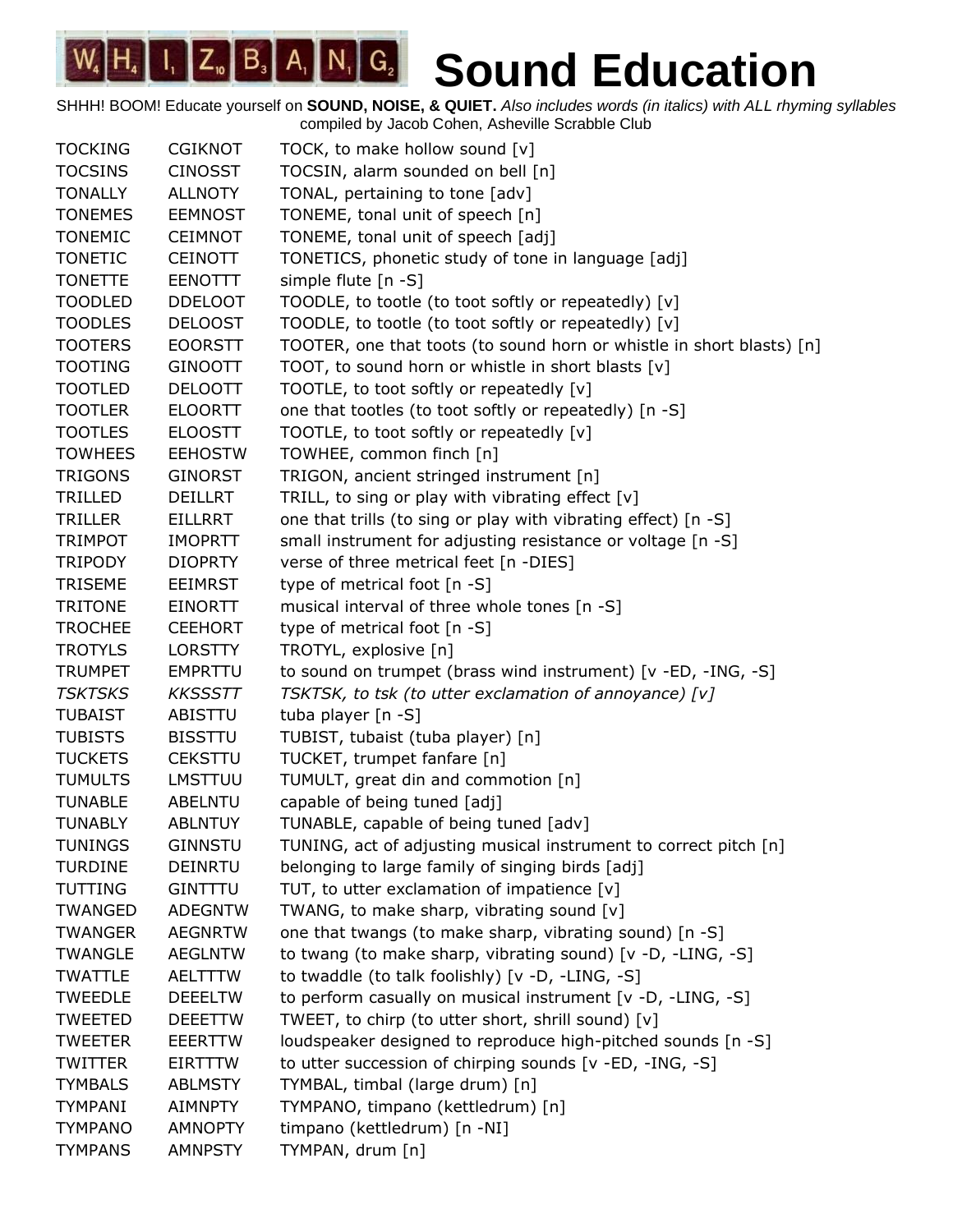| <b>TYPHONS</b> | <b>HNOPSTY</b>        | TYPHON, type of signal horn [n]                                               |
|----------------|-----------------------|-------------------------------------------------------------------------------|
| <b>TZETZES</b> | <b>EESTTZZ</b>        | TZETZE, tsetse (African fly) [n]                                              |
| <b>TZITZIS</b> | <i>IISTTZZ</i>        | zizith (tassels on four corners of Jewish prayer shawl) [n TZITZIS]           |
| TZITZIT        | <i><b>IITTTZZ</b></i> | zizith (tassels on four corners of Jewish prayer shawl) [n TZITZIT]           |
|                |                       | <b>U</b> 7s                                                                   |
| <b>UKELELE</b> | <b>EEEKLLU</b>        | ukulele (small guitar-like instrument) [n -S]                                 |
| <b>UKULELE</b> | <b>EEKLLUU</b>        | small guitar-like instrument [n -S]                                           |
| <b>ULULANT</b> | <b>ALLNTUU</b>        | howling [adj]                                                                 |
| <b>ULULATE</b> | AELLTUU               | to howl (to cry like dog) [v -D, -TING, -S]                                   |
| <b>UMLAUTS</b> | <b>ALMSTUU</b>        | UMLAUT, to modify vowel sound by partial assimilation to succeeding sound [v] |
| <b>UNFUNNY</b> | <b>FNNNUUY</b>        | FUNNY, causing laughter or amusement [adj -NIER, -NIEST]                      |
| <b>UNHEARD</b> | ADEHNRU               | HEAR, to perceive by ear [adj]                                                |
| <b>UNNOISY</b> | <b>INNOSUY</b>        | NOISY, making loud sounds [adj]                                               |
| <b>UNQUIET</b> | <b>EINQTUU</b>        | QUIET, making little or no noise [adj -ER, -EST]                              |
| UNRIMED        | <b>DEIMNRU</b>        | RIME, to rhyme (to compose verse with corresponding terminal sounds) [adj]    |
| <b>UNROUND</b> | <b>DNNORUU</b>        | to articulate without rounding lips [v -ED, -ING, -S]                         |
| <b>UNTUNED</b> | <b>DENNTUU</b>        | UNTUNE, to put out of tune [v]                                                |
| <b>UNTUNES</b> | <b>ENNSTUU</b>        | UNTUNE, to put out of tune [v]                                                |
| <b>UNVOCAL</b> | <b>ACLNOUV</b>        | VOCAL, sound produced with voice [adj]                                        |
| <b>UPBEATS</b> | <b>ABEPSTU</b>        | UPBEAT, unaccented beat in musical measure [n]                                |
| <b>UPROARS</b> | <b>AOPRRSU</b>        | UPROAR, state of noisy excitement and confusion [n]                           |
| <b>UPTALKS</b> | <b>AKLPSTU</b>        | UPTALK, to speak with rising intonation [v]                                   |
| <b>UPTEMPO</b> | <b>EMOPPTU</b>        | fast or lively tempo [n -S]                                                   |
| <b>UTTERED</b> | <b>DEERTTU</b>        | UTTER, to give audible expression to [v]                                      |
| <b>UTTERER</b> | EERRTTU               | one that utters (to give audible expression to) [n -S]                        |
| <b>UVULARS</b> | <b>ALRSUUV</b>        | UVULAR, uvularly produced sound [n]                                           |
|                |                       | <b>V</b> 7s                                                                   |
| <b>VAROOMS</b> | <b>AMOORSV</b>        | VAROOM, to vroom (to run engine at high speed) [v]                            |
| <b>VEEJAYS</b> | <b>AEEJSVY</b>        | VEEJAY, announcer on program of music videos [n]                              |
| <b>VEEPEES</b> | EEEEPSV               | VEEPEE, veep (vice president) [n]                                             |
| <b>VEERIES</b> | <b>EEEIRSV</b>        | VEERY, songbird (bird that utters musical call) [n]                           |
| <b>VERSALS</b> | <b>AELRSSV</b>        | VERSAL, ornate capital letter used to begin verse or paragraph [n]            |
| <b>VERSERS</b> | <b>EERRSSV</b>        | VERSER, verseman (one who versifies) [n]                                      |
| <b>VERSETS</b> | <b>EERSSTV</b>        | VERSET, versicle (short line of metrical writing) [n]                         |
| <b>VERSIFY</b> | EFIRSVY               | to change from prose into metrical form [v -FIED, -ING, -FIES]                |
| <b>VERSING</b> | <b>EGINRSV</b>        | VERSE, to versify (to change from prose into metrical form) [v]               |
| <b>VESPERS</b> | <b>EEPRSSV</b>        | VESPER, evening service, prayer, or song [n]                                  |
| <b>VIBISTS</b> | <b>BIISSTV</b>        | VIBIST, one who plays vibraphone [n]                                          |
| <b>VIBRANT</b> | <b>ABINRTV</b>        | sonant (sound uttered with vibration of vocal cords) [n -S]                   |
| <b>VIBRATO</b> | <b>ABIORTV</b>        | tremulous or pulsating musical effect [n -S]                                  |
| <b>VIELLES</b> | <b>EEILLSV</b>        | VIELLE, musical instrument played by turning handle [n]                       |
| <b>VIOLINS</b> | <b>IILNOSV</b>        | VIOLIN, stringed instrument [n]                                               |
| <b>VIOLONE</b> | <b>EILNOOV</b>        | stringed instrument [n -S]                                                    |
| <b>VIRAGOS</b> | <b>AGIORSV</b>        | VIRAGO, noisy, domineering woman [n]                                          |
| VIRELAI        | AEIILRV               | virelay (medieval French verse form) [n -S]                                   |
| <b>VIRELAY</b> | AEILRVY               | medieval French verse form [n -S]                                             |
| <b>VIVACES</b> | <b>ACEIISVV</b>       | VIVACE, musical passage played in brisk spirited manner [n]                   |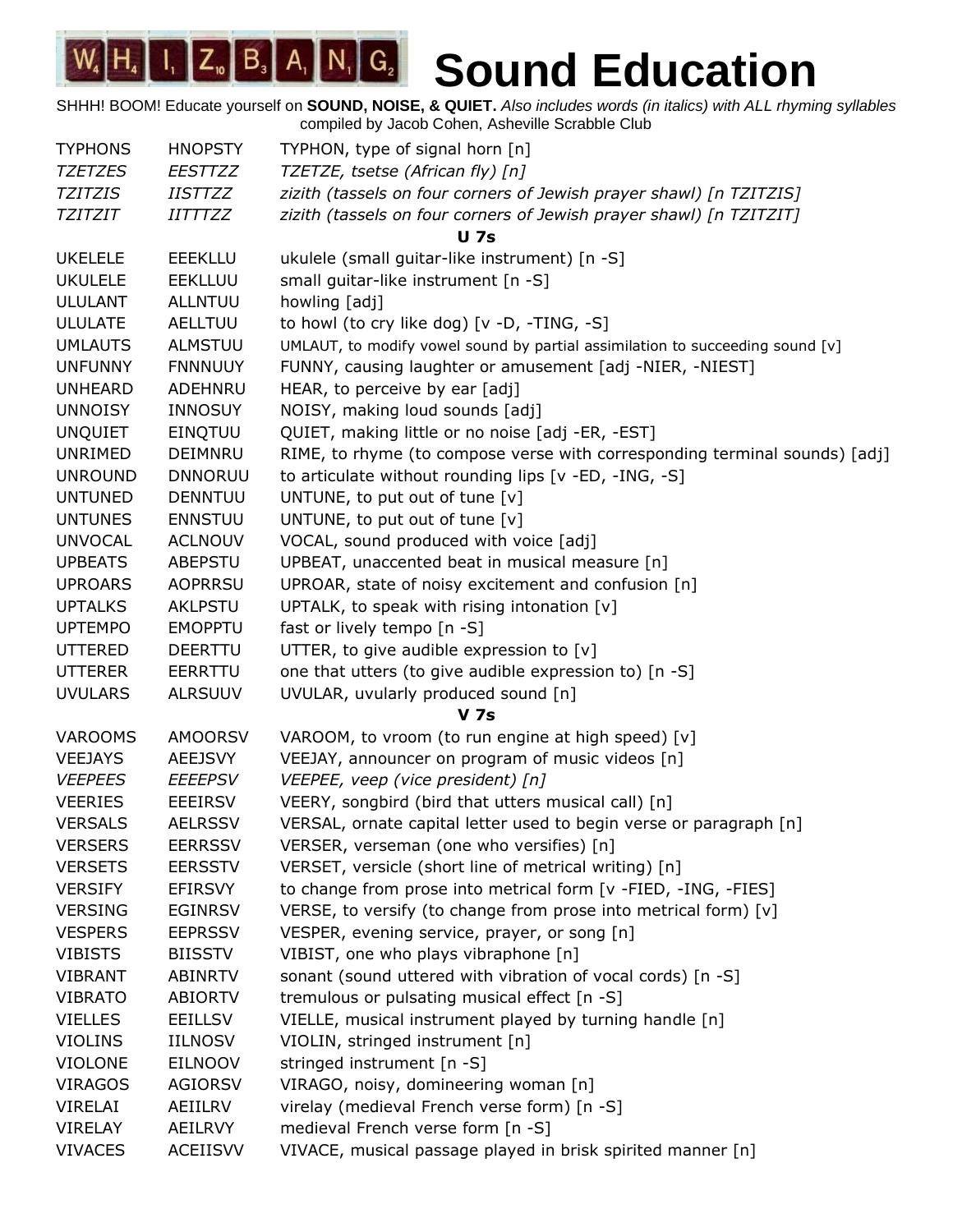| <b>VIVIFIC</b> | <i>CFIIIVV</i> | vivifying [adj]                                                                 |
|----------------|----------------|---------------------------------------------------------------------------------|
| <b>VOCABLY</b> | <b>ABCLOVY</b> | in manner that may be voiced aloud [adv]                                        |
| <b>VOCALIC</b> | <b>ACCILOV</b> | vowel sound [n -S]                                                              |
| <b>VOCALLY</b> | <b>ACLLOVY</b> | with voice [adv]                                                                |
| <b>VOCODER</b> | <b>CDEOORV</b> | electronic device used in transmitting speech signals [n -S]                    |
| <b>VOICERS</b> | <b>CEIORSV</b> | VOICER, one that voices (to express or utter) [n]                               |
| <b>VOICING</b> | CGIINOV        | tonal quality of instrument in ensemble [n -S] / VOICE, to express or utter [v] |
| <b>VOLANTE</b> | <b>AELNOTV</b> | moving with light rapidity, used as musical direction [adj]                     |
| <b>VOODOOS</b> | <b>DOOOOSV</b> | VOODOO, to hex (to cast evil spell upon) [v]                                    |
| <b>VOWELED</b> | <b>DEELOVW</b> | VOWEL, type of speech sound [adj]                                               |
|                |                | <b>W</b> 7s                                                                     |
| WAGTAIL        | AAGILTW        | songbird (bird that utters musical call) [n -S]                                 |
| WAILERS        | <b>AEILRSW</b> | WAILER, one that wails (to utter long, mournful cry) [n]                        |
| WAILFUL        | AFILLUW        | mournful (expressing grief or sorrow) [adj]                                     |
| WAILING        | AGIILNW        | WAIL, to utter long, mournful cry [v]                                           |
| WAKANDA        | <b>AAADKNW</b> | supernatural force in Sioux beliefs [n -S]                                      |
| WARBLED        | ABDELRW        | WARBLE, to sing with melodic embellishments [v]                                 |
| <b>WARBLER</b> | ABELRRW        | one that warbles (to sing with melodic embellishments) [n -S]                   |
| WARBLES        | <b>ABELRSW</b> | WARBLE, to sing with melodic embellishments [v]                                 |
| WARHEAD        | AADEHRW        | front part of missile containing explosive [n -S]                               |
| WAULING        | <b>AGILNUW</b> | WAUL, to cry like cat [v]                                                       |
| WAWLING        | <b>AGILNWW</b> | WAWL, to waul (to cry like cat) [v]                                             |
| <b>WAYLAYS</b> | AALSWYY        | WAYLAY, to ambush (to attack from concealed place) [v]                          |
| <b>WEBCAST</b> | <b>ABCESTW</b> | to transmit sound and images via World Wide Web [v -ED, -ING, -S]               |
| <b>WEEWEED</b> | <b>DEEEEWW</b> | WEEWEE, to urinate (to discharge urine) [v]                                     |
| <b>WEEWEES</b> | <b>EEEESWW</b> | WEEWEE, to urinate (to discharge urine) [v]                                     |
| <b>WHAMMED</b> | <b>ADEHMMW</b> | WHAM, to hit with loud impact [v]                                               |
| <b>WHEEPED</b> | <b>DEEEHPW</b> | WHEEP, to wheeple (to give forth prolonged whistle) [v]                         |
| <b>WHEEPLE</b> | <b>EEEHLPW</b> | to give forth prolonged whistle [v -D, -LING, -S]                               |
| WHEEZED        | <b>DEEEHWZ</b> | WHEEZE, to breathe with whistling sound [v]                                     |
| WHEEZER        | EEEHRWZ        | one that wheezes (to breathe with whistling sound) [n -S]                       |
| <b>WHEEZES</b> | <b>EEEHSWZ</b> | WHEEZE, to breathe with whistling sound [v]                                     |
| <b>WHICKER</b> | <b>CEHIKRW</b> | to whinny (to neigh in low or gentle manner) [v -ED, -ING, -S]                  |
| WHIDDED        | <b>DDDEHIW</b> | WHID, to move rapidly and quietly $[v]$                                         |
| <b>WHIMPER</b> | <b>EHIMPRW</b> | to cry with plaintive, broken sounds [v -ED, -ING, -S]                          |
| <b>WHINERS</b> | <b>EHINRSW</b> | WHINER, one that whines (to utter plaintive, high-pitched sound) [n]            |
| WHINGED        | <b>DEGHINW</b> | WHINGE, to whine (to utter plaintive, high-pitched sound) [v]                   |
| <b>WHINGER</b> | <b>EGHINRW</b> | one that whinges (to whine (to utter plaintive, high-pitched sound)) [n -S]     |
| <b>WHINGES</b> | <b>EGHINSW</b> | WHINGE, to whine (to utter plaintive, high-pitched sound) [v]                   |
| <b>WHINIER</b> | EHIINRW        | WHINEY, whiny (tending to whine) [adj] / WHINY [adj]                            |
| WHINING        | <b>GHIINNW</b> | WHINE, to utter plaintive, high-pitched sound [v]                               |
| WHIRRED        | <b>DEHIRRW</b> | WHIR, to move with buzzing sound [v] / WHIRR [v]                                |
| WHISHED        | <b>DEHHISW</b> | WHISH, to move with hissing sound [v]                                           |
| <b>WHISHES</b> | <b>EHHISSW</b> | WHISH, to move with hissing sound [v]                                           |
| <b>WHISHTS</b> | <b>HHISSTW</b> | WHISHT, to hush (to quiet (to cause to be quiet)) [v]                           |
| <b>WHISPER</b> | <b>EHIPRSW</b> | to speak softly [v -ED, -ING, -S]                                               |
| WHISTED        | <b>DEHISTW</b> | WHIST, to hush (to quiet (to cause to be quiet)) [v]                            |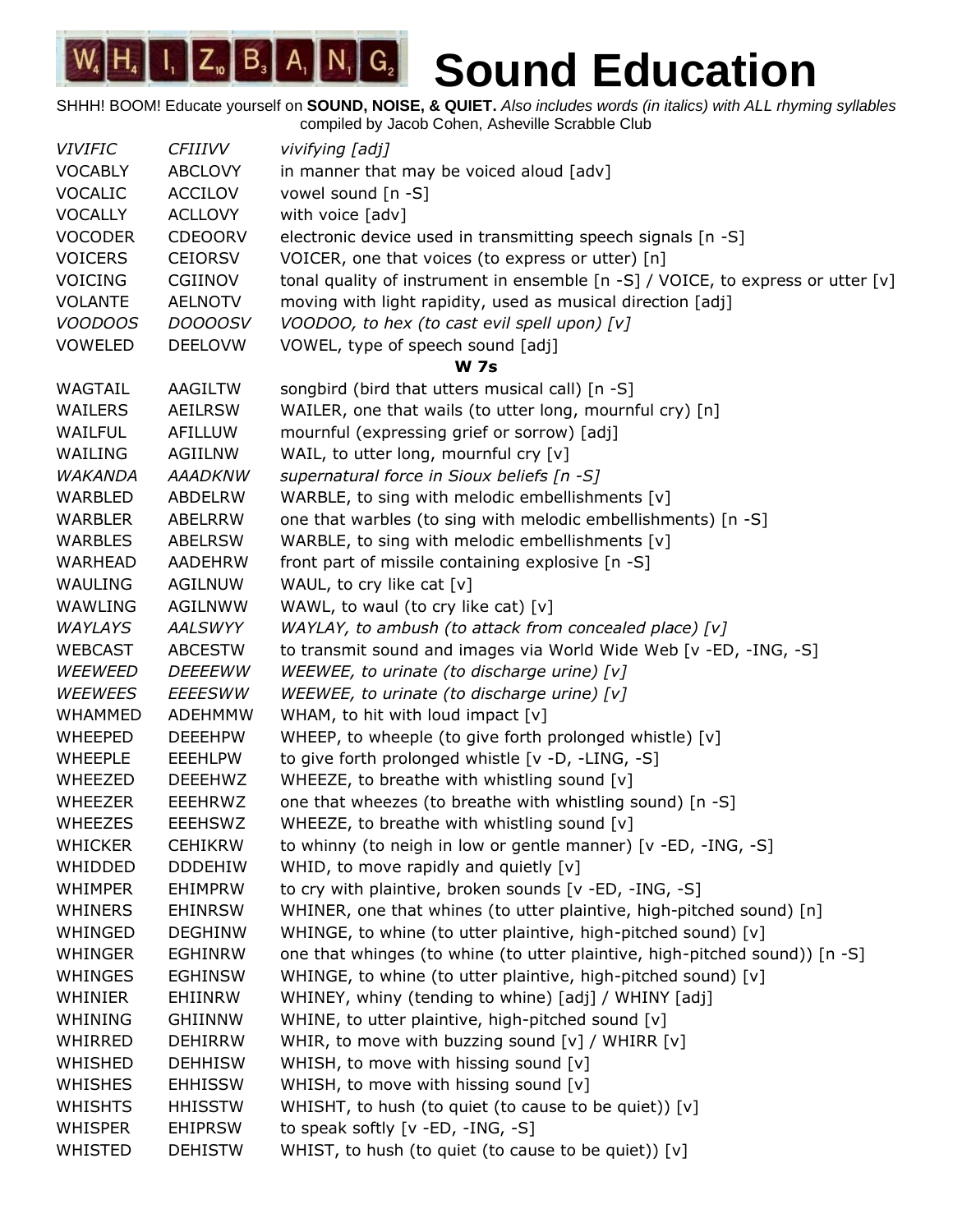| <b>WHISTLE</b>  | <b>EHILSTW</b> | to make shrill, clear musical sound [v -D, -LING, -S]                                                               |  |  |
|-----------------|----------------|---------------------------------------------------------------------------------------------------------------------|--|--|
| WHIZZED         | <b>DEHIWZZ</b> | WHIZ, to move with buzzing or hissing sound [v] / WHIZZ [v]                                                         |  |  |
| <b>WHIZZER</b>  | <b>EHIRWZZ</b> | one that whizzes (to move with buzzing or hissing sound) [n -S]                                                     |  |  |
| <b>WHIZZES</b>  | <b>EHISWZZ</b> | WHIZ, to move with buzzing or hissing sound [v] / WHIZZ [v]                                                         |  |  |
| <b>WHOOFED</b>  | <b>DEFHOOW</b> | WHOOF, to make deep snorting sound [v]                                                                              |  |  |
| <b>WHOOMPH</b>  | <b>HHMOOPW</b> | whoomp (sudden loud sound) [n -S]                                                                                   |  |  |
| <b>WHOOMPS</b>  | <b>HMOOPSW</b> | WHOOMP, sudden loud sound [n]                                                                                       |  |  |
| <b>WHOOPED</b>  | <b>DEHOOPW</b> | WHOOP, to utter loud cries [v]                                                                                      |  |  |
| <b>WHOOPEE</b>  | <b>EEHOOPW</b> | boisterous fun [n -S]                                                                                               |  |  |
| <b>WHOOPER</b>  | <b>EHOOPRW</b> | one that whoops (to utter loud cries) [n -S]                                                                        |  |  |
| <b>WHOOPIE</b>  | <b>EHIOOPW</b> | whoopee (boisterous fun) [n -S]                                                                                     |  |  |
| <b>WHOOPLA</b>  | <b>AHLOOPW</b> | noisy commotion [n -S]                                                                                              |  |  |
| <b>WHUMPED</b>  | <b>DEHMPUW</b> | WHUMP, to thump (to strike so as to make dull, heavy sound) [v]                                                     |  |  |
| <b>WOOFERS</b>  | <b>EFOORSW</b> | WOOFER, loudspeaker designed to reproduce low-pitched sounds [n]                                                    |  |  |
| <b>WOOFING</b>  | <b>FGINOOW</b> | WOOF, to utter gruff barking sound [v]                                                                              |  |  |
| <b>WOOSHED</b>  | <b>DEHOOSW</b> | WOOSH, to whoosh (to move with hissing sound) [v]                                                                   |  |  |
| <b>WOOSHES</b>  | <b>EHOOSSW</b> | WOOSH, to whoosh (to move with hissing sound) [v]                                                                   |  |  |
| <b>WORDING</b>  | <b>DGINORW</b> | act or style of expressing in words [n -S] / WORD, to express in words (speech sounds that communicate meaning) [v] |  |  |
| <b>WRANGLE</b>  | <b>AEGLNRW</b> | to argue noisily $[v -D, -LING, -S]$                                                                                |  |  |
| <b>WRENTIT</b>  | EINRTTW        | long-tailed North American songbird [n -S]                                                                          |  |  |
| <b>WUTHERS</b>  | <b>EHRSTUW</b> | WUTHER, to blow with dull roaring sound [v]                                                                         |  |  |
| X <sub>7s</sub> |                |                                                                                                                     |  |  |
|                 |                | <b>Y 7s</b>                                                                                                         |  |  |
| YAFFING         | <b>AFFGINY</b> | YAFF, to bark (to cry like dog) [v]                                                                                 |  |  |
| <b>YAPPERS</b>  | <b>AEPPRSY</b> | YAPPER, one that yaps (to bark shrilly) [n]                                                                         |  |  |
| <b>YAPPIER</b>  | <b>AEIPPRY</b> | YAPPY, inclined to yap [adj]                                                                                        |  |  |
| <b>YAPPING</b>  | <b>AGINPPY</b> | YAP, to bark shrilly [v]                                                                                            |  |  |
| YATAGAN         | <b>AAAGNTY</b> | yataghan (Turkish sword) [n -S]                                                                                     |  |  |
| <b>YAUPERS</b>  | <b>AEPRSUW</b> | YAUPER, one that yaups (to yawp (to utter loud, harsh cry)) [n]                                                     |  |  |
| YAUPING         | <b>AGINPUY</b> | YAUP, to yawp (to utter loud, harsh cry) [v]                                                                        |  |  |
| YAWLING         | AGILNWY        | YAWL, to yowl (to utter loud, long, mournful cry) [v]                                                               |  |  |
| <b>YAWPERS</b>  | <b>AEPRSWY</b> | YAWPER, one that yawps (to utter loud, harsh cry) [n]                                                               |  |  |
| YAWPING         | <b>AGINPWY</b> | loud, harsh cry [n -S] / YAWP, to utter loud, harsh cry [v]                                                         |  |  |
| <b>YELLERS</b>  | <b>EELLRSY</b> | YELLER, one that yells (to cry out loudly) [n]                                                                      |  |  |
| <b>YELLING</b>  | <b>EGILLNY</b> | act or instance of making loud cry [n -S] / YELL, to cry out loudly [v]                                             |  |  |
| <b>YELPERS</b>  | <b>EELPRSY</b> | YELPER, one that yelps (to utter sharp, shrill cry) [n]                                                             |  |  |
| <b>YELPING</b>  | EGILNPY        | YELP, to utter sharp, shrill cry [v]                                                                                |  |  |
| <b>YIPPING</b>  | <b>GIINPPY</b> | YIP, to yelp (to utter sharp, shrill cry) [v]                                                                       |  |  |
| <b>YOCKING</b>  | <b>CGIKNOY</b> | YOCK, to laugh boisterously [v]                                                                                     |  |  |
| YODELED         | <b>DDEELOY</b> | YODEL, to sing with fluctuating voice [v]                                                                           |  |  |
| <b>YODELER</b>  | <b>DEELORY</b> | one that yodels (to sing with fluctuating voice) [n -S]                                                             |  |  |
| <b>YODLERS</b>  | <b>DELORSY</b> | YODLER, yodeler (one that yodels (to sing with fluctuating voice)) [n]                                              |  |  |
| YODLING         | <b>DGILNOY</b> | YODLE, to yodel (to sing with fluctuating voice) [v]                                                                |  |  |
| <b>YOWLERS</b>  | <b>ELORSWY</b> | YOWLER, one that yowls (to utter loud, long, mournful cry) [n]                                                      |  |  |
| YOWLING         | <b>GILNOWY</b> | YOWL, to utter loud, long, mournful cry [v]                                                                         |  |  |
| <b>YUCKING</b>  | <b>CGIKNUY</b> | YUCK, to yuk (to laugh loudly) [v]                                                                                  |  |  |
| <b>YUKKING</b>  | <b>GIKKNUY</b> | YUK, to laugh loudly [v]                                                                                            |  |  |